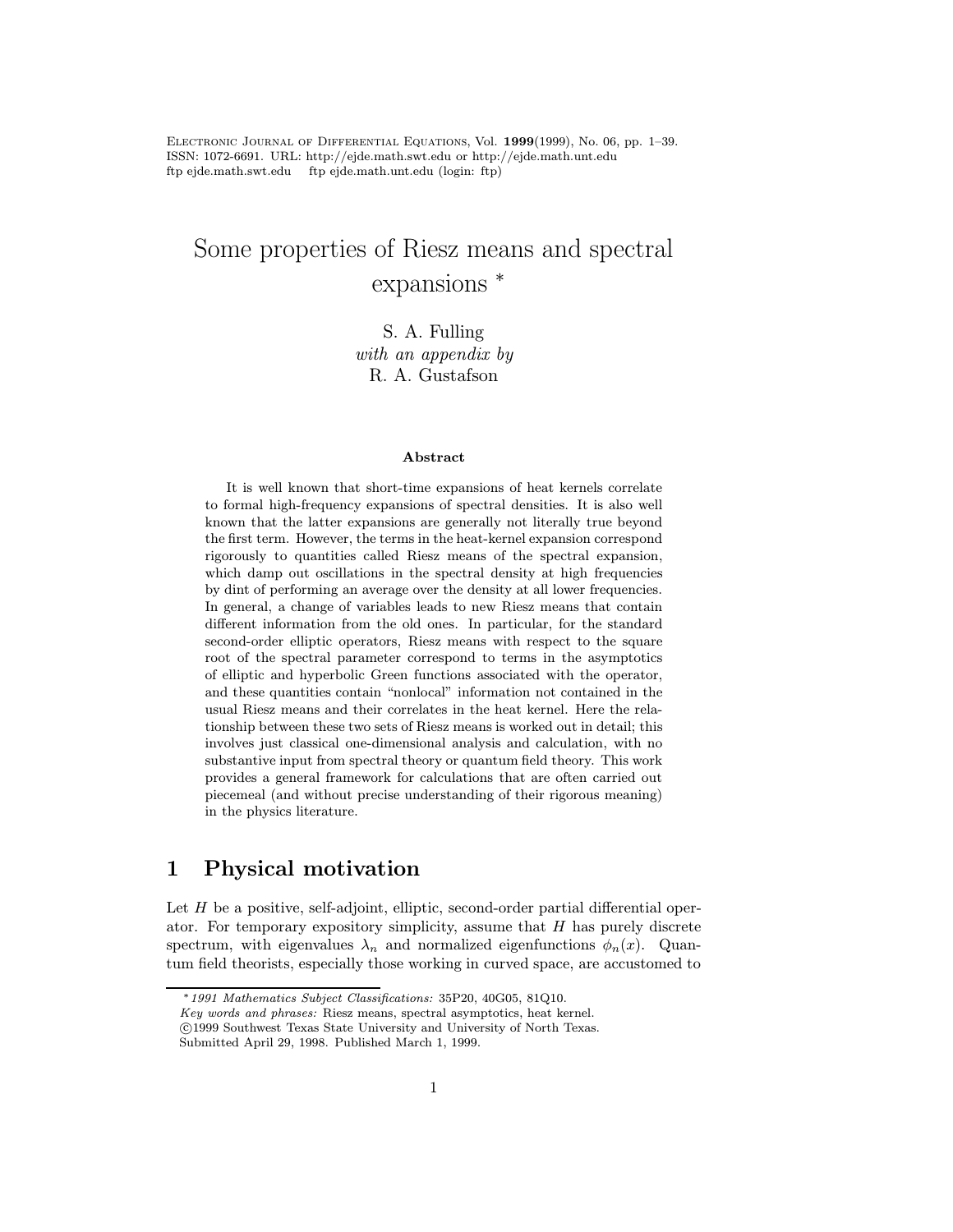calculating (1) the heat kernel,

$$
K(t,x,y) = \sum_{n=1}^{\infty} \phi_n(x)\phi_n(y)^* e^{-t\lambda_n};
$$
\n(1)

(2) the Wightman function,

$$
W(t,x,y) = \sum_{n=1}^{\infty} \phi_n(x)\phi_n(y)^* \frac{1}{2\sqrt{\lambda_n}} e^{-it\sqrt{\lambda_n}},
$$
\n(2)

which determines the vacuum energy density of a quantized field in a static space-time background. Of greatest interest are the behaviors of these functions with  $y = x$  (either evaluated pointwise, or integrated over the whole spatial manifold) in the limit  $t \to 0$ .

Roughly speaking, the small-t asymptotics of both  $(1)$  and  $(2)$  are determined by the large- $\lambda$  (ultraviolet) asymptotics of the density of eigenvalues and of the eigenfunctions. However, there is a major difference between the heat kernel and the Wightman function in this regard. All the coefficients  $b_s(x)$  in the heat-kernel expansion

$$
K(t, x, x) \sim \sum_{s=0}^{\infty} b_s(x) t^{-\frac{m}{2} + \frac{s}{2}}
$$
 (3)

 $(m =$  dimension) are *locally determined* by the coefficient functions in the differential operator  $H$  at the point  $x$ . The same is true of the leading, singular terms in an expansion of  $W(t, x, y)$ , which are removed by renormalization; the finite residue, however, is a *nonlocal* functional of the coefficients in  $H$ , containing information about, for example, the global structure of the manifold this is what makes vacuum energy interesting and nontrivial. It follows that this nonlocal information is somehow contained in the ultraviolet asymptotics of the spectrum, although it is lost in passing (pointwise) to  $K(t, x, x)$ . The Wightman function is more typical of Green functions associated with  $H$ ; the striking and somewhat mysterious thing is how special the heat kernel is.

The primary purpose of this paper is to point out that many of the facts of this subject have nothing to do specifically with partial differential operators (much less with quantum field theory). Rather, they result from some classical real analysis (in one dimension) concerning the summability of series and integrals, much of which was developed by M. Riesz and G. H. Hardy early in the twentieth century. One consequence is that many formal relationships between the asymptotic expansions of Green functions and those of the associated spectral measures, and between the asymptotic expansion of one Green function and that of another, can be worked out in the abstract without reference to the detailed spectral theory of any particular operator. The same is true, qualitatively, of the limitations of such relationships: The rigorous asymptotic expansion of a heat kernel suggests a formal asymptotic expansion of an associated spectral measure, but the latter is usually valid only in some averaged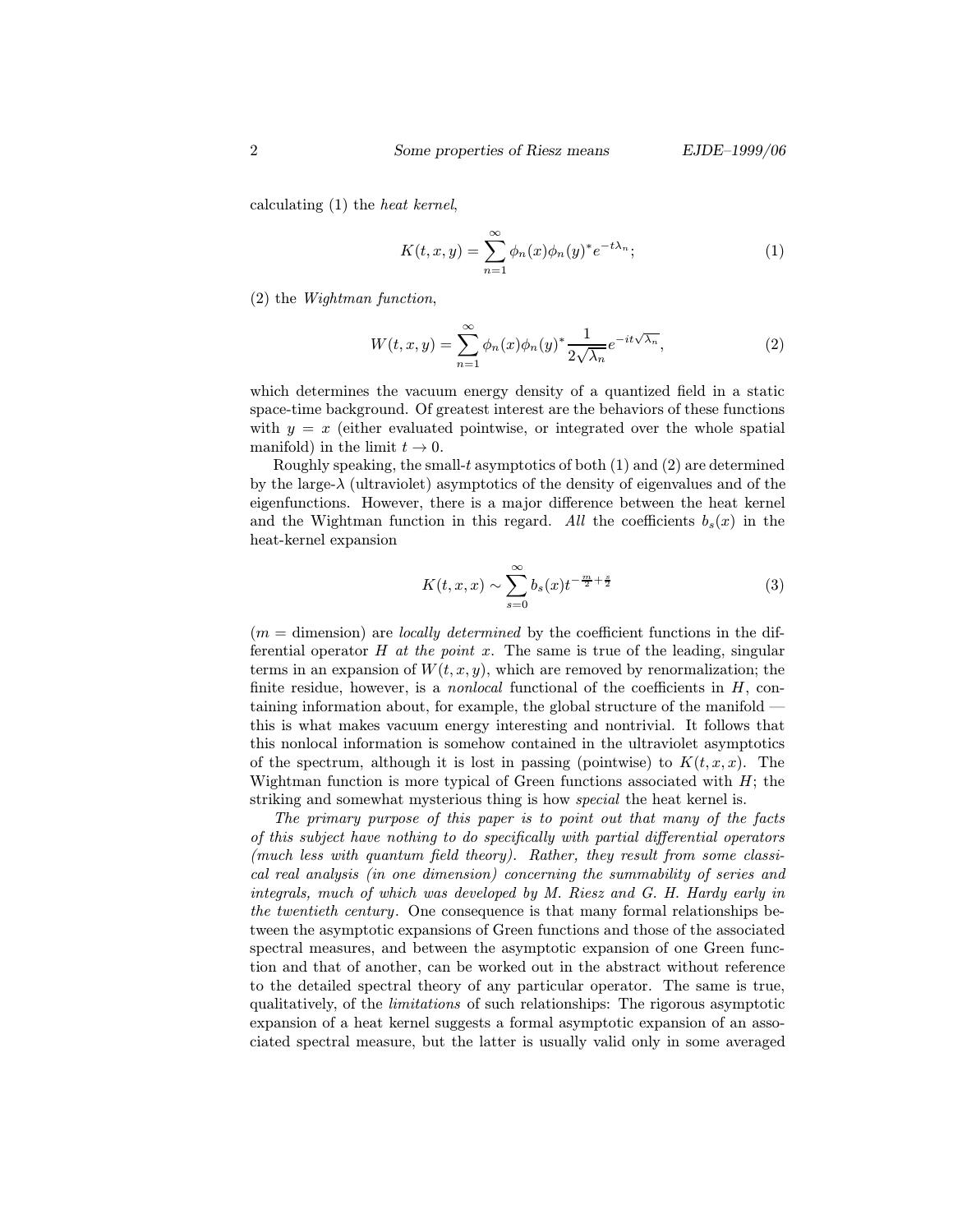sense. It can be translated into rigorous statements about the Riesz means of the measure. The construction of Riesz means not only washes out oscillations in the measure at the ultraviolet end, but also incorporates some information about the measure at small or moderate values of  $\lambda$ . The information contained in a Riesz mean depends on the variable of integration; for example, the Riesz m a ruesz mean depends on the variable of integration; for example, the ruesz<br>means with respect to  $\sqrt{\lambda}$  contain more information than those with respect to  $\lambda$ . The difference between the nonlocal asymptotics of the Wightman function and the local asymptotics of the heat kernel is, at root, an example of this phenomenon.

These relationships can be made yet more precise by introducing some concepts from distribution theory [5, 6].

## 2 Survey of the phenomena

To provide a concrete context for the later sections of the paper, we display here some Green functions and asymptotic expansions associated with a constantcoefficient differential operator in one dimension. (The later sections are logically independent of this one and much more general.)

Here and in Sections 6 and 7 we use as a surrogate for the Wightman function a technically simpler Green function that we call the cylinder kernel. This is the integral kernel  $T(t, x, y)$  of the operator  $e^{-t\sqrt{H}}$ , and it is related to the elliptic equation

$$
\frac{\partial^2 \Psi}{\partial t^2} = H\Psi \tag{4}
$$

in the same way that the heat kernel (the integral kernel of  $e^{-tH}$ ) is related to the parabolic equation

$$
-\frac{\partial \Psi}{\partial t} = H\Psi.
$$
\n(5)

That is,

$$
\Psi(t,x) = \int_{\mathcal{M}} T(t,x,y)f(y) \, dy \tag{6}
$$

solves (4) in the infinite half-cylinder  $(0, \infty) \times M$  with the initial data

$$
\lim_{t \downarrow 0} \Psi(t, x) = f(x) \tag{7}
$$

on the manifold  $M$ . The cylinder kernel displays the same kind of nonlocal short-time asymptotics as the Wightman function.

In this section we consider

$$
H = -\frac{\partial^2}{\partial x^2} \tag{8}
$$

on various one-dimensional manifolds M.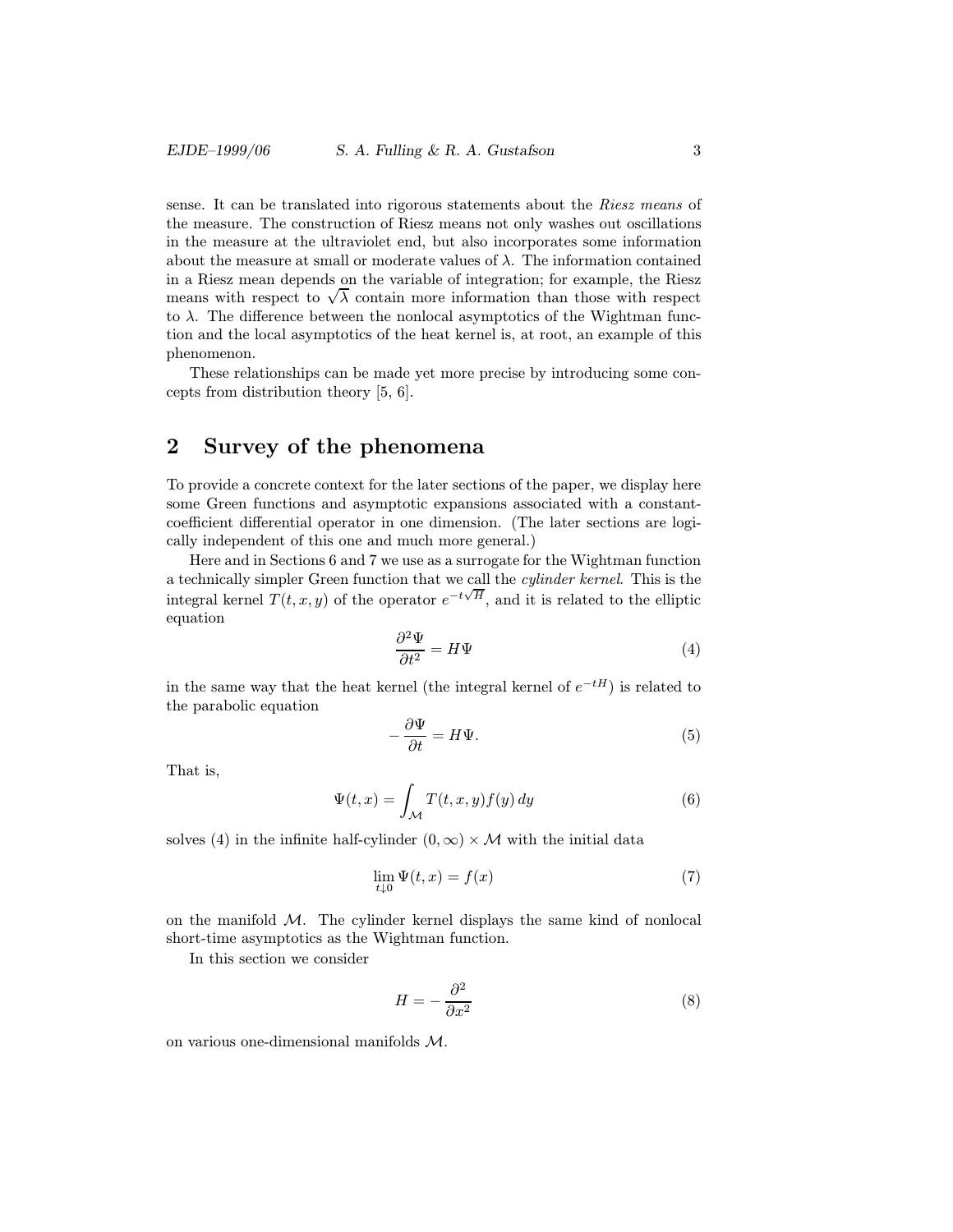#### Case  $\mathcal{M}=\mathbb{R}$

The heat kernel is

$$
K(t, x, y) = (4\pi t)^{-1/2} e^{-(x-y)^2/4t}.
$$
\n(9)

As  $t \downarrow 0$ ,

$$
K(t, x, y) \sim \begin{cases} (4\pi t)^{-1/2} + O(t^{\infty}) & \text{if } y = x, \\ O(t^{\infty}) & \text{if } y \neq x; \end{cases}
$$
(10)

that is, all terms in the expansion (3) beyond the first vanish.

The cylinder kernel is

$$
T(t, x, y) = \frac{t}{\pi} \frac{1}{(x - y)^2 + t^2}.
$$
 (11)

As  $t \downarrow 0$ ,

$$
T(t,x,y) \sim \begin{cases} \frac{1}{\pi t} & \text{if } y = x, \\ \frac{t}{\pi(x-y)^2} \sum_{k=0}^{\infty} (-1)^k \left(\frac{t}{x-y}\right)^{2k} & \text{if } y \neq x. \end{cases} \tag{12}
$$

(For the distributional, rather than pointwise, limit, see [5].)

#### Case  $\mathcal{M} = \mathbb{R}^+$

We consider the operator (8) on the interval  $(0, \infty)$ , with either the Dirichlet or the Neumann boundary condition at 0. The Green functions are most easily obtained by the method of images from the previous case. The heat kernel is

$$
K(t, x, y) = (4\pi t)^{-1/2} \left[ e^{-(x-y)^2/4t} \mp e^{-(x+y)^2/4t} \right],
$$
 (13)

where the upper and lower signs are for the Dirichlet and Neumann cases, respectively. Because of the rapid decay of the image term, the asymptotic behavior is still described exactly by (10); the heat kernel in the interior does not sense the existence of the boundary. The cylinder kernel is

$$
T(t,x,y) = \frac{t}{\pi} \left[ \frac{1}{(x-y)^2 + t^2} \mp \frac{1}{(x+y)^2 + t^2} \right].
$$
 (14)

As  $t \downarrow 0$ ,

$$
T(t,x,y) \sim \begin{cases} \frac{1}{\pi t} \mp \frac{t}{\pi (2x)^2} \sum_{k=0}^{\infty} (-1)^k \left(\frac{t}{2x}\right)^{2k} & \text{if } y = x, \\ \frac{t}{\pi (x-y)^2} \sum_{k=0}^{\infty} (-1)^k \left(\frac{t}{x-y}\right)^{2k} & (15) \\ \mp \frac{t}{\pi (x+y)} \sum_{k=0}^{\infty} (-1)^k \left(\frac{t}{x+y}\right)^{2k} & \text{if } y \neq x. \end{cases}
$$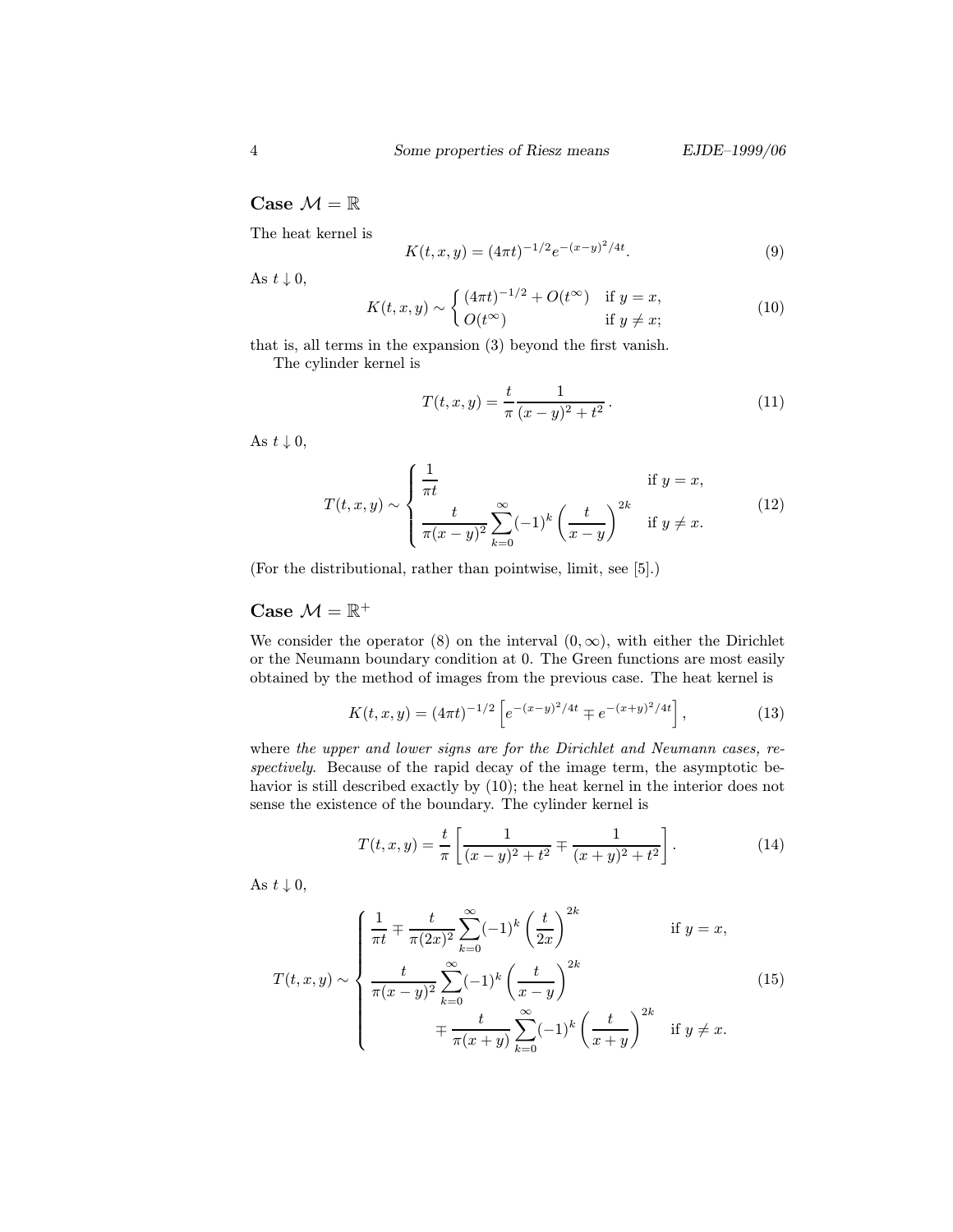Because of the slow decay of the basic kernel in its role as image term, the expansion differs from (12) beyond the leading  $O(t^{-1})$  term; the cylinder kernel senses the presence of the boundary, the type of boundary condition, and the distance to the boundary (more precisely, the length,  $x + y$ , of a path between the two arguments that bounces off the endpoint [8]).

### Case  $\mathcal{M} = S^1$

Consider (8) on the interval  $(-L, L)$  with periodic boundary conditions. The heat kernel is the well known theta function [3]

$$
K(t, x, y) = (4\pi t)^{-1/2} \sum_{n=-\infty}^{\infty} e^{-(x-y-2nL)^2/4t}.
$$
 (16)

The expansion (10) is still valid. The cylinder kernel could also be expressed as an infinite image sum, but its Fourier representation can be expressed in closed form (via the geometric series):

$$
T(t, x, y) = \frac{1}{2L} \sum_{k=-\infty}^{\infty} e^{i\pi k(x-y)/L} e^{-\pi |k|t/L}
$$

$$
= \frac{1}{2L} \frac{\sinh(\pi t/L)}{\cosh(\pi t/L) - \cos(\pi (x-y)/L)}.
$$
(17)

The first few terms of the expansion as  $t \downarrow 0$  are

$$
T(t, x, y) \sim \begin{cases} \frac{1}{\pi t} \left[ 1 + \frac{1}{12} \left( \frac{\pi t}{L} \right)^2 - \frac{1}{720} \left( \frac{\pi t}{L} \right)^4 + O(t^6) \right] & \text{if } y = x, \\ \frac{\pi t}{2L^2} \frac{1}{1 - \kappa} \left[ 1 + \left( \frac{\pi t}{L} \right)^2 \left( \frac{1}{6} - \frac{1}{2(1 - \kappa)} \right) + O(t^4) \right] & \text{if } y \neq x, \end{cases} \tag{18}
$$

where

$$
\kappa = \cos \frac{\pi (x - y)}{L} \,. \tag{19}
$$

Thus the cylinder kernel is locally sensitive to the size of the manifold. (In the limit of large  $L$ , (18) matches (12), as it should.)

In this case it is possible to "trace" the Green functions over the manifold:

$$
K(t) \equiv \int_{-L}^{L} K(t, x, x) dx \sim (4\pi t)^{-1/2} (2L) + O(t^{\infty})
$$
 (20)

(since  $(10)$  is uniform in  $\mathcal{M}$ ), and

$$
T(t) \equiv \int_{-L}^{L} T(t, x, x) dx = \frac{\sinh(\pi t/L)}{\cosh(\pi t/L) - 1} \sim \frac{2L}{\pi t} \left[ 1 + \frac{1}{12} \left( \frac{\pi t}{L} \right)^2 + \cdots \right]. \tag{21}
$$

Both have leading terms proportional to the volume of the manifold, but (21) has higher-order correction terms analogous to those in (12).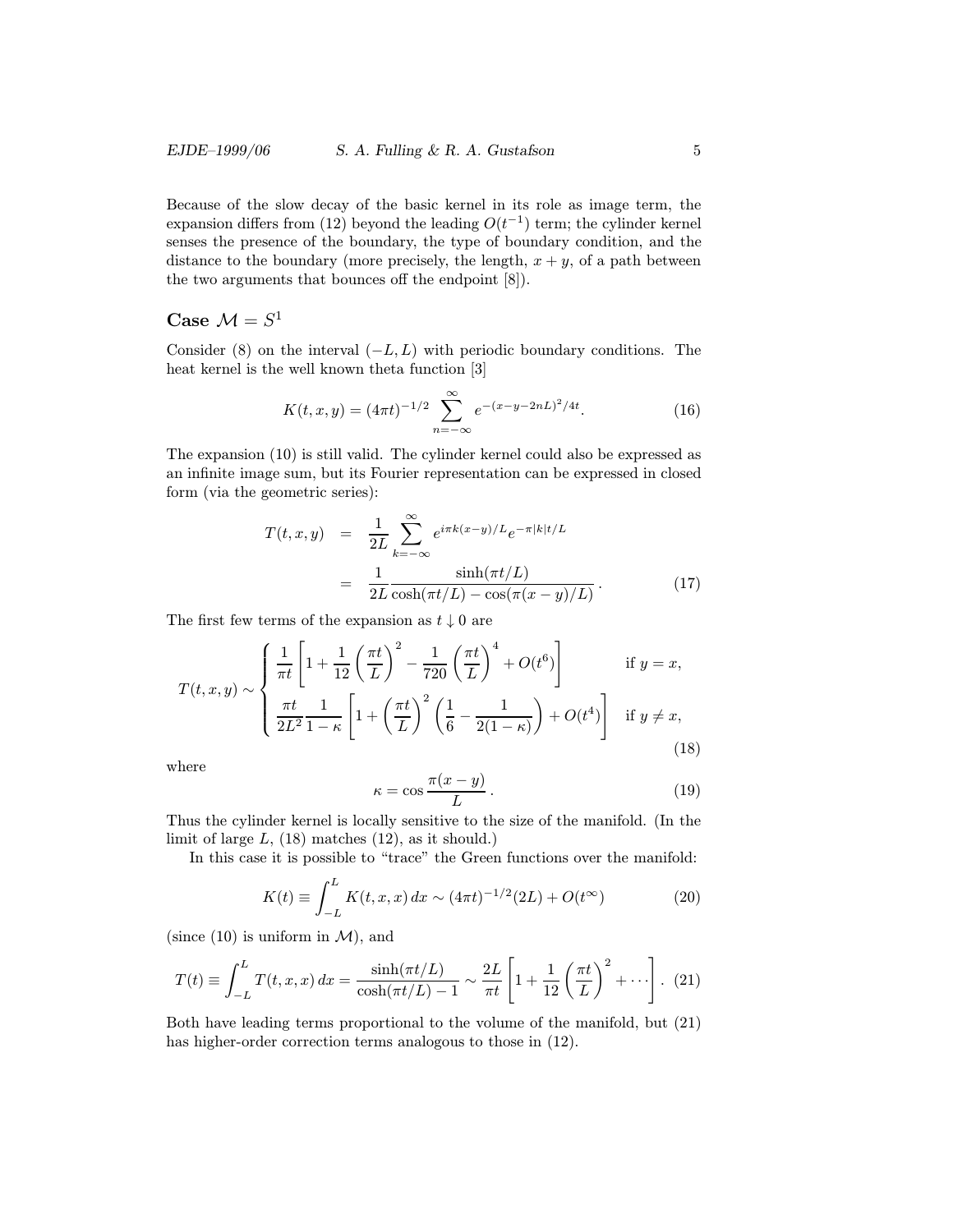#### Case  $\mathcal{M}=I$

We consider (8) on the interval  $I = (0, L)$ . For brevity we consider only Dirichlet boundary conditions and the expansions on the diagonal (coincidence limit). The heat kernel is

$$
K(t, x, y) = (4\pi t)^{-1/2} \sum_{n=-\infty}^{\infty} \left[ e^{-(x-y-2nL)^2/4t} - e^{-(x+y-2nL)^2/4t} \right].
$$
 (22)

Expansion (10) is valid in the interior (but not uniformly near the endpoints). The cylinder kernel is

$$
T(t, x, y) = \frac{1}{2L} \left[ \frac{\sinh(\pi t/L)}{\cosh(\pi t/L) - \cos(\pi (x - y)/L)} - \frac{\sinh(\pi t/L)}{\cosh(\pi t/L) - \cos(\pi (x + y)/L)} \right].
$$
 (23)

Not surprisingly, its expansion combines the features of (15) and (18).

$$
T(t, x, x)
$$
  
\n
$$
\sim \frac{1}{\pi t} \left[ 1 + \frac{1}{12} \left( \frac{\pi t}{L} \right)^2 - \frac{1}{720} \left( \frac{\pi t}{L} \right)^4 + \cdots \right]
$$
  
\n
$$
- \frac{\pi t}{2L^2} \frac{1}{1 - \cos(2\pi x/L)} \left[ 1 + \left( \frac{\pi t}{L} \right)^2 \left( \frac{1}{6} - \frac{1}{2(1 - \cos(2\pi x/L))} \right) + \cdots \right]
$$
  
\n
$$
= \frac{1}{\pi t} \left[ 1 + \left( \frac{\pi t}{L} \right)^2 \left( \frac{1}{12} - \frac{1}{2(1 - \cos(2\pi x/L))} \right) + \left( \frac{\pi t}{L} \right)^4 \left( \frac{-1}{720} - \frac{1}{12(1 - \cos(2\pi x/L))} + \frac{1}{4(1 - \cos(2\pi x/L))^2} \right) + \cdots \right].
$$
  
\n(24)

(Compare (15) in the form

$$
T(t, x, x) \sim \frac{1}{\pi t} \left[ 1 - \frac{t^2}{4x^2} + \frac{t^4}{16x^4} + \cdots \right],
$$
 (25)

which (24) matches as  $x \to 0$  or  $L \to \infty$ .)

For the traces in this case one has

$$
K(t) \equiv \int_0^L K(t, x, x) dx \sim (4\pi t)^{-1/2} L - \frac{1}{2} + O(t^{\infty}),
$$
 (26)

a well known result [9], and

$$
T(t) \equiv \int_0^L T(t, x, x) dx
$$
  
= 
$$
\frac{1}{2} \frac{\sinh(\pi t/L)}{\cosh(\pi t/L) - 1} - \frac{\sinh(\pi t/L)}{2L} \int_0^L \frac{dx}{\cosh(\pi t/L) - \cos(2\pi x/L)}
$$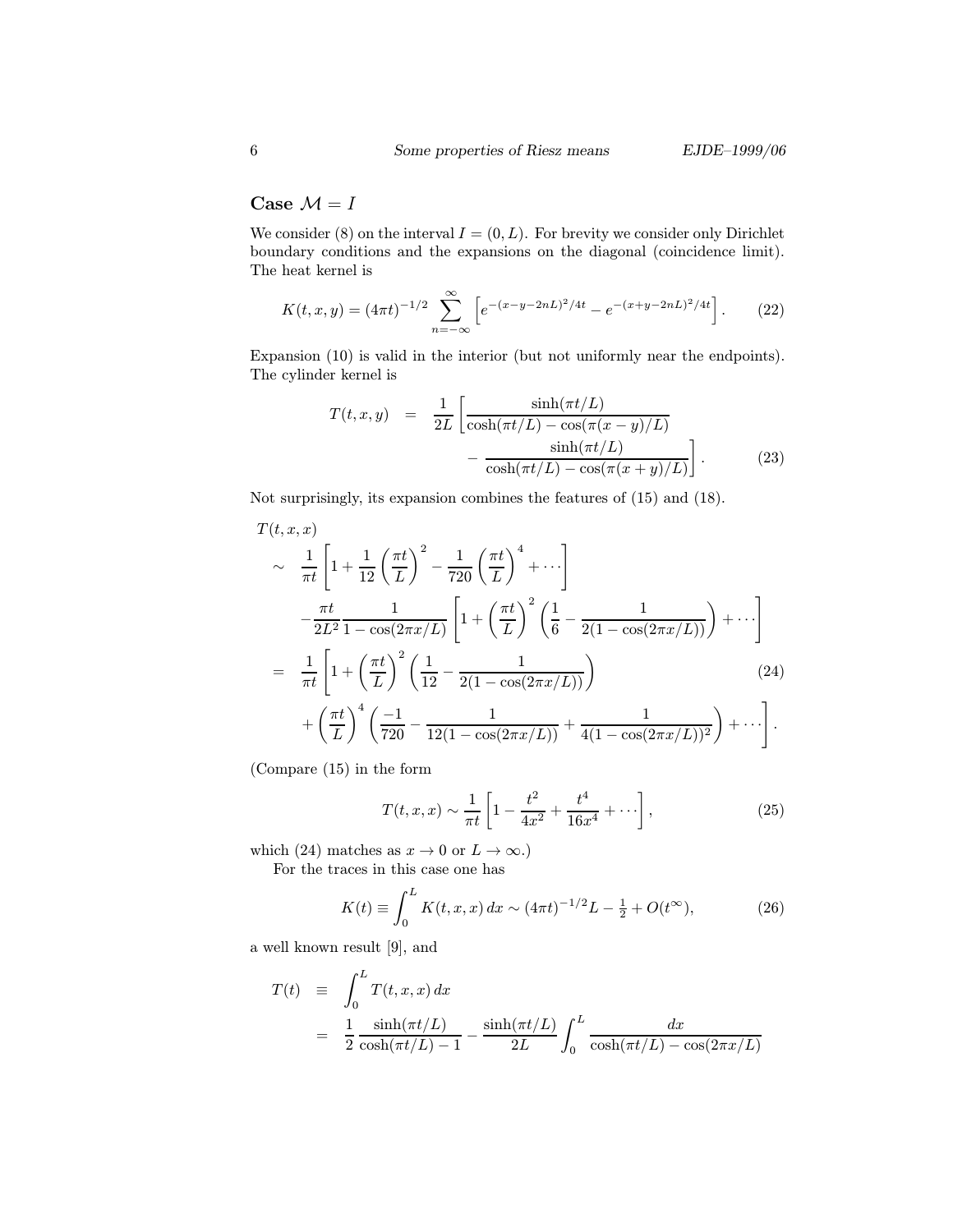$$
= \frac{1}{2} \frac{\sinh(\pi t/L)}{\cosh(\pi t/L) - 1} - \frac{1}{2}
$$
  
 
$$
\sim \frac{L}{\pi t} \left[ 1 - \frac{\pi t}{2L} - \frac{1}{12} \left( \frac{\pi t}{L} \right)^2 + O(t^4) \right].
$$
 (27)

In comparison with  $(20)$  and  $(21)$ , the leading terms of  $(26)$  and  $(27)$  have adjusted to reflect the smaller size of the manifold, and the new second  $(t$ independent) terms are the effect of the boundary. The minus sign on those terms distinguishes the Dirichlet boundary condition from the Neumann. (A less trivial differential operator would yield more complicated expansions, with higher-order terms exhibiting an interaction between the boundary condition and the coefficients (potential, curvature) (see [9]).)

It is worth noting that the most important dependence of (21) or (27) on the size of the manifold comes from the integration, not from the form of the integrand. (Indeed, the L-dependence of (18) and (24) as written is downright misleading in this respect.) In ignorance of both the size of  $M$  and the nature and location of any boundaries, knowledge of the  $O(t)$  term in  $T(t, x, x)$  on a small interval of  $x$  would be a rather useless tool for the inverse problem.

### 3 Notation and basic formulas

The basic references for this section and much of the next are Hardy [11, 13,  $12$ ] and Hörmander [14, 15]. (The formulations given here are somewhat new, however.

Let  $f(\lambda)$  be a function of locally bounded variation on  $[0,\infty)$  such that

$$
f(0) = 0.\t(28)
$$

Typically, f will be defined as a Stieltjes integral

$$
f(\lambda) = \int_0^{\lambda} a(\sigma) d\mu(\sigma), \qquad (29)
$$

where  $\mu(\lambda)$  is another function of the same kind, and  $a(\lambda)$  is (say) a continuous function. By convention we take functions of locally bounded variation to be continuous from the left:

$$
f(\lambda) \equiv \lim_{\varepsilon \downarrow 0} f(\lambda - \varepsilon); \tag{30}
$$

$$
\int_{a}^{b} a(\sigma) d\mu(\sigma) \equiv \lim_{\varepsilon \downarrow 0} \int_{a-\varepsilon}^{b-\varepsilon} a(\sigma) d\mu(\sigma).
$$
 (31)

By  $\partial_{\lambda}^{\alpha} f$  we denote the  $\alpha$ th derivative of f with respect to  $\lambda$ . Since iterated indefinite integrals can be regarded as derivatives of negative order, we define

$$
\partial_{\lambda}^{-\alpha} f(\lambda) \equiv \int_0^{\lambda} d\sigma_1 \cdots \int_0^{\sigma_{\alpha-1}} d\sigma_{\alpha} f(\sigma_{\alpha}). \tag{32}
$$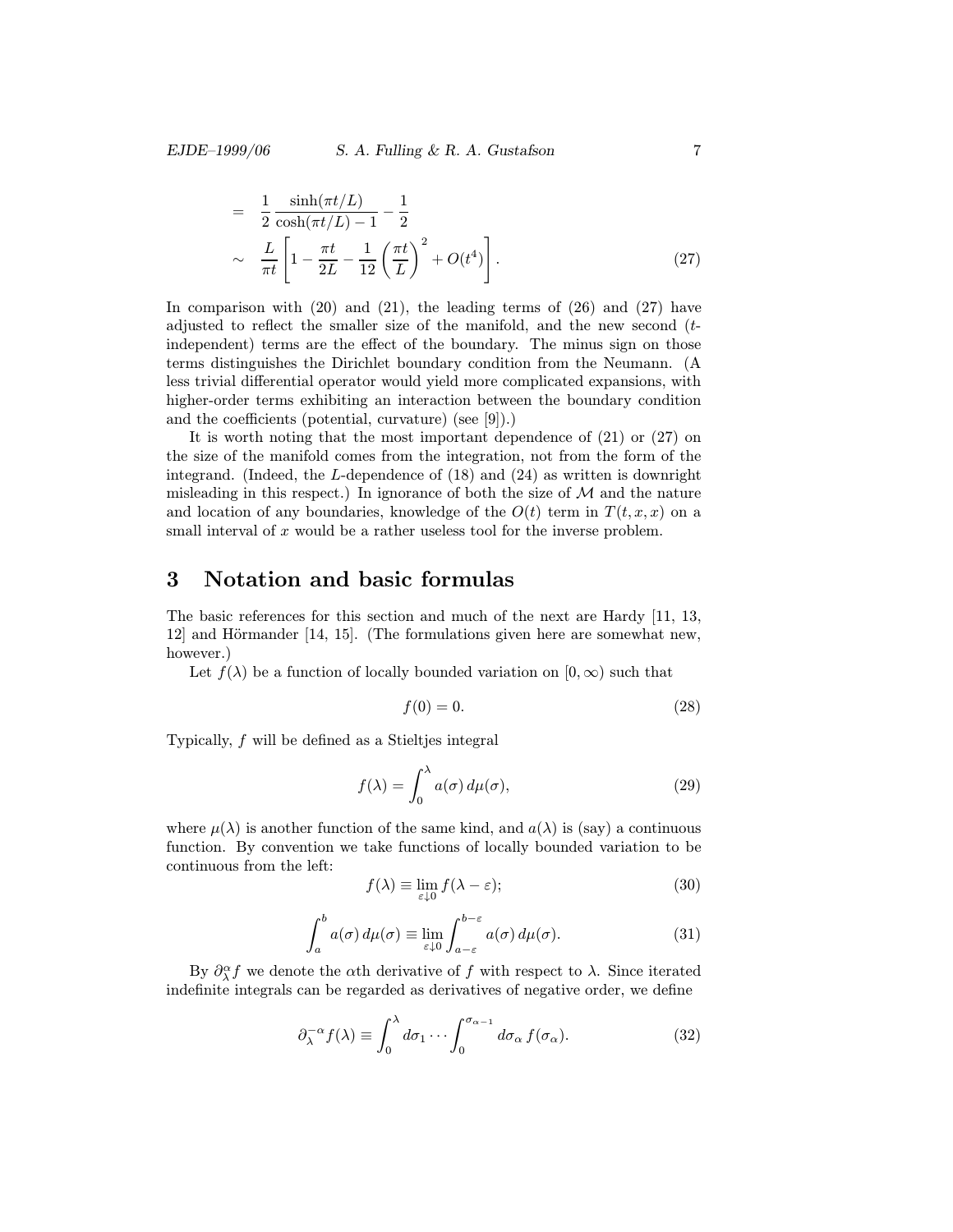As is well known, the iterated integral is equal to the single integral

$$
\partial_{\lambda}^{-\alpha} f(\lambda) = \frac{1}{(\alpha - 1)!} \int_0^{\lambda} (\lambda - \sigma)^{\alpha - 1} f(\sigma) d\sigma,
$$
 (33)

which in turn may be converted to

$$
\partial_{\lambda}^{-\alpha} f(\lambda) = \frac{1}{\alpha!} \int_0^{\lambda} (\lambda - \sigma)^{\alpha} df(\sigma).
$$
 (34)

This last formula remains meaningful for  $\alpha = 0$ , yielding the natural definition

$$
\partial_{\lambda}^{0} f(\lambda) = \int_{0}^{\lambda} df(\sigma) = f(\lambda). \tag{35}
$$

The  $\alpha$ th *Riesz mean* of f is defined by

$$
R_{\lambda}^{\alpha} f(\lambda) \equiv \alpha! \lambda^{-\alpha} \partial_{\lambda}^{-\alpha} f(\lambda) = \int_0^{\lambda} \left(1 - \frac{\sigma}{\lambda}\right)^{\alpha} df(\sigma). \tag{36}
$$

We call  $\partial_{\lambda}^{-\alpha} f(\lambda)$  the  $\alpha$ th *Riesz integral* of f, and we call

$$
\lim_{\lambda \to \infty} R_{\lambda}^{\alpha} f(\lambda),\tag{37}
$$

if it exists, the  $\alpha$ th *Riesz limit* of f. If such a limit exists for f defined by (29), we say that the integral (29) is summable by Riesz means of order  $\alpha$ . Eq. (34) may be used to define all these things for any  $\alpha \in \mathbb{C}$  with  $\text{Re}\,\alpha > -1$ , but *here* we shall consider only nonnegative integer  $\alpha$ .

From (32) and (33) with f replaced by  $\partial_{\lambda}^{-\beta} f$ , we have (for  $\alpha > 0, \beta \ge 0$ )

$$
\partial_{\lambda}^{-(\alpha+\beta)} f(\lambda) = \frac{1}{(\alpha-1)!} \int_0^{\lambda} (\lambda - \sigma)^{\alpha-1} \partial_{\sigma}^{-\beta} f(\sigma) d\sigma,
$$
 (38)

hence

$$
R_{\lambda}^{\alpha+\beta}f(\lambda) = \alpha \binom{\alpha+\beta}{\alpha} \lambda^{-(\alpha+\beta)} \int_0^{\lambda} (\lambda-\sigma)^{\alpha-1} \sigma^{\beta} R_{\sigma}^{\beta} f(\sigma) d\sigma.
$$
 (39)

From this is proved Hardy's first theorem of consistency:

If an integral (29) is summable by Riesz means of order  $\alpha_0$ , then it is summable to the same value of means of order  $\alpha$  for any  $\alpha \geq \alpha_0$ . In particular, if the integral is convergent, then it is summable by means of any order  $\alpha \geq 0.$ (40)

The proof is similar to that of (45), below.

Although Riesz and Hardy were primarily interested in defining numerical values for nonconvergent series and integrals, our concern (following Hörmander) is to use Riesz means as a way of organizing the asymptotic information contained in a function, without interference from small-scale fluctuations. Thus we are more interested in the Riesz means themselves than in the Riesz limits.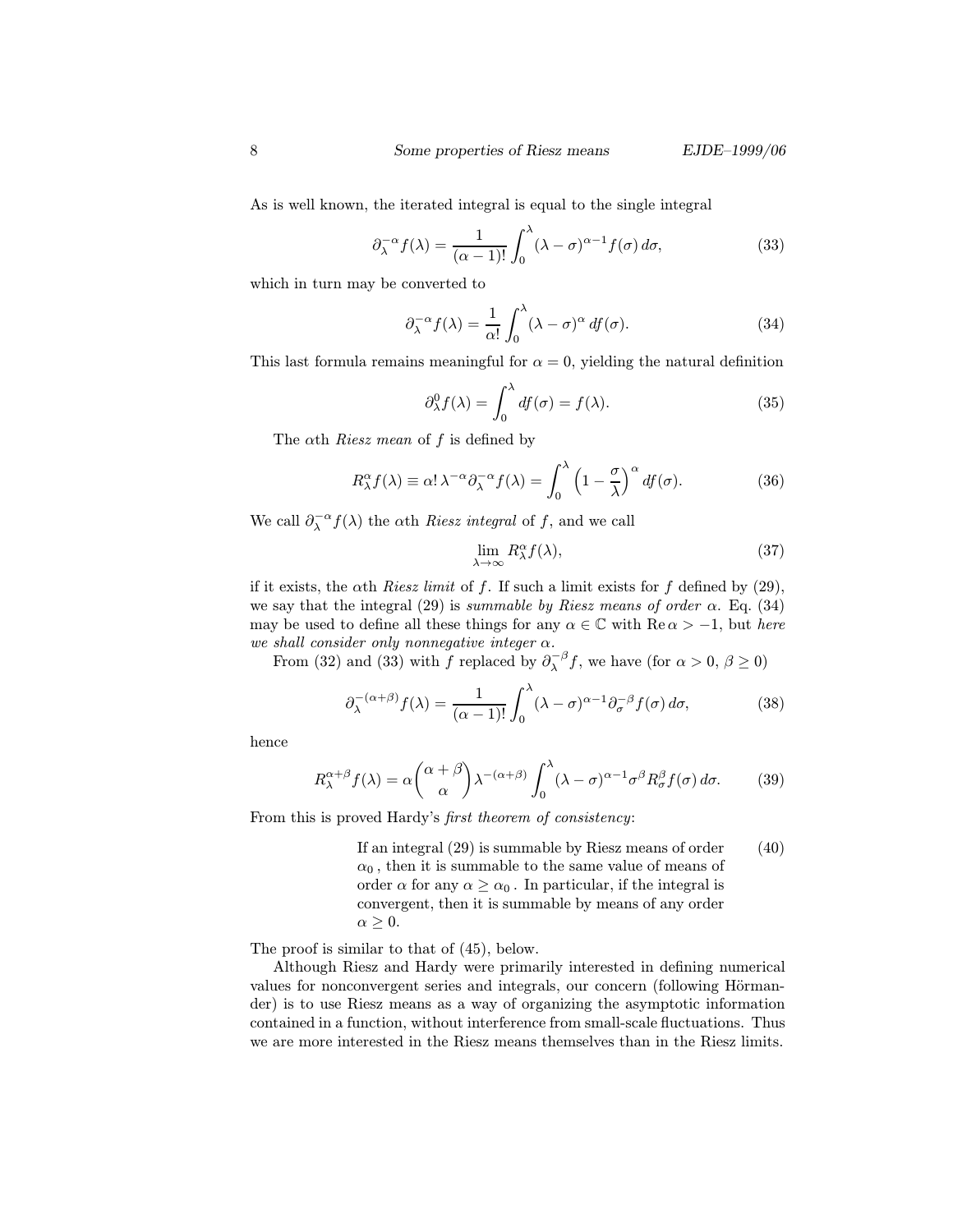## 4 The relation between means with respect to different variables

Let  $\omega$  be related to  $\lambda$  by

$$
\lambda = \omega^k \qquad (k > 0, \ k \neq 1). \tag{41}
$$

We are primarily interested in the cases  $k = 2$  and  $k = \frac{1}{2}$ . (More generally, one could treat two variables related by any orientation-preserving diffeomorphism of  $[0, \infty)$ .) We write  $\sigma$  and  $\tau$  as integration variables corresponding to  $\lambda$  and  $\omega$ respectively — hence  $\sigma = \tau^k$ . We let

$$
\tilde{f}(\omega) \equiv f(\omega^k) = f(\lambda) \tag{42}
$$

and may omit tildes when no confusion seems likely.

The Riesz mean  $R^{\alpha}_{\lambda} f$  can be expressed in terms of the mean  $R^{\alpha}_{\omega} f$  [ $\equiv R^{\alpha}_{\omega} \tilde{f}$ ] and vice versa. We call the following the Hardy formula because it is implicit in Hardy's 1916 proof of the "second theorem of consistency":

$$
R^{\alpha}_{\lambda} f = k^{\alpha} R^{\alpha}_{\omega} f + \int_0^{\lambda} J_{k,\alpha}(\lambda, \sigma) R^{\alpha}_{\tau} f \, d\sigma, \tag{43}
$$

where

$$
J_{k,\alpha}(\lambda,\sigma) \equiv \sum_{j=0}^{\alpha-1} (-1)^{\alpha-j} \lambda^{-j-1} \frac{1}{j! \, (\alpha-1-j)!} \frac{\Gamma(kj+k)}{\Gamma(kj+k-\alpha)} \sigma^j. \tag{44}
$$

In (43),  $R^{\alpha}_{\tau}f$  means  $R^{\alpha}_{\tau}\tilde{f}$  evaluated at  $\tau = \sigma^{1/k}$ . In (44), the ratio of  $\Gamma$  functions is interpreted as 0 if  $kj + k - \alpha$  is a nonpositive integer.

*Proof:* Use successively the definitions  $(36)$ ,  $(33)$ ,  $(41)$ , and  $(32)$ :

$$
R_{\lambda}^{\alpha} f = \alpha! \lambda^{-\alpha} \partial_{\lambda}^{-\alpha} f
$$
  
\n
$$
= \alpha \lambda^{-\alpha} \int_{0}^{\lambda} (\lambda - \sigma)^{\alpha - 1} f(\sigma) d\sigma
$$
  
\n
$$
= \alpha \omega^{-\alpha k} \int_{0}^{\omega} (\omega^{k} - \tau^{k})^{\alpha - 1} k \tau^{k - 1} \tilde{f}(\tau) d\tau
$$
  
\n
$$
= \alpha \omega^{-\alpha k} \int_{0}^{\omega} (\omega^{k} - \tau^{k})^{\alpha - 1} k \tau^{k - 1} \partial_{\tau}^{\alpha} (\partial_{\tau}^{-\alpha} \tilde{f}) d\tau.
$$

Integrate by parts  $\alpha$  times. The lower-endpoint term always vanishes, because  $\partial_{\omega}^{-\beta} f(0) = 0$  for all  $\beta$ . Until the last step, the upper-endpoint term contains positive powers of  $\omega^k - \tau^k$ , so it also vanishes. At the last step there is an upper-endpoint contribution

$$
R_1 = (-1)^{\alpha - 1} \alpha \omega^{-\alpha k} (\alpha - 1)! \left( -k \tau^{k-1} \right)^{\alpha} (-1) \partial_{\tau}^{-\alpha} \tilde{f} \Big|_{\tau = \omega}
$$
  
=  $\alpha! k^{\alpha} \omega^{-\alpha} \partial_{\omega}^{-\alpha} f$   
=  $k^{\alpha} R_{\omega}^{\alpha} f$ .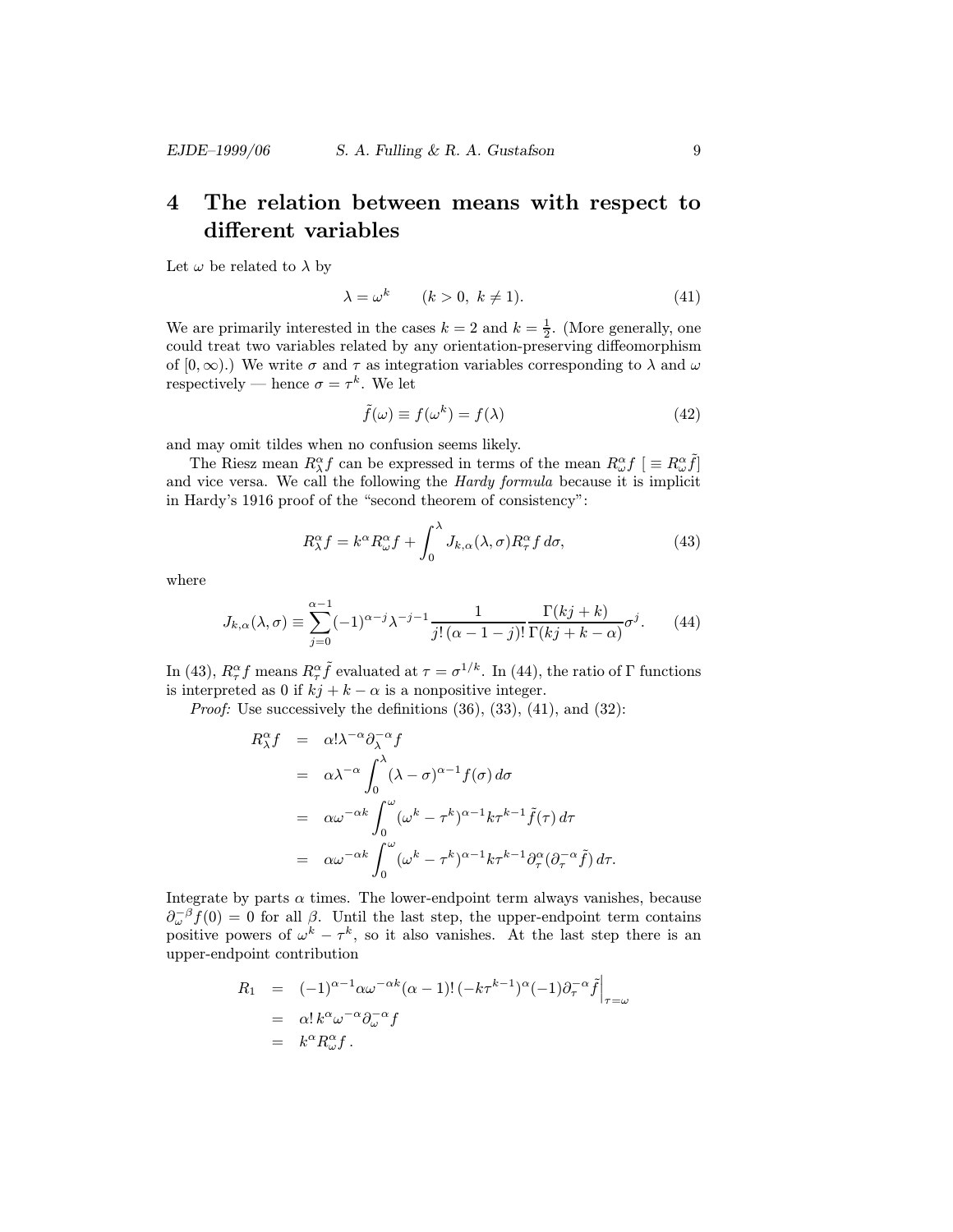The remaining integral is

$$
R_2 = (-1)^{\alpha} \alpha \omega^{-\alpha k} \int_0^{\omega} \partial_{\tau}^{\alpha} [(\omega^k - \tau^k)^{\alpha-1} k \tau^{k-1}] \partial_{\tau}^{-\alpha} \tilde{f} d\tau.
$$

But

$$
(\omega^k - \tau^k)^{\alpha-1} k \tau^{k-1} = k \sum_{j=0}^{\alpha-1} (-1)^j {\alpha-1 \choose j} \omega^{k(\alpha-1-j)} \tau^{kj+k-1},
$$

so

$$
(-1)^{\alpha} \alpha \omega^{-\alpha k} \partial_{\tau}^{\alpha} [(\omega^{k} - \tau^{k})^{\alpha - 1} k \tau^{k - 1}]
$$
  
=  $\alpha k \sum_{j=0}^{\alpha - 1} (-1)^{\alpha - j} {\alpha - 1 \choose j} \left[ \prod_{i=0}^{\alpha - 1} (kj + k - 1 - i) \right] \tau^{kj + k - 1 - \alpha} \omega^{-kj - k}.$ 

Thus, by (36) applied to  $\tilde{f}(\tau)$ ,

$$
R_2 = \int_0^{\omega} \sum_{j=0}^{\alpha-1} \frac{(-1)^{\alpha-j} \alpha!}{j! (\alpha-1-j)!} \frac{\Gamma(kj+k)}{\Gamma(kj+k-\alpha)} \tau^{kj} \partial_\tau(\tau^k) \omega^{-kj-k} \frac{1}{\alpha!} R_\tau^{\alpha} \tilde{f} d\tau
$$
  
= 
$$
\int_0^{\lambda} J_{k,\alpha}(\lambda,\sigma) R_\tau^{\alpha} f d\sigma.
$$

Adding  $R_1$  and  $R_2$ , one obtains the formula (43) to be proved.

As a corollary we see:

If an integral (29) is summable by  $\alpha$ th-order Riesz means with respect to  $\lambda$ , then it is summable to the same value by  $\alpha$ th means with respect to  $\omega$ , and conversely. (45)

Proof: We show the converse; the direct statement follows when one replaces k by  $1/k$  and interchanges  $\lambda$  and  $\omega$ . It suffices, since Riesz means are linear, to consider the special cases (i) where the Riesz limit in question is 0, and (ii) where  $f(\lambda) = C$ , a constant, for all  $\lambda \neq 0$ . The latter case is trivial since all Riesz means and hence all Riesz limits are equal to  $C$ . In case (i), we are given that  $R^{\alpha}_{\tau}f \to 0$  as  $\sigma \to \infty$ ; that is, for every  $\varepsilon > 0$  there is a K such that  $|R_{\tau}^{\alpha} f(\sigma)| < \varepsilon$  when  $\sigma > K$ . For  $\lambda > K$ , write

$$
R_2 = \int_0^K J_{k,\alpha}(\lambda,\sigma) R_\tau^\alpha f \, d\sigma + \int_K^\lambda J_{k,\alpha}(\lambda,\sigma) R_\tau^\alpha f \, d\sigma \equiv R_{21} + R_{22}.
$$

From the form of  $J_{k,\alpha}$  (44),  $R_{21}$  approaches 0 as  $\lambda \to \infty$ , and  $|R_{22}|$  has the form

$$
|R_{22}| \leq \varepsilon \sum_{j=0}^{\alpha-1} c_j \lambda^{-j-1} \int_K^{\lambda} \sigma^j d\sigma = \varepsilon O(\lambda^0),
$$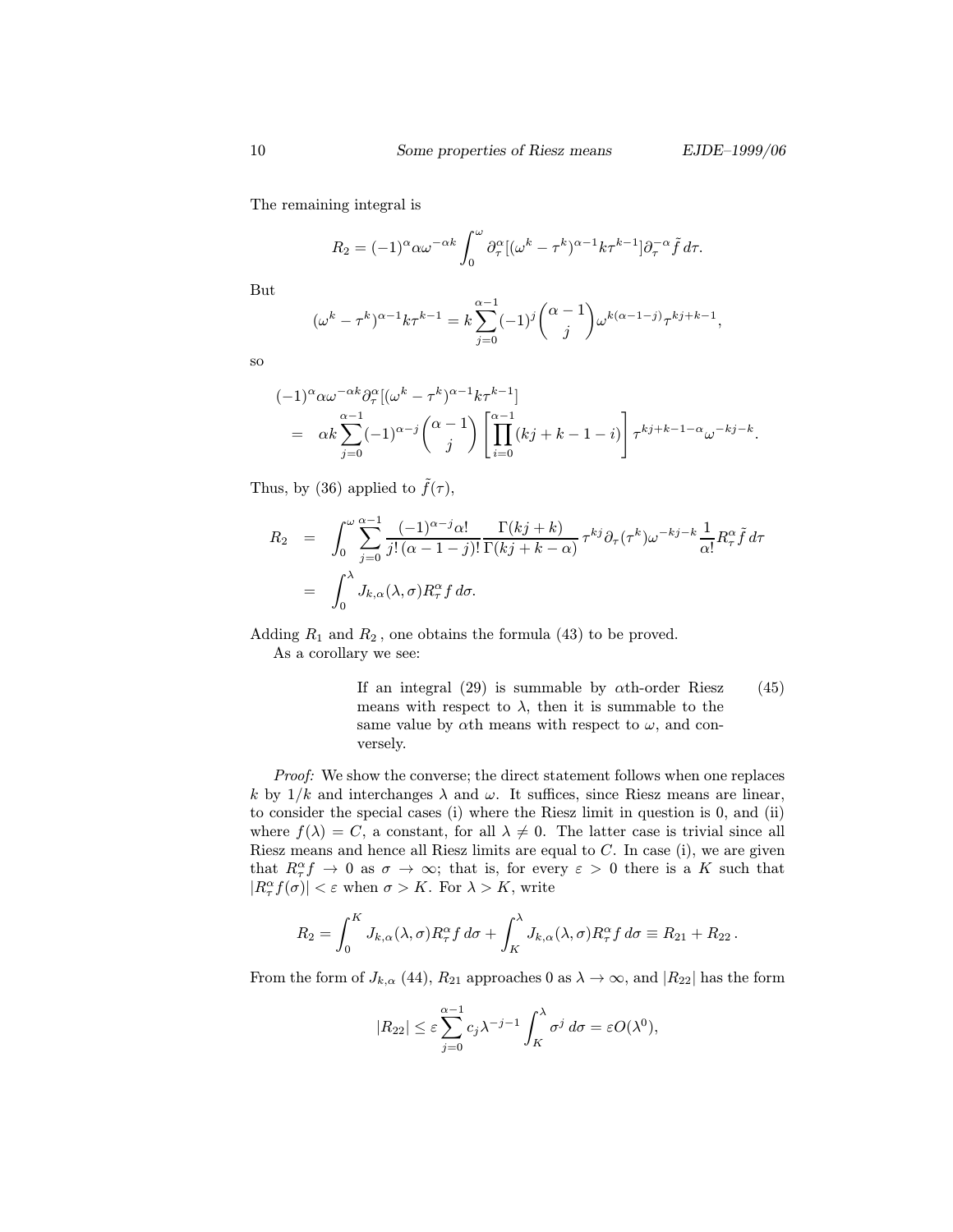which can be made arbitrarily small. Thus  $R_{\lambda}^{\alpha} f$  approaches 0, as asserted.

A generalization of this argument (due to Riesz and Hardy [11, 13]) proves the second theorem of consistency (for  $\alpha$  integer): Let  $\lambda = g(\omega)$ , where g is an increasing function in  $C^{\infty}(\mathbb{R}^+), g(0) = 0, g(\infty) = \infty$ , and

$$
\partial_{\omega}^{r} g(\omega) = O(\omega^{-r} g(\omega)) \quad \text{for all } r = 1, 2, \dots \tag{46}
$$

Then (45) holds, except possibly for the clause "and conversely". Conditions sufficient together to guarantee (46) (given the other conditions on  $g$ ) are

$$
g(\omega) = O(\omega^{\Delta}) \quad \text{for some } \Delta > 0 \tag{47}
$$

and

 $g(\omega)$  is given (for sufficiently large  $\omega$ ) by an explicit, finite formula involving the logarithmic and exponential functions, real constants, and (real, finite) elementary algebraic operations. (48)

The significance of this theorem is clearer in the following imprecise paraphrase: (1) If  $\omega$  increases to  $\infty$ , but *more slowly* than  $\lambda$ , then  $\lambda$ -summability implies  $\omega$ -summability, *provided* that the increase of  $\omega$  with  $\lambda$  is sufficiently "steady" — that is, derivatives of q must not oscillate so as to disrupt (46). (2) Under those conditions,  $\omega$ -summability does not ensure  $\lambda$ -summability e.g., an integral  $R^{\alpha}$ -summable with respect to  $\omega$  may not be  $R^{\alpha}$ -summable with respect to  $\lambda \sim e^{\omega}$ . However, if the rates of increase of  $\lambda$  and  $\omega$  differ only by a power, then the two types of summability are coextensive.

If k is an integer (necessarily  $\geq$  2), there is another relation between  $\lambda$ -means and  $\omega$ -means, which we call the *Hörmander formula* ([15], Sec. 5):

$$
R_{\lambda}^{\alpha} f(\lambda) = \int_0^{\omega} \left[ \sum_{j=1}^k (-1)^{j-1} {k \choose j} \left( 1 - \frac{\tau}{\omega} \right)^j \right]^{\alpha} d\tilde{f}(\tau)
$$
  
= 
$$
\sum_{\beta=\alpha}^{\alpha k} b_{\beta} R_{\omega}^{\beta} f \text{ for certain numbers } b_{\beta}.
$$
 (49)

This is obtained from (36) by expanding the factor  $(1-\sigma/\lambda)=1-[1-(1-\tau/\omega)]^k$ by the binomial theorem. In view of  $(40)$ ,  $(49)$  has the converse part of  $(45)$  as a corollary. More significantly, the absence of an integral in (49) as compared with (43) means that the asymptotic  $(\lambda \to \infty)$  behavior of  $R_{\lambda}^{\alpha} f$  is entirely determined by the *asymptotic* behavior of  $R^{\beta}_{\omega}f$ , a conclusion which we shall reach independently below. We shall see also that the converse is false: The asymptotic behavior of  $R_{\omega}^{\alpha} f$  is affected by the values of f at small  $\lambda$ , in a way that is not captured by the asymptotic behavior of  $R_\lambda^\beta f$  for any  $\beta$ , no matter how large. Thus it is really essential in  $(49)$  that k is an integer (so that the binomial series terminates).

We now work out in each direction the relation between the Riesz means with respect to the spectral parameter and those with respect to its square root, taking note of a fundamental difference between the two calculations.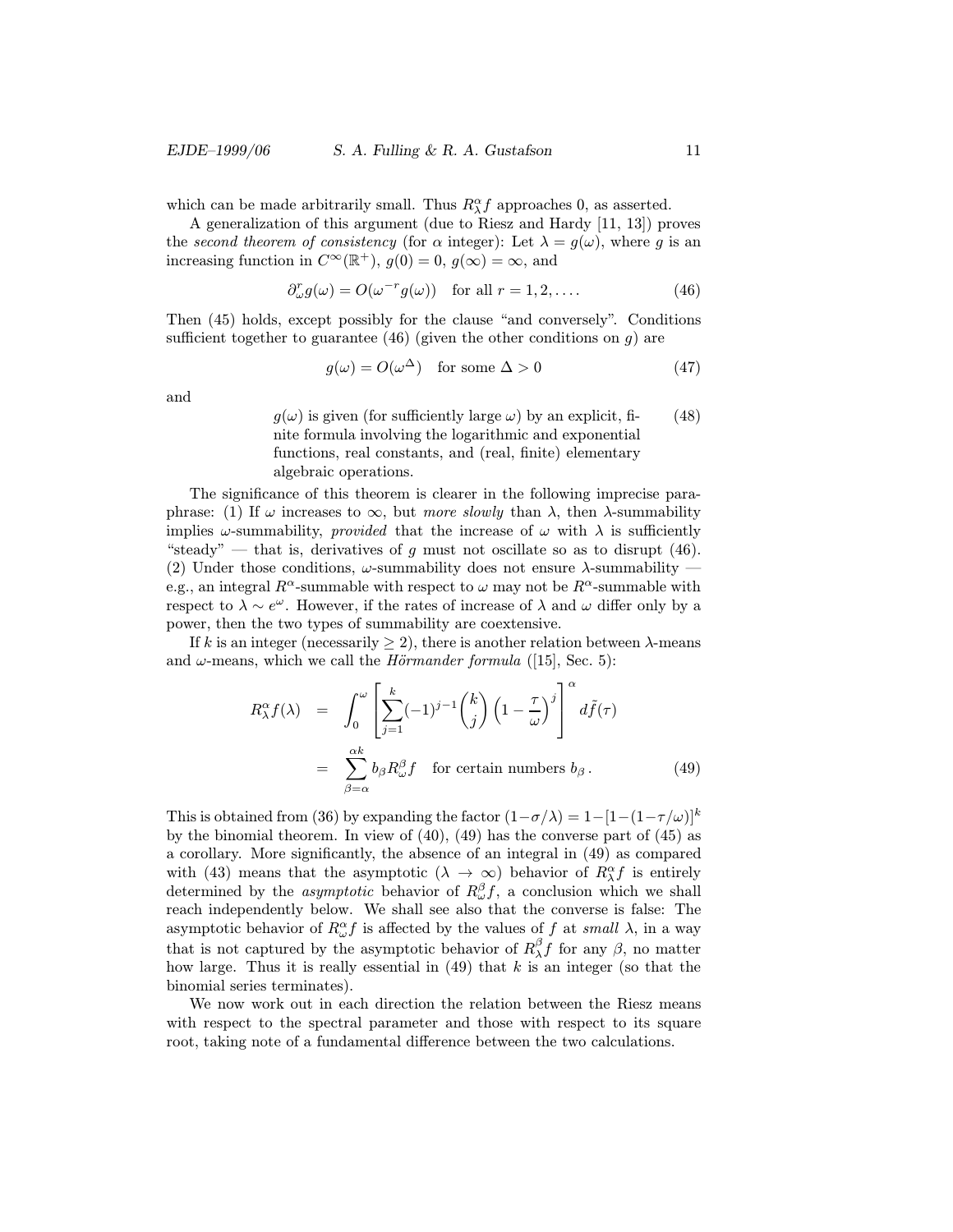1. First assume that as  $\lambda \to \infty$ ,

$$
R_{\lambda}^{\alpha}\mu(\lambda) = \sum_{s=0}^{\alpha} a_{\alpha s} \lambda^{\frac{m}{2} - \frac{s}{2}} + O(\lambda^{\frac{m}{2} - \frac{\alpha}{2} - \frac{1}{2}})
$$
(50)

for some positive integer  $m$ , as suggested by Hörmander's results on the Riesz means of spectral functions of second-order operators (where  $m$  is the dimension of the underlying manifold). Let us attempt to determine the asymptotic behavior of  $R_{\omega}^{\alpha} \tilde{\mu}$  ( $\lambda \equiv \omega^2$ ) from (43) and (44) with  $f = \mu$ ,  $k = \frac{1}{2}$ , and  $\lambda$  and  $\omega$ interchanged:

$$
R^{\alpha}_{\omega}\mu = 2^{-\alpha}R^{\alpha}_{\lambda}\mu + \int_{0}^{\omega} J_{\frac{1}{2},\alpha}(\omega,\tau)R^{\alpha}_{\sigma}\mu \,d\tau, \tag{51}
$$

$$
J_{\frac{1}{2},\alpha}(\omega,\tau) = \sum_{j=0}^{\alpha-1} (-1)^{\alpha-j} \omega^{-j-1} \frac{1}{j! \, (\alpha-1-j)!} \frac{\Gamma(\frac{j}{2} + \frac{1}{2})}{\Gamma(\frac{j}{2} + \frac{1}{2} - \alpha)} \, \tau^j. \tag{52}
$$

Note that all terms in (52) with j odd are equal to zero, since  $\frac{1}{2}(j + 1)$  is an integer  $\leq \alpha$ .

Since  $\mu$  is of locally bounded variation, it is bounded as  $\lambda \downarrow 0$ . Hence  $\partial_{\lambda}^{-\alpha}\mu = O(\lambda^{\alpha})$  at small  $\lambda$  (see Remark at end of Sec. 5), so  $R_{\lambda}^{\alpha}$  is bounded there. Thus there is no problem with convergence at the lower limit of the integral in (51), as a whole. However, some of the individual terms in (50), and hence the remainder term by itself, will be singular as  $\tau \downarrow 0$  if  $\alpha \geq m$ . Therefore, for each integral encountered when (50) is substituted into (51), one must choose an appropriate lower limit of integration,  $\tau_0$ . Let R be the part of the total integral thereby omitted; thus the integrand of R equals  $J_{\frac{1}{2},\alpha}R_{\sigma}^{\alpha}\mu(\tau^2)$ for small  $\tau$ , and is redefined as  $\tau$  increases — in such a way that R is convergent and depends on  $\omega$  only through the factors  $\omega^{-j-1}$ . Then R will be of the form

$$
R = \sum_{\substack{j=0 \ j \text{ even}}}^{\alpha - 1} Z_j \omega^{-j-1},\tag{53}
$$

where the  $Z_j$  are constants, which cannot be determined from the information in (50) since they are affected by the behavior of  $R^{\alpha}_{\lambda}\mu$  at small  $\lambda$ . Next consider the part of the integral in (51) associated with the series in (50):

$$
\sum_{s=0}^{\alpha} a_{\alpha s} \int_{\tau_0}^{\omega} \sum_{\substack{j=0 \ j \text{ even}}}^{\alpha-1} (-1)^{\alpha-j} \omega^{-j-1} \frac{1}{j! \, (\alpha-1-j)!} \frac{\Gamma(\frac{j}{2} + \frac{1}{2})}{\Gamma(\frac{j}{2} + \frac{1}{2} - \alpha)} \, \tau^{m-s+j} \, d\tau. \tag{54}
$$

When each integral in (54) is evaluated, the contribution of the lower limit is of the form  $(53)$  and may be henceforth counted as a part of R. The contribution of the upper limit is proportional to  $\omega^{m-s}$ , unless  $m-s$  is odd and negative, in which case the term  $j = -m+s-1$  yields something proportional to  $\omega^{m-s} \ln \omega$ and the other values of  $j$  yield more terms to be absorbed into  $R$ . Finally, when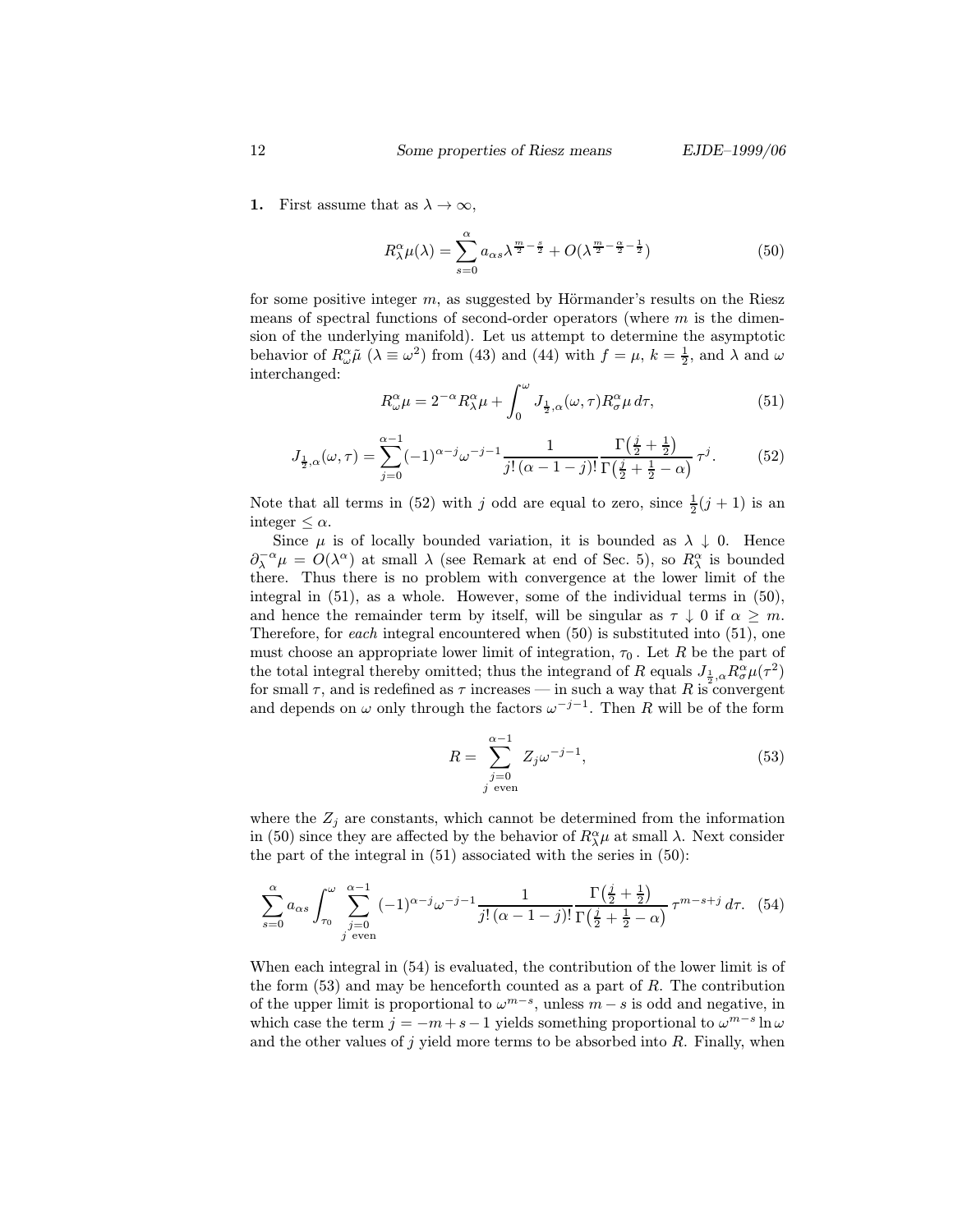integrating the remainder term in (50) we may assume that  $\tau_0$  and  $\omega$  are so large that for some  $K$ , the integral is less than

$$
K \int_{\tau_0}^{\omega} |J_{\frac{1}{2},\alpha}(\omega,\tau)|\tau^{m-\alpha-1} d\tau
$$
  
\n
$$
\leq \sum_{\substack{j=0 \ j \text{ even}}}^{\alpha-1} K_j \omega^{-j-1} \int_{\tau_0}^{\omega} \tau^{m-\alpha+j-1} d\tau
$$
  
\n
$$
= \sum_{\substack{j=0 \ j \text{ even}}}^{\alpha-1} K_j (m-\alpha+j)^{-1} (\omega^{m-\alpha-1} - \omega^{-j-1} \tau_0^{m-\alpha+j}),
$$
\n(55)

except that if  $m - \alpha + j = 0$ , the corresponding term is

$$
K_j \omega^{m-\alpha-1} (\ln \omega - \ln \tau_0). \tag{56}
$$

Now  $\tau_0$  must be chosen differently for different j: If  $m - \alpha + j < 0$ , take  $\tau_0 \to \infty$ , leaving in (55) a single contribution to the error of order  $O(\omega^{m-\alpha-1})$ . (An integral over a finite interval is thereby included in  $R$ , but (53) is still valid.) If  $m - \alpha + j \geq 0$ , we have  $-j - 1 \leq m - \alpha - 1$ , so that *both* terms in (55) are  $O(\omega^{m-\alpha-1})$  for finite  $\tau_0\,,$  with a possible extra logarithmic factor in the worst case (56).

Therefore, adding all contributions in (51), one has that whenever  $R^{\alpha}_{\lambda}\mu$  has the asymptotic behavior (50),  $R^{\alpha}_{\omega} \mu$  has the behavior (as  $\omega \to \infty$ )

$$
R^{\alpha}_{\omega}\mu = \sum_{s=0}^{\alpha} c_{\alpha s} \omega^{m-s} + \sum_{\substack{s=m+1 \ s-m \text{ odd}}}^{\alpha} d_{\alpha s} \omega^{m-s} \ln \omega + O(\omega^{m-\alpha-1} \ln \omega), \tag{57}
$$

where

$$
c_{\alpha s} \text{ is undetermined if } s > m \text{ and } s - m \text{ is odd}; \tag{58}
$$

$$
d_{\alpha s} = (-1)^{\alpha + m - s + 1} \frac{1}{(s - m - 1)!(m - s + \alpha)!} \frac{\Gamma\left(\frac{s}{2} - \frac{m}{2}\right)}{\Gamma\left(\frac{s}{2} - \frac{m}{2} - \alpha\right)} a_{\alpha s}
$$
\n(if  $s > m$  and  $s - m$  is odd);

\n(59)

$$
c_{\alpha s} = \left[ \sum_{\substack{j=0 \ j \text{ even}}}^{\alpha - 1} (-1)^{\alpha - j} \frac{(m - s + j + 1)^{-1}}{j! (\alpha - 1 - j)!} \frac{\Gamma(\frac{j}{2} + \frac{1}{2})}{\Gamma(\frac{j}{2} + \frac{1}{2} - \alpha)} \right] a_{\alpha s} + 2^{-\alpha} a_{\alpha s}
$$
  
if  $s \le m$  or  $s - m$  is even. (60)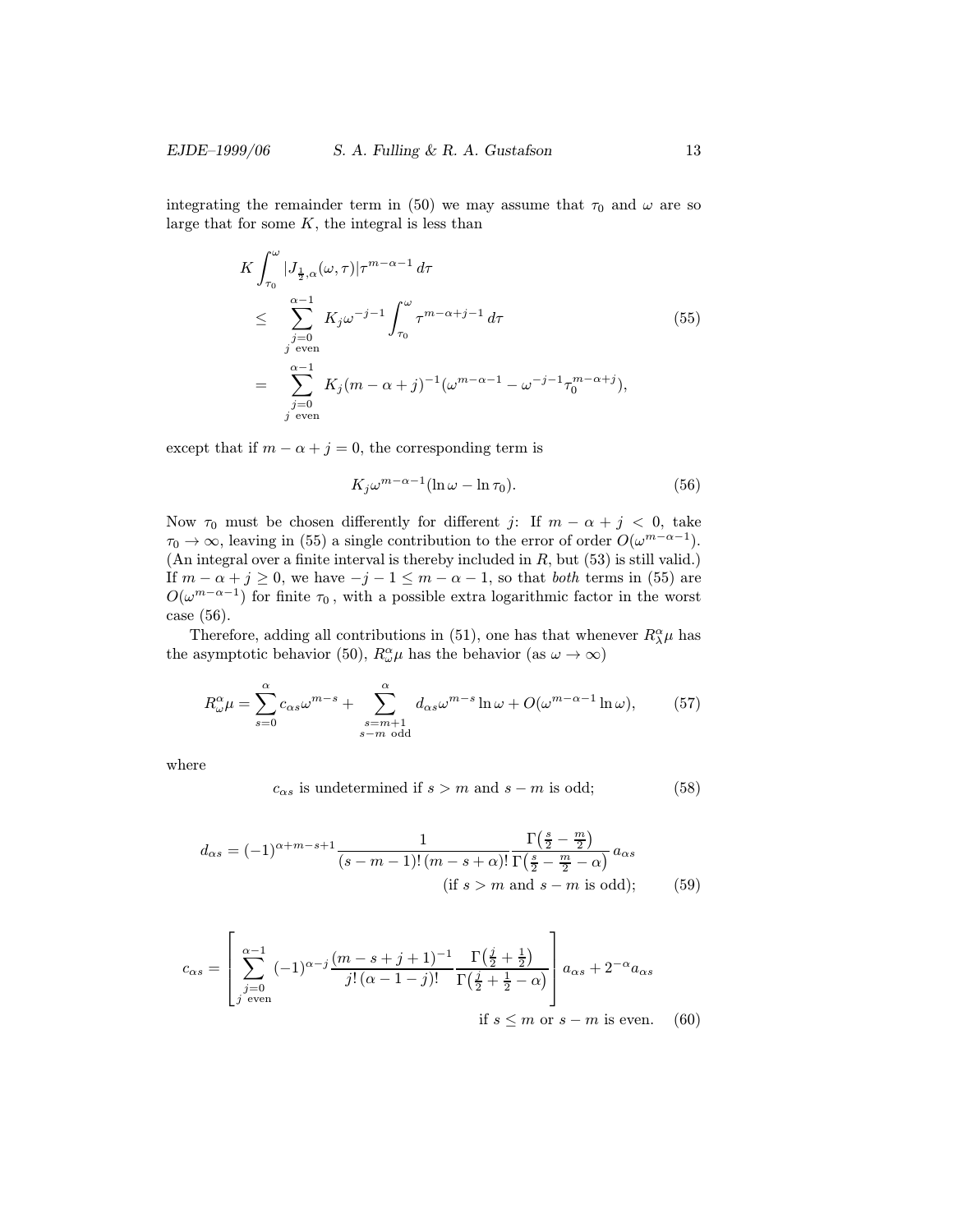Remark: Writing  $\ln \omega$  in (57) instead of  $\ln \kappa \omega$ ,  $\kappa$  some numerical constant, is arbitrary. In fact, in an application,  $\kappa$  is likely to have physical dimensions (such as length). Changing  $\kappa$  redefines the undetermined coefficient  $c_{\alpha s}$  by adding a multiple of  $d_{\alpha s}$ .

2. Now we contrast the foregoing calculation with the parallel calculation of  $R^{\alpha}_{\lambda}\mu$  from  $R^{\alpha}_{\omega}\mu$ , assuming the latter to have the form (57). We use (43) and  $(44)$  with  $k = 2$ :

$$
R_{\lambda}^{\alpha} \mu = 2^{\alpha} R_{\omega}^{\alpha} \mu + \int_0^{\lambda} J_{2,\alpha}(\lambda, \sigma) R_{\tau}^{\alpha} \mu \, d\sigma,
$$
  

$$
J_{2,\alpha}(\lambda, \sigma) = \sum_{j=0}^{\alpha-1} (-1)^{\alpha-j} \lambda^{-j-1} \frac{1}{j! (\alpha-1-j)!} \frac{\Gamma(2j+2)}{\Gamma(2j+2-\alpha)} \sigma^j.
$$

This time the j term vanishes for all  $j \leq \frac{1}{2}\alpha - 1$  (equivalently,  $j < [\alpha/2]$ ). Hence the contribution of small  $\sigma$  will be of the form (as  $\lambda \to \infty$ )

$$
R = \sum_{j=\left[\frac{\alpha}{2}\right]}^{\alpha-1} Z_j \lambda^{-j-1} = O(\lambda^{-\alpha/2}).\tag{61}
$$

The integral of the remainder in (57) (over large  $\sigma$ ) is less than

$$
\sum_{j=\left[\frac{\alpha}{2}\right]}^{\alpha-1} K_j \lambda^{-j-1} \int_{\sigma_0}^{\lambda} \sigma^{\frac{m}{2}-\frac{\alpha}{2}+j-\frac{1}{2}} \ln \sigma \, d\sigma
$$
\n
$$
= \text{terms of form (61) } + O\left(\lambda^{\frac{m}{2}-\frac{\alpha}{2}-\frac{1}{2}} \ln \lambda\right), \tag{62}
$$

except that the second term is  $O(\lambda^{\frac{m}{2}-\frac{\alpha}{2}-\frac{1}{2}}(\ln \lambda)^2)$  if the value  $j=\frac{1}{2}(\alpha-m-1)$ occurs. Here the relevant integral formulas are

$$
\int \lambda^{p-1} \ln \lambda \, d\lambda = \lambda^p (p^{-1} \ln \lambda - p^{-2}) + C \quad \text{if } p \neq 0,
$$
 (63a)

$$
\int \lambda^{-1} \ln \lambda \, d\lambda = \frac{1}{2} (\ln \lambda)^2 + C. \tag{63b}
$$

Since  $m \geq 1$ , it follows that R and the similar terms in (62) are of at least as high order as the last term in (62). Hence there are, in effect, no undetermined constants of integration when the calculation is done in this direction  $(\omega \to \lambda)$ . The remaining, explicit integrals are

$$
R_1 = \sum_{s=0}^{\alpha} c_{\alpha s} \int_{\sigma_0}^{\lambda} \sum_{j=\left[\frac{\alpha}{2}\right]}^{\alpha-1} (-1)^{\alpha-j} \lambda^{-j-1}
$$

$$
\times \frac{1}{j! \left(\alpha - 1 - j\right)!} \frac{\Gamma(2j+2)}{\Gamma(2j+2-\alpha)} \sigma^{\frac{m}{2} - \frac{s}{2} + j} d\sigma
$$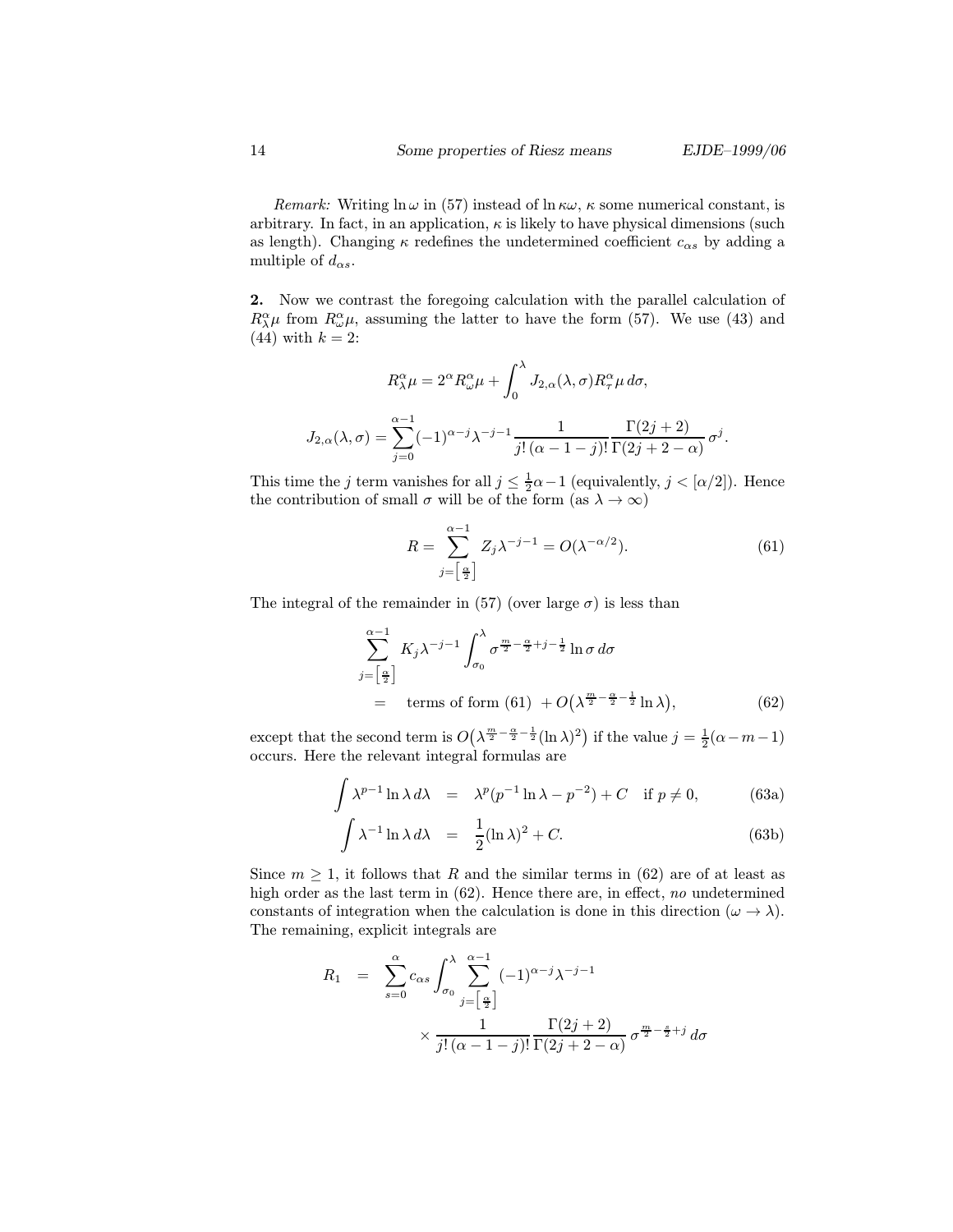+ 
$$
\sum_{\substack{s=m+1 \ s-m \text{ odd}}}^{\alpha} \frac{1}{2} d_{\alpha s} \int_{\sigma_0}^{\lambda} \sum_{j=\left[\frac{\alpha}{2}\right]}^{\alpha-1} (-1)^{\alpha-j} \lambda^{-j-1}
$$
  
 
$$
\times \frac{1}{j! \, (\alpha-j)!} \frac{\Gamma(2j+2)}{\Gamma(2j+2-\alpha)} \, \sigma^{\frac{m}{2}-\frac{s}{2}+j} \ln \sigma \, d\sigma.
$$

Using (63), one sees that the values of s for which  $d_{\alpha s} = 0$  yield terms proportional to  $c_{\alpha s} \lambda^{(m-s)/2}$ , but that when  $d_{\alpha s} \neq 0$  there are, a priori, two types of term, proportional to

$$
c_{\alpha s}\lambda^{\frac{m}{2}-\frac{s}{2}}+\tfrac{1}{2}d_{\alpha s}\lambda^{\frac{m}{2}-\frac{s}{2}}\ln\lambda\quad\text{and}\quad d_{\alpha s}\lambda^{\frac{m}{2}-\frac{s}{2}},
$$

respectively. (Since

$$
\frac{m}{2} - \frac{s}{2} + j > -\frac{\alpha}{2} + \left(\frac{\alpha}{2} - 1\right) = -1,
$$

no logarithms are "created" by the integration as in (54).) Since it must be possible to recover the expansion (50) in this way, there must be a numerical coincidence which causes all terms proportional to  $d_{\alpha s} \ln \lambda$  to cancel. By the observation just made, this same numerical identity will cause all terms involving  $c_{\alpha s}$  to cancel, if  $s - m$  is odd and positive. Thus these numbers  $c_{\alpha s}$  do not affect at all the asymptotic behavior of  $R^{\alpha}_{\lambda}\mu$  — as was to be expected from the fact that the latter does not determine them (58). Obviously, similar cancellations of logarithmic and  $c_{\alpha s}$  terms must occur when  $R^{\alpha}_{\lambda} \mu$  is calculated from  $R^{\alpha}_{\omega}\mu, \ldots, R^{2\alpha}_{\omega}\mu$  by Hörmander's formula (49).

The conclusion therefore is that if  $R^{\alpha}_{\omega}\mu$  has the asymptotic behavior (57), then  $R^\alpha_\lambda\mu$  has the behavior (50) with error term  $O(\lambda^{\frac{m}{2}-\frac{\alpha}{2}-\frac{1}{2}}(\ln\lambda)^2)$  in the worst case. The formulas for the coefficients are

$$
a_{\alpha s} = \left[ -\frac{1}{2} \sum_{j=\left[\frac{\alpha}{2}\right]}^{\alpha-1} (-1)^{\alpha-j} \frac{\left(\frac{m}{2} - \frac{s}{2} + j + 1\right)^{-2}}{j! \left(\alpha - 1 - j\right)!} \frac{\Gamma(2j+2)}{\Gamma(2j+2-\alpha)} \right] d_{\alpha s}
$$
  
if  $s > m$  and  $s - m$  is odd; (64)

$$
a_{\alpha s} = \left[\sum_{j=\left[\frac{\alpha}{2}\right]}^{\alpha-1} (-1)^{\alpha-j} \frac{\left(\frac{m}{2} - \frac{s}{2} + j + 1\right)^{-1}}{j! \left(\alpha - 1 - j\right)!} \frac{\Gamma(2j+2)}{\Gamma(2j+2-\alpha)}\right] c_{\alpha s} + 2^{\alpha} c_{\alpha s}
$$
  
if  $s \leq m$  or  $s - m$  is even. (65)

The conditions of consistency between the two calculations are (for  $0 \leq s \leq$  $\alpha, m \geq 1, \alpha \geq 1$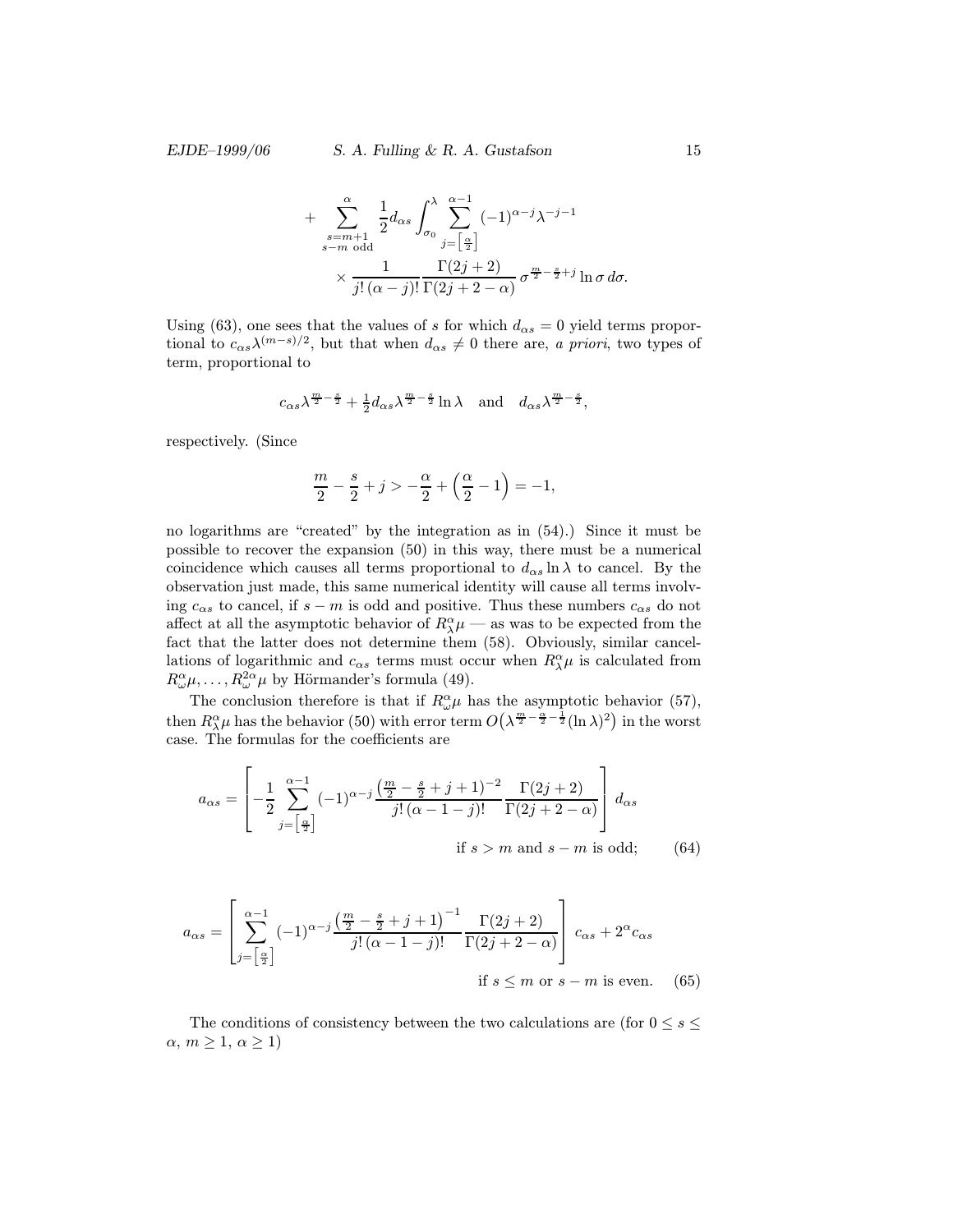$\overline{\mathbf{u}}$ 

$$
\left[ -\frac{1}{2} \sum_{j=\left[\frac{\alpha}{2}\right]}^{\alpha-1} (-1)^{\alpha-j} \frac{\left(\frac{m}{2} - \frac{s}{2} + j + 1\right)^{-2}}{j! \left(\alpha - 1 - j\right)!} \frac{\Gamma(2j+2)}{\Gamma(2j+2-\alpha)} \right] \times \left[ (-1)^{\alpha+m-s+1} \frac{1}{(s-m-1)! \left(m-s+\alpha\right)!} \frac{\Gamma\left(\frac{s}{2} - \frac{m}{2}\right)}{\Gamma\left(\frac{s}{2} - \frac{m}{2} - \alpha\right)} \right] = 1
$$
\nif  $s > m$  and  $s - m$  is odd

\n(66)

 $(from (59) and (64));$ 

$$
\left[\sum_{j=\left[\frac{\alpha}{2}\right]}^{\alpha-1} (-1)^{\alpha-j} \frac{\left(\frac{m}{2} - \frac{s}{2} + j + 1\right)^{-1}}{j! \left(\alpha - 1 - j\right)!} \frac{\Gamma(2j+2)}{\Gamma(2j+2-\alpha)} + 2^{\alpha}\right] \times \left[\sum_{\substack{j=0 \ j \text{ even}}}^{\alpha-1} (-1)^{\alpha-j} \frac{\left(m-s+j+1\right)^{-1}}{j! \left(\alpha - 1 - j\right)!} \frac{\Gamma\left(\frac{j}{2} + \frac{1}{2}\right)}{\Gamma\left(\frac{j}{2} + \frac{1}{2} - \alpha\right)} + 2^{-\alpha}\right] = 1
$$
\nif  $s \leq m$  or  $s - m$  is even (67)

(from  $(60)$  and  $(65)$ );

$$
\sum_{j=\left[\frac{\alpha}{2}\right]}^{\alpha-1} (-1)^{\alpha-j} \frac{\left(\frac{m}{2} - \frac{s}{2} + j + 1\right)^{-1}}{j! \left(\alpha - 1 - j\right)!} \frac{\Gamma(2j+2)}{\Gamma(2j+2-\alpha)} + 2^{\alpha} = 0
$$
  
if  $s > m$  and  $s - m$  is odd (68)

(the "numerical coincidence"). These can easily be verified for small values of  $\alpha$ .

In the Appendix it is shown that (67) is valid for all values of  $s - m$  as a complex variable, except those where one of the factors is undefined. Then (68) is obtained (for any  $\alpha$ ) in the limit as  $s - m$  approaches a pole of the second factor, and (66) is obtained similarly from the derivative of (67).

## 5 The means of a Stieltjes integral in terms of the means of the measure

The calculation in this section is the central lemma relating the asymptotics of Green functions at small  $t$  to the asymptotics of spectral measures of various kinds at large  $\lambda$ .

Let  $\mu$  and  $f$  be functions of locally bounded variation, vanishing at 0, related as in (29):

$$
f(\lambda) = \int_0^{\lambda} a(\sigma) d\mu(\sigma).
$$

 $\mathbf{r}$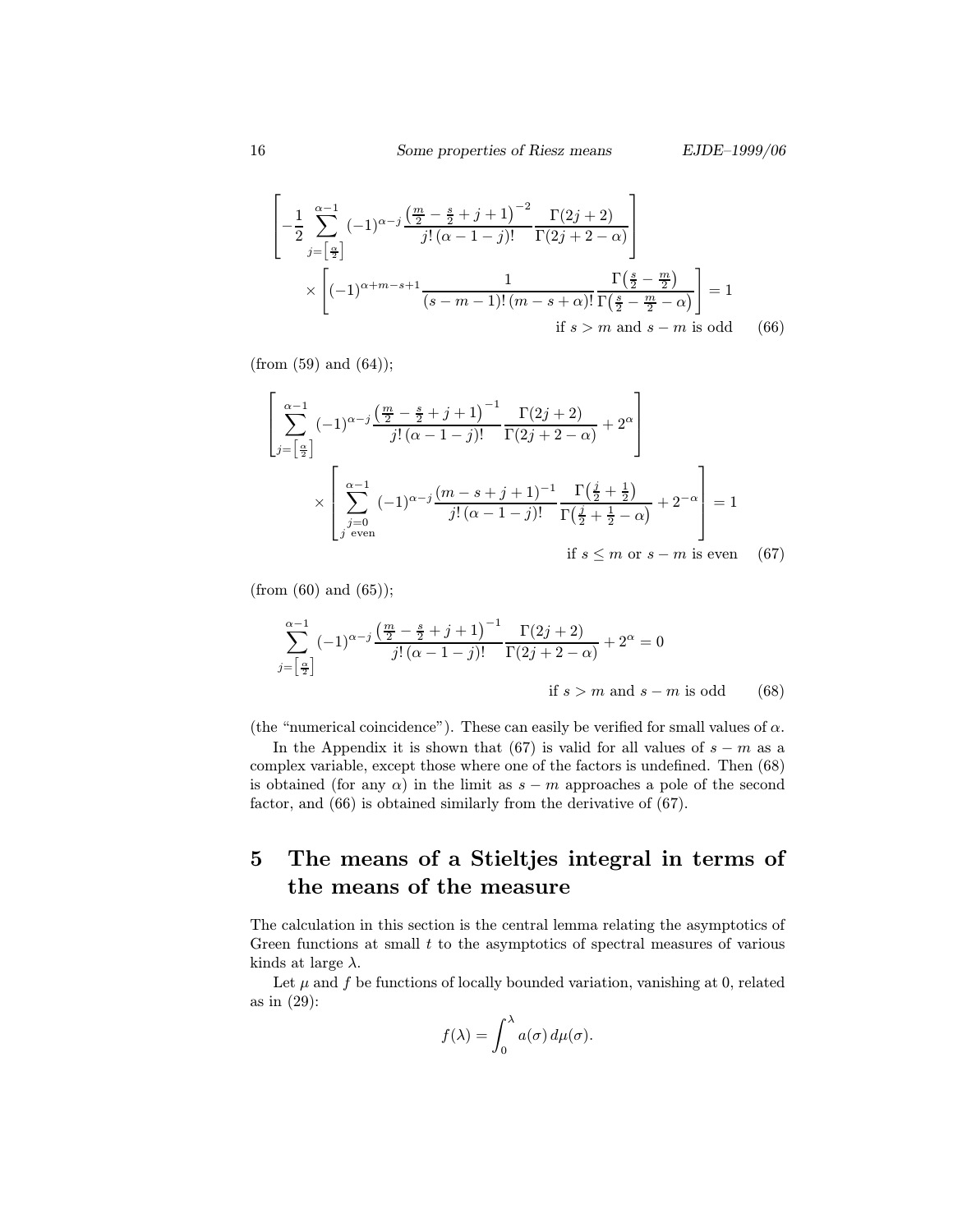### EJDE–1999/06 S. A. Fulling & R. A. Gustafson 17

Assume that  $a(\lambda)$  is a  $C^{\infty}$  function, and that it is well-behaved at the origin as described in the remark at the end of this section. Integrating by parts, one has

$$
f(\lambda) = a(\lambda)\mu(\lambda) - \int_0^{\lambda} a'(\sigma)\mu(\sigma) d\sigma.
$$
 (69)

Continuing similarly, one can express  $\partial_{\lambda}^{-\alpha} f$  in terms of integrals whose integrands involve only  $\partial_{\lambda}^{-\alpha} \mu$  and derivatives of a:

$$
\partial_{\lambda}^{-\alpha} f(\lambda) = a(\lambda) \partial_{\lambda}^{-\alpha} \mu(\lambda)
$$
  
+ 
$$
\sum_{j=1}^{\alpha+1} (-1)^{j} {\alpha+1 \choose j} \frac{1}{(j-1)!} \int_{0}^{\lambda} (\lambda - \sigma)^{j-1} \partial_{\sigma}^{j} a(\sigma) \partial_{\sigma}^{-\alpha} \mu(\sigma) d\sigma
$$
  
= 
$$
\sum_{j=0}^{\alpha+1} \int_{0}^{\lambda} d\sigma_{1} \cdots \int_{0}^{\sigma_{j-1}} d\sigma (-1)^{j} {\alpha+1 \choose j} \partial_{\sigma}^{j} a(\sigma) \partial_{\sigma}^{-\alpha} \mu(\sigma).
$$
 (70)

(The integral in the last version is  $j$ -fold.) This relation can be written

$$
R_{\lambda}^{\alpha} f(\lambda) = a(\lambda) R_{\lambda}^{\alpha} \mu(\lambda)
$$
  
+  $\lambda^{-\alpha} \sum_{j=1}^{\alpha+1} (-1)^j {\alpha+1 \choose j} \frac{1}{(j-1)!}$  (71)  
 $\times \int_0^{\lambda} (\lambda - \sigma)^{j-1} \sigma^{\alpha} \partial_{\sigma}^j a(\sigma) R_{\sigma}^{\alpha} \mu(\sigma) d\sigma.$ 

*Proof:* For  $\alpha = 0$ , (70) is (69). Assume (70) for  $\alpha$  and prove it for  $\alpha + 1$ : First,

$$
\partial_{\lambda}^{-\alpha-1} f(\lambda) = \int_{0}^{\lambda} \partial_{\sigma}^{-\alpha} f(\sigma) d\sigma
$$
  
\n
$$
= \int_{0}^{\lambda} a(\sigma) \partial_{\sigma}^{-\alpha} \mu(\sigma) d\sigma
$$
  
\n
$$
+ \sum_{j=1}^{\alpha+1} (-1)^{j} {\alpha+1 \choose j} \times \int_{0}^{\lambda} d\sigma \int_{0}^{\sigma} d\sigma_{1} \cdots \int_{0}^{\sigma_{j-1}} d\tau \partial_{\tau}^{j} a(\tau) \partial_{\tau}^{-\alpha} \mu(\tau).
$$

The last term can be rewritten by (33) as

$$
\sum_{j=1}^{\alpha+1}(-1)^j {\alpha+1 \choose j} \frac{1}{j!} \int_0^{\lambda} (\lambda - \sigma)^j \partial_{\sigma}^j a(\sigma) \partial_{\sigma}^{-\alpha} \mu(\sigma) d\sigma.
$$

Now integrate by parts in both terms:

$$
\partial_{\lambda}^{-\alpha-1} f(\lambda)
$$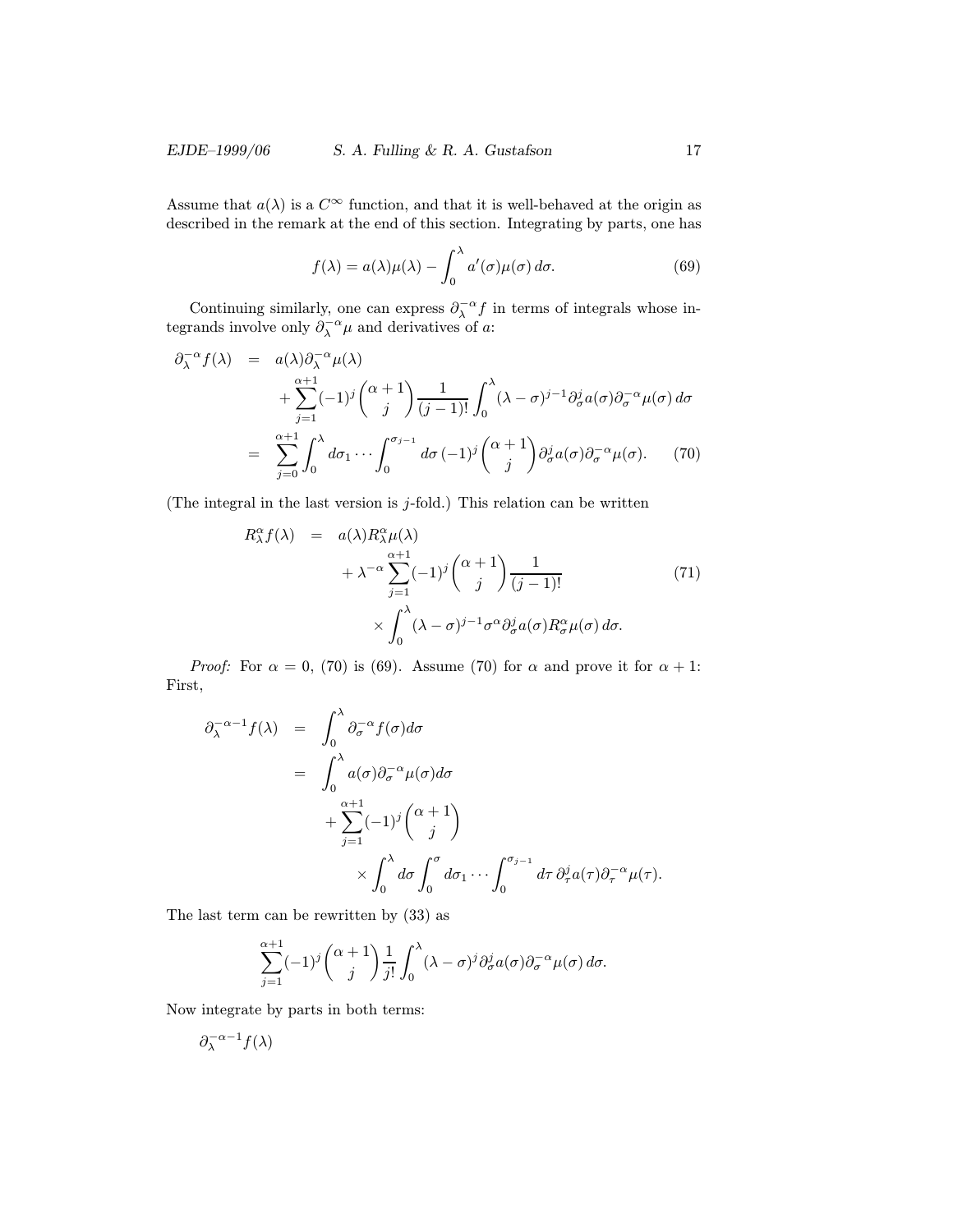$$
= a(\lambda)\partial_{\lambda}^{-\alpha-1}\mu(\lambda) - \int_0^{\lambda} \partial_{\sigma}a(\sigma)\partial_{\sigma}^{-\alpha-1}\mu(\sigma) d\sigma
$$
  
+ 
$$
\sum_{j=1}^{\alpha+1} (-1)^{j+1} {\alpha+1 \choose j} \frac{1}{j!} \int_0^{\lambda} \partial_{\sigma} [(\lambda-\sigma)^j \partial_{\sigma}^j a(\sigma)] \partial_{\sigma}^{-\alpha-1}\mu(\sigma) d\sigma.
$$

The last term equals

$$
\sum_{j=1}^{\alpha+1}(-1)^j {\alpha+1 \choose j}\frac{1}{(j-1)!}\int_0^{\lambda}(\lambda-\sigma)^{j-1}\partial_{\sigma}^j a(\sigma)\partial_{\sigma}^{-\alpha-1}\mu(\sigma)\,d\sigma +\sum_{j=2}^{\alpha+2}(-1)^j {\alpha+1 \choose j-1}\frac{1}{(j-1)!}\int_0^{\lambda}(\lambda-\sigma)^{j-1}\partial_{\sigma}^j a(\sigma)\partial_{\sigma}^{-\alpha-1}\mu(\sigma)\,d\sigma.
$$

Using Pascal's triangle relation

$$
\binom{\alpha+1}{j} + \binom{\alpha+1}{j-1} = \binom{\alpha+2}{j},\tag{72}
$$

one simplifies the expression to

$$
\partial_{\lambda}^{-\alpha-1} f(\lambda) = a(\lambda) \partial_{\lambda}^{-\alpha-1} \mu(\lambda)
$$
  
+ 
$$
\sum_{j=1}^{\alpha+2} (-1)^j {\alpha+2 \choose j} \frac{1}{(j-1)!}
$$
  
 
$$
\times \int_0^{\lambda} (\lambda - \sigma)^{j-1} \partial_{\sigma}^j a(\sigma) \partial_{\sigma}^{-\alpha-1} \mu(\sigma) d\sigma,
$$

as was to be proved.

*Remark:* In the foregoing it was tacitly assumed that  $\partial_{\sigma}^{j} a(\sigma)$  was bounded as  $\sigma \downarrow 0$ , so that there were no lower-endpoint contributions in the integrations by parts. Actually, since

$$
\partial_{\sigma}^{-\alpha} \mu(\sigma) = O(\sigma^{\alpha}) \quad \text{as } \sigma \downarrow 0 \tag{73}
$$

(as follows from (33) and the boundedness of  $\mu$ ), it suffices to assume that

$$
\partial_{\sigma}^{\alpha} a(\sigma) = o(\sigma^{-\alpha}) \quad \text{as } \sigma \downarrow 0. \tag{74}
$$

# 6 Heat kernels (Laplace transforms) and Riesz means

The standard heat kernel of a second-order operator has a natural association with the variable we have called  $\lambda$ , while the cylinder kernel (introduced in Sec. 2) is associated in the same way with the variable  $\omega$ . The terms in the asymptotic expansions of these Green functions are in direct correspondence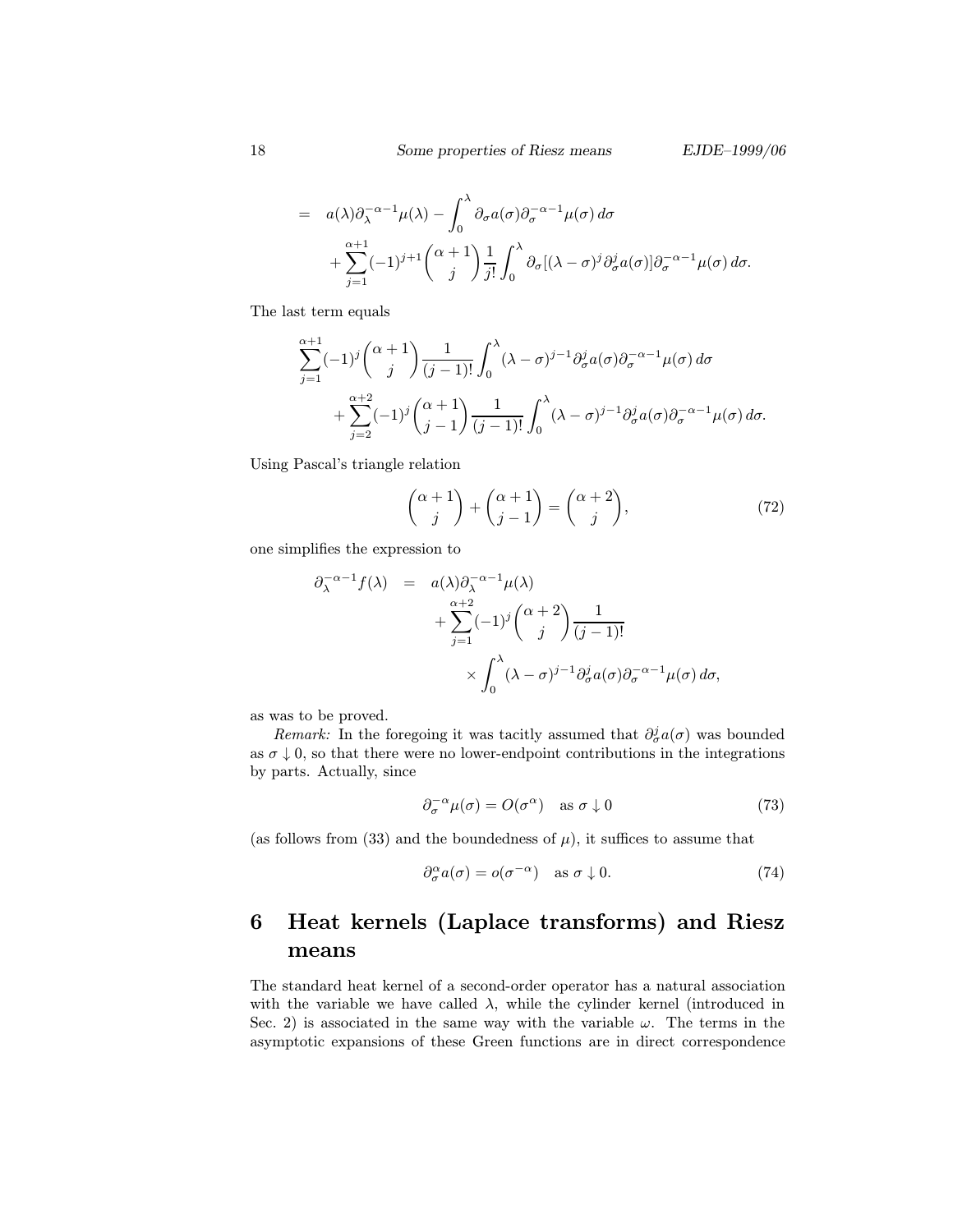with those in the asymptotic expansions of the associated Riesz means. However, it is instructive to try to calculate each Green function in terms of the "wrong" variable, to observe how information gets lost, or needs to be resupplied, in passing from one quantity to another. Therefore, this section divides naturally into four parts.

1. Given  $\mu(\lambda)$ , a function of locally bounded variation on  $[0,\infty)$ , we consider

$$
K(t) \equiv \int_0^\infty e^{-\lambda t} d\mu(\lambda) \qquad (t > 0). \tag{75}
$$

As  $t \downarrow 0$ , we anticipate an expansion of the form

$$
K(t) \sim \sum_{s=0}^{\infty} b_s t^{-\frac{m}{2} + \frac{s}{2}}; \tag{76}
$$

we shall demonstrate detailed equivalence of (76) with (50).

In spectral theory, (75) has a number of possible interpretations. Let H be a positive, elliptic, second-order differential operator on an  $m$ -dimensional manifold. Then: (1) If the manifold is compact,  $K$  may be the integrated "trace" of the heat kernel of H,  $\mu(\lambda)$  being the number of eigenvalues less than or equal to  $\lambda$ . (2) K may be the diagonal value of the heat kernel at a point  $x, \mu(\lambda) \equiv E_{\lambda}(x, x)$  being the diagonal value of the spectral function (integral kernel of the spectral projection). In this case one knows that  $b_s = 0$  if s is odd. (3) K may be the diagonal value of some spatial derivative of the heat kernel,  $\mu$  being the corresponding derivative of the spectral function. (In this case, m in (76) depends on the order of the derivative as well as on the dimension.) If  $m = 1$ ,  $\mu$  is a Titchmarsh-Kodaira spectral measure. (4)  $K = K(t, x, y)$  may be the full heat kernel (off-diagonal),  $\mu$  being the full spectral function.

Let us assume (50),

$$
R_{\lambda}^{\alpha}\mu(\lambda) = \sum_{s=0}^{\alpha} a_{\alpha s} \lambda^{\frac{m}{2} - \frac{s}{2}} + O(\lambda^{\frac{m}{2} - \frac{\alpha}{2} - \frac{1}{2}}),
$$

and calculate  $K(t)$  from (71), with  $a(\lambda) = e^{-\lambda t}$ ,

$$
\partial_\lambda^j a(\lambda) = (-t)^j e^{-\lambda t},
$$

and  $\lambda \to \infty$  in (71). (See the first theorem of consistency, (40).) In the present case all integrals in (71) converge as  $\lambda \to \infty$ , and hence the only term that survives in the limit is the one with  $j = \alpha + 1$ ,  $(\lambda - \sigma)^{j-1} = \lambda^{\alpha} + o(\lambda^{\alpha})$ . So

$$
K(t) = (-1)^{\alpha+1} \frac{1}{\alpha!} \int_0^{\infty} \sigma^{\alpha} (-t)^{\alpha+1} e^{-\sigma t} R_{\sigma}^{\alpha} \mu(\sigma) d\sigma
$$
  
=  $t^{\alpha+1} \frac{1}{\alpha!} \int_0^{\infty} \left[ \sum_{s=0}^{\alpha} a_{\alpha s} \sigma^{\frac{m}{2} - \frac{s}{2} + \alpha} + O(\sigma^{\frac{m}{2} + \frac{\alpha}{2} - \frac{1}{2}}) \right] e^{-\sigma t} d\sigma.$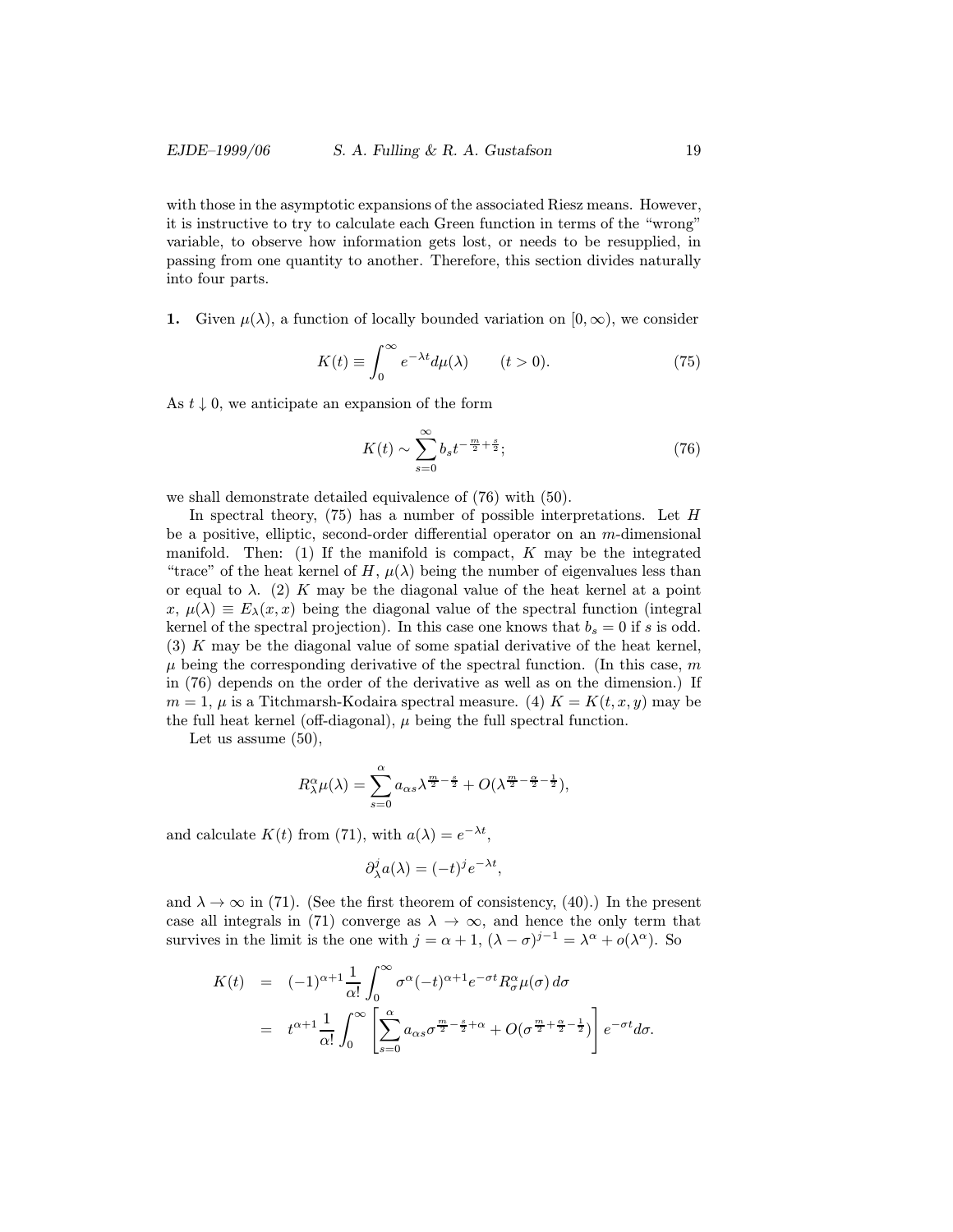Using

$$
\int_0^\infty \lambda^{p-1} e^{-\lambda t} d\lambda = \Gamma(p) t^{-p} \qquad (p > 0),
$$
\n(77)

we have

$$
K(t) = \sum_{s=0}^{\alpha} \frac{\Gamma(\frac{m}{2} - \frac{2}{2} + \alpha + 1)}{\Gamma(\alpha + 1)} a_{\alpha s} t^{-\frac{m}{2} + \frac{s}{2}} + O(t^{-\frac{m}{2} + \frac{\alpha}{2} + \frac{1}{2}}).
$$
 (78)

(The undeterminable contribution from small  $\sigma$  is  $O(t^{\alpha+1})$ , which is of higher order than the remainder.) Thus

$$
b_s = \frac{\Gamma(\frac{m}{2} - \frac{s}{2} + \alpha + 1)}{\Gamma(\alpha + 1)} a_{\alpha s}
$$
\n(79)

holds for  $\alpha \geq s$ , and formally for smaller  $\alpha$ . (In the latter context a pole of  $\Gamma(\frac{1}{2}(m-s)+\alpha+1)$  may be encountered. The significance of (79) then is that  $a_{\alpha s} = 0$ . Thus, when  $m - s$  is even,  $\alpha$  must be sufficiently large before  $a_{\alpha s}$ will uniquely determine  $b_s$ , even formally.) For  $a < s$ , (79) may be taken as a definition of  $a_{\alpha s}$ .

To check that the right-hand side of (79) is independent of  $\alpha$ , write (50) as

$$
\partial_{\lambda}^{-\alpha} \mu(\lambda) \sim \frac{1}{\alpha!} \sum_{s=0}^{\alpha} a_{\alpha s} \lambda^{\frac{m}{2} - \frac{s}{2} + \alpha} \tag{80}
$$

and differentiate formally:

$$
\partial_{\lambda}^{-\alpha+1}\mu(\lambda) \sim \frac{1}{\alpha!} \sum_{s} \left(\frac{m}{2} - \frac{s}{2} + \alpha\right) a_{\alpha s} \lambda^{\frac{m}{2} - \frac{s}{2} + \alpha - 1}.
$$

By comparison with (80) for  $\alpha - 1$ , one has

$$
\frac{1}{\alpha!} \left( \frac{m}{2} - \frac{s}{2} + \alpha \right) a_{\alpha s} = \frac{1}{(\alpha - 1)!} a_{\alpha - 1, s},
$$

which may be variously rewritten as

$$
\frac{\Gamma(\frac{m}{2} - \frac{s}{2} + \alpha + 1)}{\Gamma(\alpha + 1)} a_{\alpha s} = \frac{\Gamma(\frac{m}{2} - \frac{s}{2} + \alpha)}{\Gamma(\alpha)} a_{\alpha - 1, s}
$$
(81)

(showing consistency of (79)), or as

$$
a_{\alpha-1,s} = \frac{1}{\alpha} \left( \frac{m}{2} - \frac{s}{2} + \alpha \right) a_{\alpha s} \qquad (\alpha \ge 1). \tag{82}
$$

In particular, we can stem the profusion of constants by choosing  $a_{ss}$  as the fiducial member of the family  $\{a_{\alpha s}\}\.$  We have

$$
b_s = \frac{\Gamma\left(\frac{m}{2} + \frac{s}{2} + 1\right)}{\Gamma(s+1)} a_{ss} \,,\tag{83}
$$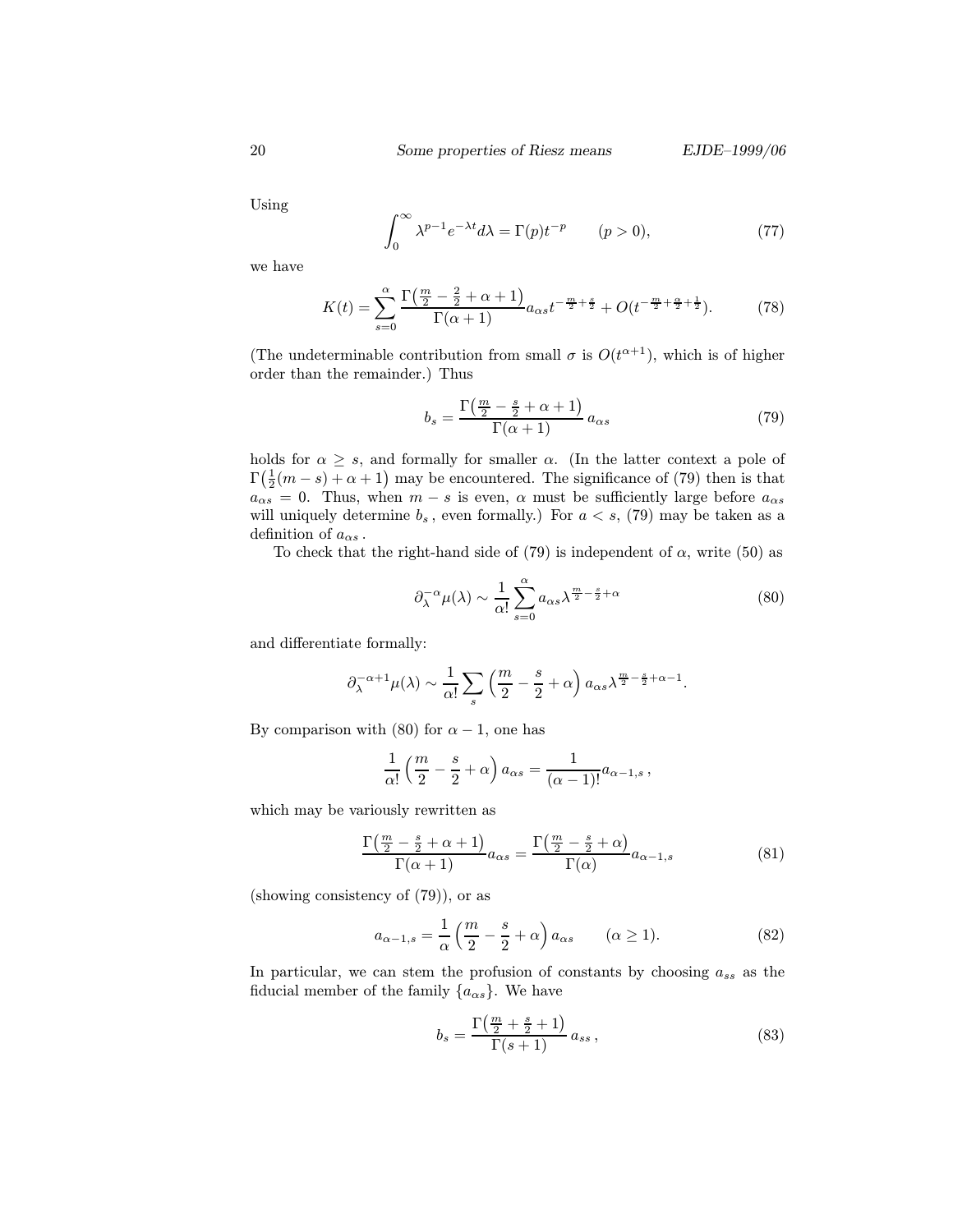and

$$
a_{\alpha s} = \frac{\Gamma(\alpha+1)\Gamma(\frac{m}{2} + \frac{s}{2} + 1)}{\Gamma(\frac{m}{2} - \frac{s}{2} + \alpha + 1)\Gamma(s+1)} a_{ss}
$$
(84)

(meaning 0, of course, when the first factor in the denominator has a pole).

Remark: When  $m - s$  is even,  $a_{\alpha s}$  is zero for small  $\alpha$ , and the nonzero value for large  $\alpha$  (hence the nonzero value of  $b_s$ ) may be regarded as a constant of integration encountered in the passage from a low-order Riesz mean to a higherorder one. A case of particular interest is the local diagonal value of the heat kernel, for which  $b_s = 0$  when s is odd but generally  $b_s \neq 0$  for s even. Here there is an essential difference between  $m$  even and  $m$  odd. If  $m$  is odd, then  $a_{0s}$  is 0 for odd s and nonzero for even s, and the constants of integration are also 0. If m is even, then  $a_{0s} = 0$  for all  $s > m$ , and the nonzero values of  $b_s$  for  $s > m$ , s even, come entirely from constants of integration. This dimensional property of  $a_{0s}$  is reflected in the poles of the zeta function [16, 2].

2. It is of interest to consider how (76) could be calculated from the  $\omega$ -means, (57). We have

$$
\partial_{\omega} (e^{-\omega^2 t}) = e^{-\omega^2 t} (-2\omega t), \n\partial_{\omega}^2 (e^{-\omega^2 t}) = e^{-\omega^2 t} (-2t + 4\omega^2 t^2), \n\partial_{\omega}^3 (e^{-\omega^2 t}) = e^{-\omega^2 t} (12\omega t^2 - 8\omega^3 t^3), \n\partial_{\omega}^4 (e^{-\omega^2 t}) = e^{-\omega^2 t} (12t^2 - 48\omega^2 t^3 + 16\omega^4 t^4),
$$
\n(85)

and in general the form

$$
\partial_{\omega}^{j}(e^{-\omega^{2}t}) = e^{-\omega^{2}t} \sum_{i=0}^{\left[\frac{j}{2}\right]} z_{i} \omega^{j-2i} t^{j-i}.
$$
 (86)

As before, when  $\omega \to \infty$  the formula (71) reduces to one term,

$$
K(t) = \lim_{\omega \to \infty} R_{\omega}^{\alpha} \left[ \int_{0}^{\omega} e^{-\tau^{2}t} d\mu(\tau) \right] = (-1)^{\alpha+1} \frac{1}{\alpha!} \int_{0}^{\infty} \omega^{\alpha} \partial_{\omega}^{\alpha+1} (e^{-\omega^{2}t}) R_{\omega}^{\alpha} \mu d\omega,
$$

where (57)

$$
R^{\alpha}_{\omega}\mu = \sum_{s=0}^{\alpha} c_{\alpha s} \omega^{m-s} + \sum_{\substack{s=m+1 \ s-m \text{ odd}}}^{\alpha} d_{\alpha s} \omega^{m-s} \ln \omega + O(\omega^{m-\alpha-1} \ln \omega).
$$

The relevant integrals this time are  $(p > 0)$ 

$$
\int_0^\infty e^{-\omega^2 t} \omega^{2p-1} d\omega = \frac{1}{2} \Gamma(p) t^{-p},\tag{87}
$$

$$
\int_0^\infty e^{-\omega^2 t} \omega^{2p-1} \ln \omega \, d\omega = \frac{1}{4} \Gamma(p) [\psi(p) - \ln t] t^{-p},\tag{88}
$$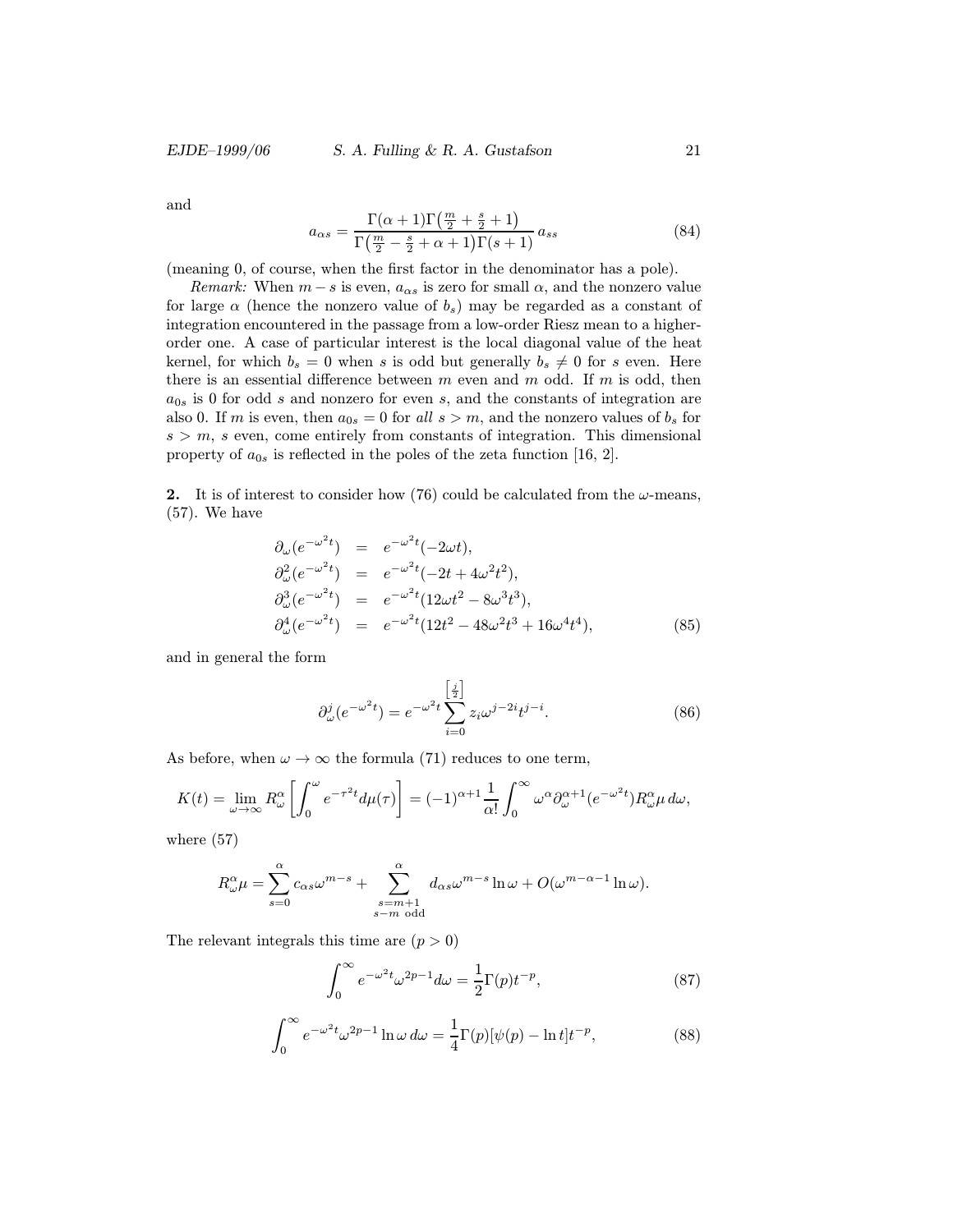where

$$
\psi(p) \equiv \partial_p \ln \Gamma(p) \tag{89}
$$

satisfies

$$
\psi(p+1) = \psi(p) + \frac{1}{p},
$$
\n(90)

$$
\psi(n) = -\gamma + \sum_{k=1}^{n-1} \frac{1}{k} \qquad (n = 1, 2, \ldots), \tag{91}
$$

$$
\psi\left(\frac{1}{2} + n\right) = -\gamma - 2\ln 2 + 2\sum_{k=1}^{n} \frac{1}{2k - 1} \qquad (n = 0, 1, \ldots), \tag{92}
$$

$$
\gamma \equiv +0.57721566490 \qquad \text{(Euler's constant)}.\tag{93}
$$

From (86) we see that the contribution of small  $\omega$  is  $O(t^{[(\alpha+2)/2]}),$  and the integral of the error term out to  $\omega = \infty$  is  $O(t^{-\frac{m}{2} + \frac{\alpha}{2} + \frac{1}{2}} \ln t)$ ; the latter is dominant, as in (78). Therefore, the remaining, explicit terms should reproduce exactly the summation in  $(78)$ . This requires cancellation of all  $\ln t$  terms; comparison of (87) with (88) shows that this will entail cancellation of all  $c_{\alpha s}$ terms with s−m odd and positive, just as in the calculation at the end of Sec. 4 (and also, coincidentally, of all terms containing  $\gamma + 2 \ln 2$ ). We illustrate by working out the case  $m = 1$ ,  $\alpha = 3$ , using the last of Eqs. (85):

$$
K(t) \sim \frac{1}{6} \int_0^{\infty} e^{-\omega^2 t} (12t^2 - 48\omega^2 t^3 + 16\omega^4 t^4)
$$
  
\n
$$
\times [c_{30}\omega^4 + c_{31}\omega^3 + c_{32}\omega^2 + c_{33}\omega + d_{32}\omega^2 \ln \omega] d\omega
$$
  
\n
$$
= c_{30}t^{-1/2} \left[ \Gamma\left(\frac{5}{2}\right) - 4\Gamma\left(\frac{7}{2}\right) + \frac{4}{3}\Gamma\left(\frac{9}{2}\right) \right] + c_{31} \left[ \Gamma(2) - 4\Gamma(3) + \frac{4}{3}\Gamma(4) \right]
$$
  
\n
$$
+ c_{32}t^{1/2} \left[ \Gamma\left(\frac{3}{2}\right) - 4\Gamma\left(\frac{5}{2}\right) + \frac{4}{3}\Gamma\left(\frac{7}{2}\right) \right] + c_{33}t \left[ \Gamma(1) - 4\Gamma(2) + \frac{4}{3}\Gamma(3) \right]
$$
  
\n
$$
- \frac{1}{2}d_{32}(\gamma + 2\ln 2 + \ln t)t^{1/2} \left[ \Gamma\left(\frac{3}{2}\right) - 4\Gamma\left(\frac{5}{2}\right) + \frac{4}{3}\Gamma\left(\frac{7}{2}\right) \right]
$$
  
\n
$$
+ d_{32}t^{1/2} \left[ \Gamma\left(\frac{3}{2}\right) - \frac{16}{3}\Gamma\left(\frac{5}{2}\right) + \frac{92}{45}\Gamma\left(\frac{7}{2}\right) \right]
$$
  
\n
$$
= 2\Gamma\left(\frac{1}{2}\right)c_{30}t^{-1/2} + c_{31} + \frac{1}{3}\Gamma\left(\frac{1}{2}\right)d_{32}t^{1/2} - \frac{1}{3}c_{33}t.
$$

Moreover, the numerical coefficients agree with those computed from (78)–(79) and  $(64)–(65)$ .

#### 3. Next consider the quantity

$$
T(t) \equiv \int_0^\infty e^{-\omega t} d\mu \qquad (t > 0),
$$
\n(94)

where  $\mu = \mu(\lambda) = \mu(\omega^2) = \tilde{\mu}(\omega)$ .  $K(t)$  bears the same relation to the heat kernel of the operator H which  $T(t)$  bears to the kernel of the operator  $\exp(-\sqrt{H} t)$ , the cylinder kernel. That operator solves the elliptic partial differential equation

$$
\partial_t^2 \psi(t, x) - H\psi(t, x) = 0 \qquad (t > 0)
$$
\n(95)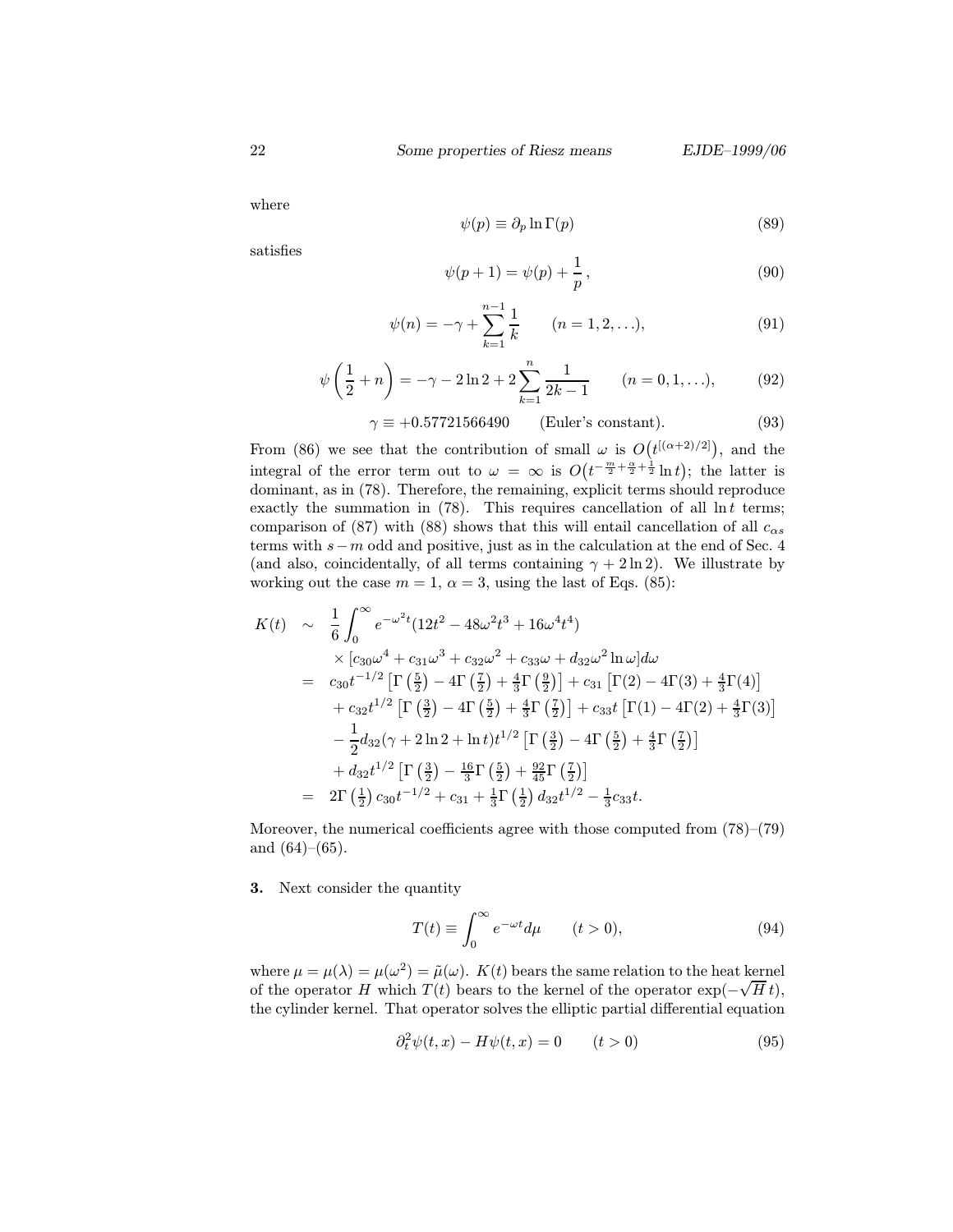in a cylindrical manifold of dimension  $m+1$ , with inhomogeneous Dirichlet data on the m-dimensional boundary surface  $t = 0$  and a decay condition as  $t \to \infty$ .

The calculation of the small-t expansion of  $T(t)$  from the  $\omega$ -mean expansion (57) starts off in precise analogy to the previous calculation of the expansion of  $K(t)$  from the  $\lambda$ -mean expansion (50). One obtains from (71), with  $\omega$  in the role of  $\lambda$ ,

$$
T(t) = (-1)^{\alpha+1} \frac{1}{\alpha!} \int_0^{\infty} \tau^{\alpha} (-t)^{\alpha+1} e^{-\tau t} R_{\tau}^{\alpha} \tilde{\mu} d\tau
$$
  

$$
= t^{\alpha+1} \frac{1}{\alpha!} \int_0^{\infty} \left[ \sum_{s=0}^{\alpha} c_{\alpha s} \omega^{m-s+\alpha} + \sum_{\substack{s=m+1 \ s-m \text{ odd}}}^{\alpha} d_{\alpha s} \omega^{m-s+\alpha} \ln \omega + O(\omega^{m-1} \ln \omega) \right] e^{-\omega t} d\omega.
$$

In addition to (77) in the form

$$
\int_0^\infty \omega^{p-1} e^{-\omega t} d\omega = \Gamma(p) t^{-p}
$$

we need a transformation of (88),

$$
\int_0^\infty e^{-\omega t} \omega^{p-1} \ln \omega \, d\omega = \Gamma(p) [\psi(p) - \ln t] t^{-p} \qquad (p > 0). \tag{96}
$$

The integral of the error term is of order  $O(t^{-m+\alpha+1} \ln t)$ , and the contribution from small  $\omega$  is  $O(t^{\alpha+1})$ , hence of higher order than the error term. Evaluating the integrals of the summations, we get

$$
T(t) = \sum_{s=0}^{\alpha} \frac{\Gamma(m-s+\alpha+1)}{\Gamma(\alpha+1)} c_{\alpha s} t^{-m+s}
$$
  
+ 
$$
\sum_{\substack{s=m+1 \ s-m \text{ odd}}}^{\alpha} \frac{\Gamma(m-s+\alpha+1)}{\Gamma(\alpha+1)} [\psi(m-s+\alpha+1) - \ln t] d_{\alpha s} t^{-m+s}
$$
  
+ 
$$
O(t^{-m+\alpha+1} \ln t).
$$
 (97)

Thus, if we define notation by

$$
T(t) \sim \sum_{s=0}^{\infty} e_s t^{-m+s} + \sum_{\substack{s=m+1\\s-m \text{ odd}}}^{\infty} f_s t^{-m+s} \ln t,
$$
 (98)

we have

$$
e_s = \frac{\Gamma(m - s + \alpha + 1)}{\Gamma(\alpha + 1)} c_{\alpha s}
$$
\n(99)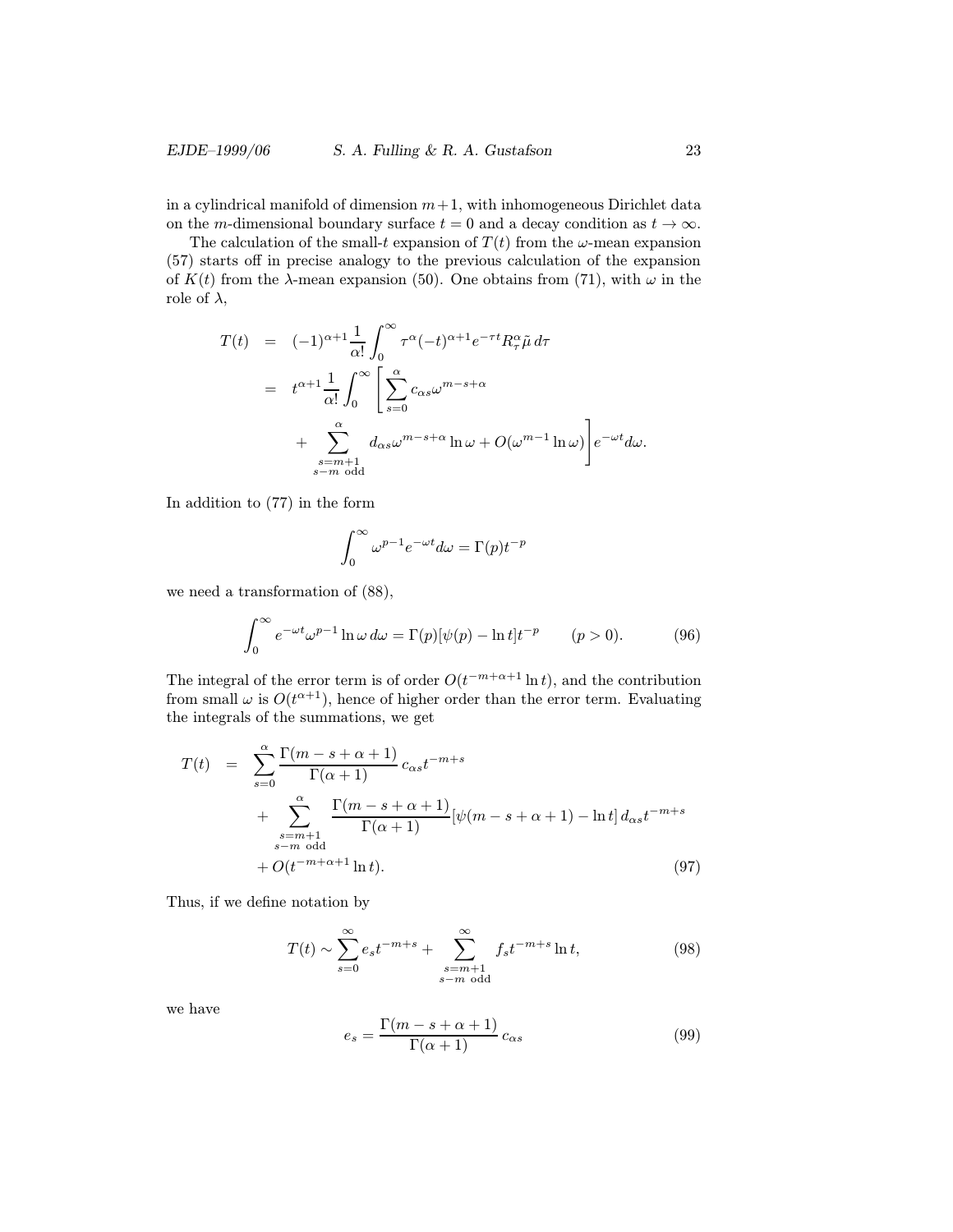if  $s - m$  is even or negative, and

$$
e_s = \frac{\Gamma(m - s + \alpha + 1)}{\Gamma(\alpha + 1)} [c_{\alpha s} + \psi(m - s + \alpha + 1)d_{\alpha s}], \tag{100}
$$

$$
f_s = -\frac{\Gamma(m - s + \alpha + 1)}{\Gamma(\alpha + 1)} d_{\alpha s}
$$
\n(101)

for  $s - m$  odd and positive. These equations are rigorously valid for  $\alpha \geq s$ , and hold formally for smaller  $\alpha$  — that is, they can be used to *define*  $c_{\alpha s}$  and  $d_{\alpha s}$ for  $\alpha < s$ , with one exception: When

$$
m - s + \alpha < 0,\tag{102}
$$

the  $\Gamma$  function in the numerator has a pole. In the context of (99) or (101), this is understood to force  $c_{\alpha s} = 0$  or  $d_{\alpha s} = 0$ . However, one may not conclude that the  $c_{\alpha s}$  in (100) is zero in this situation, since  $\psi$  also has a pole; indeed, we know that  $c_{\alpha s}$  is generally nonzero in the case  $\alpha = 0$ , m odd, where the relation of  $R^{\alpha}_{\omega}\mu$  to  $R^{\alpha}_{\lambda}\mu$  and the heat kernel  $K(t)$  is trivial.

The right-hand sides of (99)–(101) must be independent of  $\alpha$ . To verify this, rewrite (57) as

$$
\partial_{\omega}^{-\alpha} \mu \sim \frac{1}{\alpha!} \sum_{s=0}^{\alpha} c_{\alpha s} \omega^{m-s+\alpha} + \frac{1}{\alpha!} \sum_{\substack{s=m+1 \ s-m \text{ odd}}}^{\alpha} d_{\alpha s} \omega^{m-s+\alpha} \ln \omega \tag{103}
$$

and differentiate:

$$
\partial_{\omega}^{-\alpha+1}\mu \sim \frac{1}{\alpha!} \sum_{s} (m-s+\alpha)c_{\alpha s} \omega^{m-s+\alpha-1} \n+ \frac{1}{\alpha!} \sum_{\substack{s \ge m+1 \\ s-m \text{ odd}}} d_{\alpha s} \omega^{m-s+\alpha-1} \n+ \frac{1}{\alpha!} \sum_{\substack{s \ge m+1 \\ s-m \text{ odd}}} (m-s+\alpha)d_{\alpha s} \omega^{m-s+\alpha-1} \ln \omega.
$$

This yields the recursion relations

$$
\frac{1}{\alpha!}(m-s+\alpha)c_{\alpha s} = \frac{1}{(\alpha-1)!}c_{\alpha-1,s}
$$
\n(104)

for  $s - m$  even or negative;

$$
\frac{1}{\alpha!}(m-s+\alpha)c_{\alpha s} + \frac{1}{\alpha!}d_{\alpha s} = \frac{1}{(\alpha-1)!}c_{\alpha-1,s},\qquad(105)
$$

$$
\frac{1}{\alpha!}(m-s+\alpha)d_{\alpha s} = \frac{1}{(\alpha-1)!}d_{\alpha-1,s}
$$
\n(106)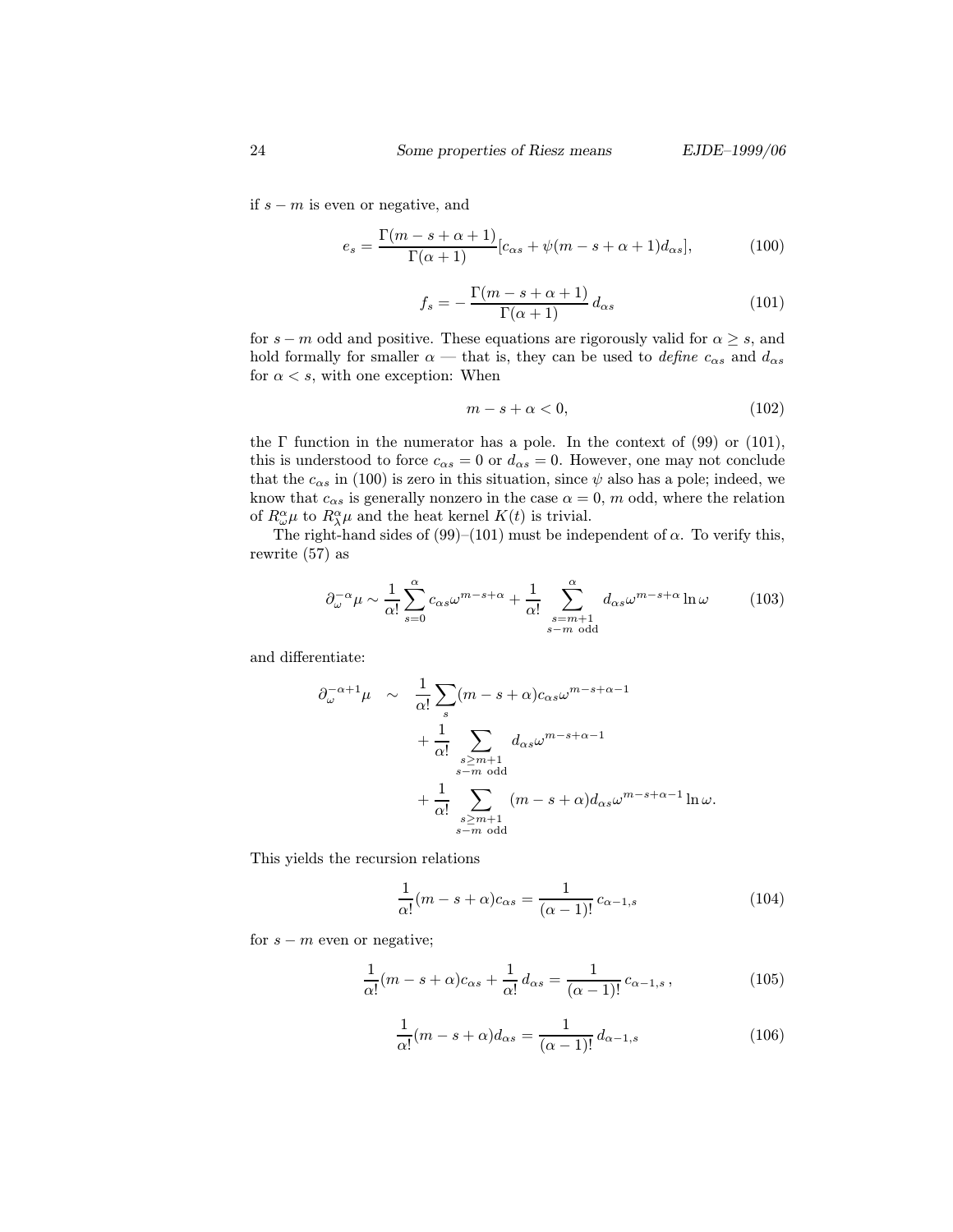for  $s - m$  odd and positive. Multiplying by  $\Gamma(m - s + \alpha)$ , we immediately notice consistency of  $(104)$  and  $(106)$  with  $(99)$  and  $(101)$  [cf.  $(81)$ ], while  $(105)$ becomes

$$
\frac{\Gamma(m-s+\alpha+1)}{\Gamma(\alpha+1)} c_{\alpha s} + \frac{\Gamma(m-s+\alpha)}{\Gamma(\alpha+1)} d_{\alpha s} = \frac{\Gamma(m-s+\alpha)}{\Gamma(\alpha)} c_{\alpha-1,s}.
$$

This, with (90) and (106), implies

$$
\frac{\Gamma(m-s+\alpha+1)}{\Gamma(\alpha+1)}[c_{\alpha s} + \psi(m-s+\alpha+1)d_{\alpha s}]
$$
  
= 
$$
\frac{\Gamma(m-s+\alpha)}{\Gamma(\alpha)}[c_{\alpha-1,s} + \psi(m-s+\alpha)d_{\alpha-1,s}],
$$

establishing consistency of (100).

The form of the recursion relations analogous to (82) is (for  $\alpha \geq 1$ )

$$
c_{\alpha-1,s} = \frac{1}{\alpha}(m - s + \alpha)c_{\alpha s}
$$
 (107)

if  $s − m$  is even or negative;

$$
c_{\alpha-1,s} = \frac{1}{\alpha}(m - s + \alpha)c_{\alpha s} + \frac{1}{\alpha}d_{\alpha s},
$$
\n(108)

$$
d_{\alpha-1,s} = \frac{1}{\alpha}(m - s + \alpha)d_{\alpha s}
$$
\n(109)

if  $s - m$  is odd and positive. Note the consistency with the remarks made in connection with (102): If  $s - m$  is odd and positive, then  $c_{\alpha s}$  for a value of  $\alpha$ satisfying (102) will generally be nonzero and proportional to  $d_{\alpha s}$  for values of α violating (102). Otherwise,  $c_{\alpha s}$  and  $d_{\alpha s}$  will vanish when (102) is satisfied, because the factor  $(m - s + \alpha)$  in (107) or (109) will have vanished for some larger value of  $\alpha$ .

Let us express all the coefficients in terms of  $c_{ss}$  and  $d_{ss}$ : In analogy to (83), we have

$$
e_s = \frac{\Gamma(m+1)}{\Gamma(s+1)} c_{ss} \tag{110}
$$

if  $s − m$  is even or negative;

$$
e_s = \frac{\Gamma(m+1)}{\Gamma(s+1)} [c_{ss} + \psi(m+1)d_{ss}],
$$
\n(111)

$$
f_s = -\frac{\Gamma(m+1)}{\Gamma(s+1)} d_{ss} \tag{112}
$$

if s − m is odd and positive. The analogues of (84) are

$$
c_{\alpha s} = \frac{\Gamma(\alpha + 1)\Gamma(m + 1)}{\Gamma(m - s + \alpha + 1)\Gamma(s + 1)} c_{ss}
$$
\n(113)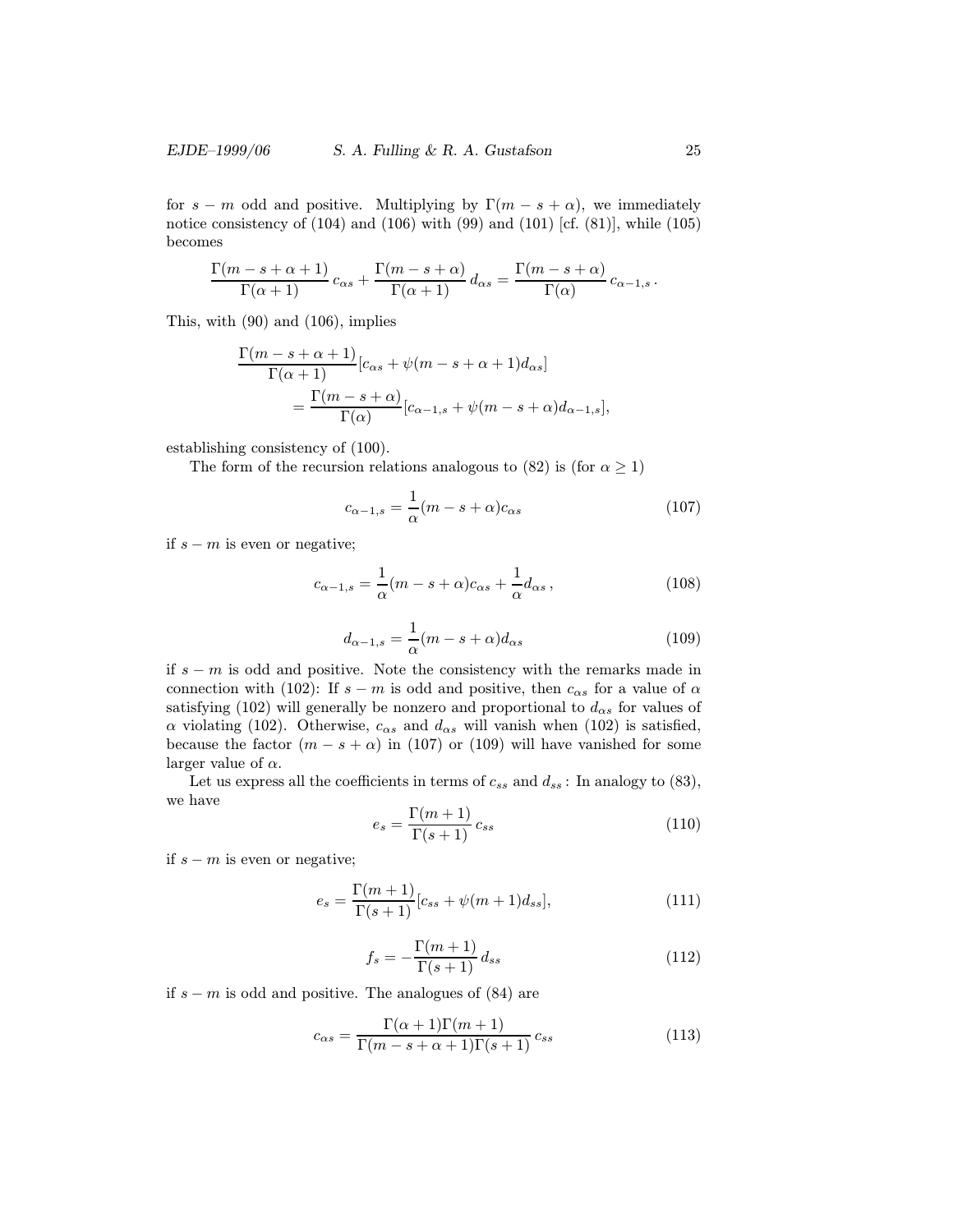if s − m is even or negative; and in the contrary case,

$$
c_{\alpha s} = \frac{\Gamma(\alpha+1)\Gamma(m+1)}{\Gamma(m-s+\alpha+1)\Gamma(s+1)} \{c_{ss} + [\psi(m+1) - \psi(m-s+\alpha+1)]d_{ss}\},
$$
 (114)

$$
d_{\alpha s} = \frac{\Gamma(\alpha+1)\Gamma(m+1)}{\Gamma(m-s+\alpha+1)\Gamma(s+1)} d_{ss}.
$$
\n(115)

If  $m - s + \alpha \geq 0$ , then (114) is unambiguous, and the difference of  $\psi$  functions is calculable from (90) or (91). But when (102) holds, extra work is needed to obtain a usable formula. In that case iteration of (108) leads to

$$
c_{\alpha s} = (-1)^{s-m-\alpha-1} \frac{\Gamma(s-m-\alpha)\Gamma(\alpha+1)\Gamma(m+1)}{\Gamma(s+1)} d_{ss}
$$
 (116)

for  $\alpha < s - m$ , s – m odd. This formula also can be obtained from (114) by comparing residues of  $\Gamma$  and  $\psi$ :

$$
\frac{\psi(\varepsilon - n)}{\Gamma(\varepsilon - n)} = \frac{\Gamma'(\varepsilon - n)}{\Gamma(\varepsilon - n)^2} = (-1)^{n-1} n! + O(\varepsilon) \qquad (n = 0, 1, \ldots)
$$
\n(117)

(see (89)).

4. Finally, we investigate the relation between  $T(t)$  and the  $\lambda$ -means. For use in (71) we find

$$
\partial_{\lambda} (e^{-t\lambda^{1/2}}) = e^{-t\lambda^{1/2}} \left(-\frac{1}{2}t\lambda^{-1/2}\right),
$$
\n
$$
\partial_{\lambda}^{2} (e^{-t\lambda^{1/2}}) = e^{-t\lambda^{1/2}} \left(\frac{1}{4}t^{2}\lambda^{-1} + \frac{1}{4}t\lambda^{-3/2}\right),
$$
\n
$$
\partial_{\lambda}^{3} (e^{-t\lambda^{1/2}}) = e^{-t\lambda^{1/2}} \left(-\frac{1}{8}t^{3}\lambda^{3/2} - \frac{3}{8}t^{2}\lambda^{-2} - \frac{3}{8}t\lambda^{-5/2}\right),
$$
\n
$$
\partial_{\lambda}^{4} (e^{-t\lambda^{1/2}}) = e^{-t\lambda^{1/2}} \left(\frac{1}{16}t^{4}\lambda^{-2} + \frac{3}{8}t^{3}\lambda^{-5/2} + \frac{15}{16}t^{2}\lambda^{-3} + \frac{15}{16}t\lambda^{-7/2}\right),
$$
\n(118)

and in general the form

$$
\partial_{\lambda}^{j} (e^{-t\lambda^{1/2}}) = e^{-t\lambda^{1/2}} \sum_{i=1}^{j} y_{i} t^{i} \lambda^{-j + \frac{i}{2}}.
$$
 (119)

Note that (74) is satisfied. As in the other cases, there is only one relevant term in (71):

$$
T(t) = (-1)^{\alpha - 1} \frac{1}{\alpha!} \int_0^{\infty} \partial_{\lambda}^{\alpha+1} (e^{-t\lambda^{1/2}}) \lambda^{\alpha} R_{\lambda}^{\alpha} \mu \, d\lambda
$$
  

$$
= (-1)^{\alpha - 1} \frac{1}{\alpha!} \int_0^{\infty} \partial_{\lambda}^{\alpha+1} (e^{-t\lambda^{1/2}})
$$

$$
\times \left[ \sum_{s=0}^{\alpha} a_{\alpha s} \lambda^{\frac{m}{2} - \frac{s}{2} + \alpha} + O(\lambda^{\frac{m}{2} + \frac{\alpha}{2} - \frac{1}{2}}) \right] d\lambda. \tag{120}
$$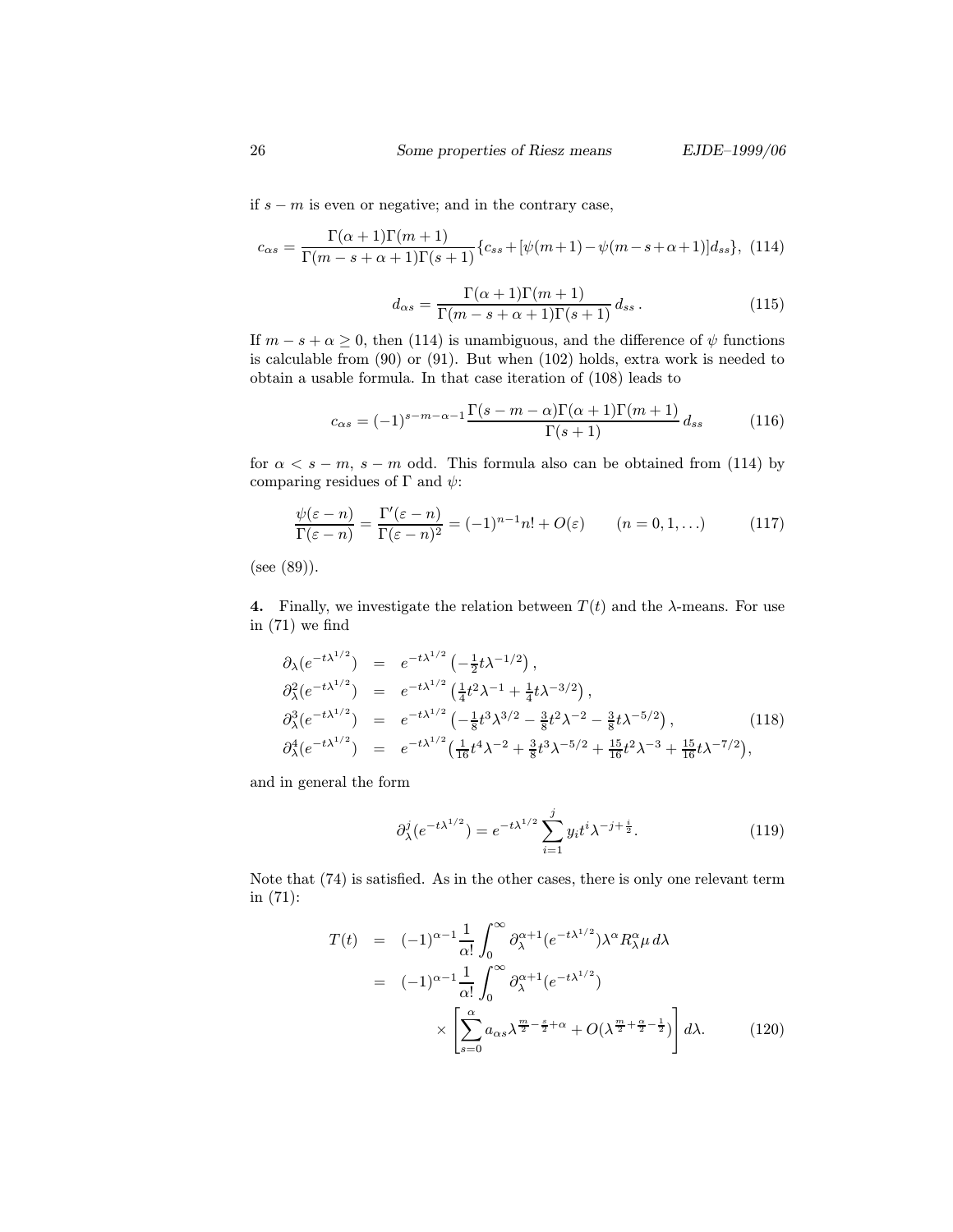However, unlike the other three cases, this time the unknown contribution from small  $\lambda$  is  $O(t)$  — its order does not increase with  $\alpha$ . Furthermore, the integrals of the individual terms in (120) do not converge at the lower limit, although the integral as a whole is convergent. Consequently, we must deal with integrals of the form

$$
\int_{\lambda_0}^{\infty} e^{-t\lambda^{1/2}} \lambda^{-p} d\lambda = 2 \int_{\omega_0}^{\infty} e^{-t\omega} \omega^{-2p+1} d\omega.
$$
 (121)

If  $p < 1$ , we may set  $\omega_0 = 0$  and use (77); if  $p \ge 1$ , we may use

$$
\int_{\omega_0}^{\infty} e^{-t\omega} \omega^{-n} d\omega = \omega_0^{1-n} \int_1^{\infty} e^{-\omega_0 t u} u^{-n} du,
$$
\n(122)

$$
\int_{1}^{\infty} e^{-t\omega} \omega^{-n} d\omega \equiv E_n(t), \tag{123}
$$

$$
E_1(t) = -\gamma - \ln t - \sum_{j=1}^{\infty} \frac{(-1)^j}{jj!} t^j,
$$
 (124a)

$$
E_n(t) = \frac{(-t)^{n-1}}{(n-1)!}[-\ln t + \psi(n)] - \sum_{\substack{j=0 \ j \neq n-1}}^{\infty} \frac{(-1)^j}{(j-n+1)j!} t^j. \tag{124b}
$$

It can be seen that the integrals give rise to terms of the form (98), but without the restriction that  $s - m$  be odd in the logarithmic terms. Moreover, the contribution from  $\lambda < 1$  is analytic, hence can be expanded as a series of positive integral powers of t with unknown coefficients. From  $(58)$  and  $(99)-(100)$ , we would expect the coefficient of  $t^{-m+s}$  to be determinable if  $s - m$  is even but not if  $s - m$  is odd. Therefore, we anticipate conspiracies among the coefficients in (119) which will eliminate both the logarithms and the undeterminable coefficients when  $s-m$  is even. Let us verify this for the case  $m=1, \alpha=3$ :

$$
T(t) = \frac{1}{6} \int_0^{\infty} e^{-t\lambda^{1/2}} \left( \frac{1}{16} t^4 \lambda^{-2} + \frac{3}{8} t^3 \lambda^{-5/2} + \frac{15}{16} t^2 \lambda^{-3} + \frac{15}{16} t \lambda^{-7/2} \right) \times \left[ a_{30} \lambda^{7/2} + a_{31} \lambda^3 + a_{32} \lambda^{5/2} + a_{33} \lambda^2 + O(\lambda^{3/2}) \right] d\lambda = \frac{1}{48} \int_0^{\infty} e^{-t\omega} \left( a_{30} t^4 \omega^4 + 6 a_{30} t^3 \omega^3 + a_{31} t^4 \omega^3 + 15 a_{30} t^2 \omega^2 + 6 a_{31} t^3 \omega^2 \right. + a_{32} t^4 \omega^2 + 15 a_{30} t \omega + 15 a_{31} t^2 \omega + 6 a_{32} t^3 \omega + a_{33} t^4 \omega + 15 a_{31} t + 15 a_{32} t^2 + 6 a_{33} t^3 + 15 a_{32} t \omega^{-1} + 15 a_{33} t^2 \omega^{-1} + 15 a_{33} t \omega^{-2} + O(t\omega^{-3}) \right) d\omega = \frac{1}{48} \left\{ 105 a_{30} t^{-1} + 48 a_{31} + 23 a_{32} t + 7 a_{33} t^2 + \int_0^{\omega_0} e^{-t\omega} (15 t^2 \omega^{-6}) [O(\omega^6) - a_{32} \omega^5] \omega \, d\omega + \int_0^{\omega_0} e^{-t\omega} (15 t \omega^{-7}) O(\omega^6) \omega \, d\omega + O(t^3)
$$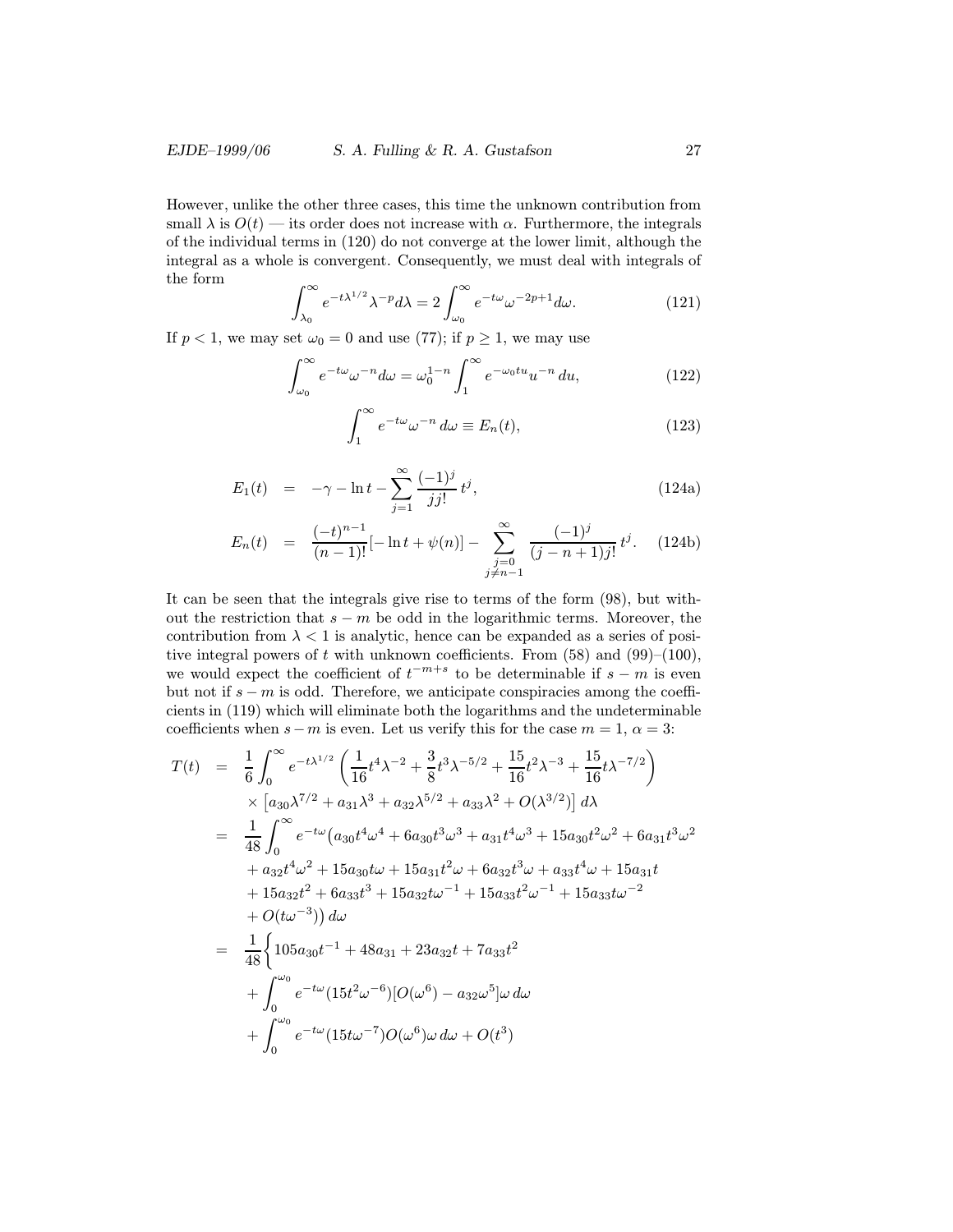+ 
$$
15a_{32}tE_1(\omega_0 t) + 15a_{33}t^2E_1(\omega_0 t) + 15a_{33}\omega_0^{-1}tE_2(\omega_0 t)
$$
  
+  $\int_{\omega_0}^{\infty} e^{-t\omega}O(t\omega^{-s}) d\omega$ .

(Here the first four terms come from integrating all terms in the middle member involving  $\omega$  to a nonnegative power. To represent accurately the integral over small  $\omega$  of the remaining terms, it has been necessary to go back to the first member and to note that the quantity in square brackets there is  $O(\omega^6)$  by virtue of (120) and (73). Of the terms involving  $t\lambda^{-7/2}$ , the first two have already been accounted for in the explicit integrations, and the remainder of the square bracket is still  $O(\omega^6)$  as  $\omega \downarrow 0$ ; of the terms involving  $t^2 \lambda^{-3}$ , the first three have been accounted for, and the subtraction of the third of these needs to be represented explicitly in our formula; the terms associated with the rest of  $\partial_{\lambda}^{4}(e^{-t\lambda^{1/2}})$  are  $O(t^3)$ .) Substituting from (122)–(124), and noting that the two quantities represented by " $O(\omega^6)$ " in the foregoing expression are the *same*, we obtain

$$
T(t) = \frac{1}{48} \Biggl\{ 105a_{30}t^{-1} + 48a_{31} + 23a_{32}t + 7a_{33}t^2 - 15t^2a_{32}\omega_0 + \int_0^{\omega_0} 15t O(\omega^0)[\omega t + O(t^2) + 1 - \omega t] d\omega + O(t^3) + tO(\omega_0^{-2}E_3(\omega_0 t)) + 15a_{32}t[-\gamma - \ln \omega_0 t + \omega_0 t + O(t^2)] + 15a_{33}t^2[-\gamma - \ln \omega_0 t + O(t)] + 15a_{33}\omega_0^{-1}t[-\omega_0 t(-\ln \omega_0 t + \psi(2)) + 1 + O(t^2)] \Biggr\} = \frac{1}{48} \Biggl\{ 105a_{30}t^{-1} + 48a_{31} - 15a_{32}t\ln \omega_0 t + t\Biggl[ 23a_{32} + 15 \int_0^{\omega_0} O(\omega^0) d\omega - 15\gamma a_{32} + 15a_{33}\omega_0^{-1} \Biggr] + t^2[7a_{33} - 15a_{32}\omega_0 + 15a_{32}\omega_0 - 15\gamma a_{33} + 15\gamma a_{33} - 15a_{33}] + O(t^3) + \omega_0^{-2}t \Biggl[ O(\frac{1}{2} - \omega_0 t) + O(t^2 \ln t) \Biggr] \Biggr\} = \frac{1}{48} \Biggl\{ 105a_{30}t^{-1} + 48a_{31} - 15a_{32}t\ln \omega_0 t + \text{const.} \times t - 8a_{33}t^2 + O(t^3 \ln t) + O(\omega_0^{-2}t) + O(\omega_0^{-1}t^2) \Biggr\}.
$$

The bothersome term at the end could be removed by taking  $\omega_0 \to \infty$ . Now this term and its predecessor can be traced to the first two terms in a Taylor expansion of  $e^{-t\omega}$  in (123) with  $n = 3$ . In analogy to the argument leading from (55) to (57), we may transfer this part of the integral from the high- $\omega$  account to the low- $\omega$  account; this simply amounts to adding something to the " $O(\omega^6)$ " term, and the same cancellation of  $O(t^2)$  terms just observed for that term will occur for this other contribution as well. Thus we have derived the expected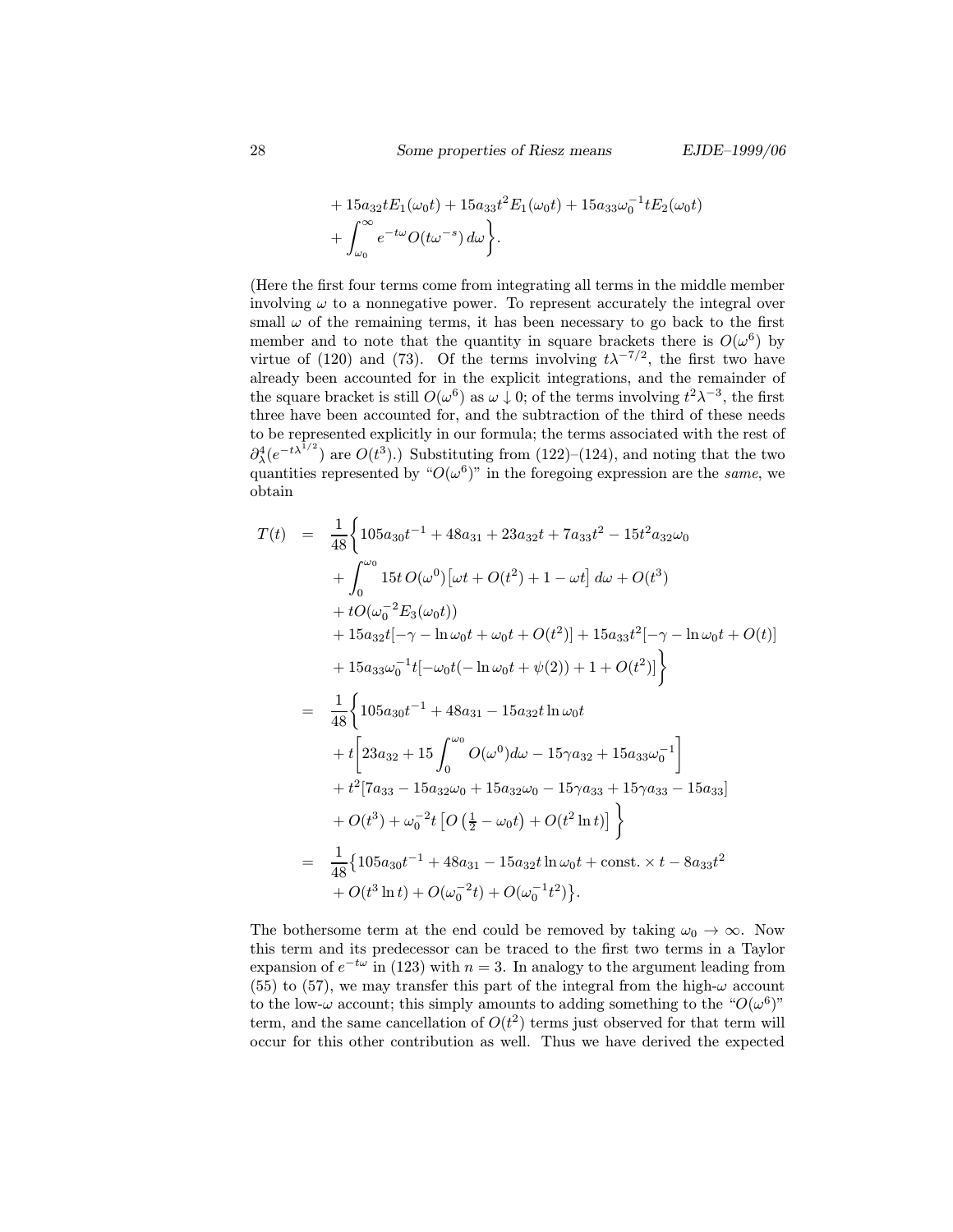form,

$$
T(t) = \frac{35}{16}a_{30}t^{-1} + a_{31} - \frac{5}{16}a_{32}t\ln t + e_2t - \frac{1}{6}a_{33}t^2 + O(t^3\ln t),
$$

where  $e_2$  is undeterminable from the asymptotic expansion of  $R_\lambda^3 \mu$ . Furthermore, the coefficients agree with those calculated from  $(98)$ – $(101)$  and  $(58)$ – $(60)$ .

**Summary:** The coefficients  $b_s$  in the asymptotic expansion of the heat kernel,  $K(t)$ , are in one-to-one correspondence with the "diagonal" coefficients  $a_{ss}$  in the asymptotic expansions of the Riesz means with respect to  $\lambda$ ,  $R_{\lambda}^{s}\mu$ . The nondiagonal coefficients,  $a_{\alpha s}$ , in the expansions of the  $R^{\alpha}_{\lambda} \mu$  differ only by numerical factors from the  $a_{ss}$ ; because these factors may vanish, it is not possible to express  $a_{ss}$  in terms of  $a_{\alpha s}$  if  $\alpha$  is too small. Similarly, the coefficients  $e_s$  and  $f_s$  in the expansion of the cylinder kernel,  $T(t)$ , are in one-to-one correspondence with the diagonal coefficients  $c_{ss}$  and  $d_{ss}$  in the expansions of the Riesz means with respect to  $\omega$ ,  $R^s_{\omega}\mu$ . The connection in this case involves a two-termed equation, (111). Again the  $c_{\alpha s}$  and  $d_{\alpha s}$  can be expressed in terms of the  $c_{ss}$  and  $d_{ss}$ , but not conversely if  $\alpha$  is too small. Finally, and perhaps most significantly, the  $c_{ss}$ and  $d_{ss}$  (or the  $e_s$  and  $f_s$ ) contain information which is not contained in the  $a_{ss}$  (or the  $b_s$ ) (but not conversely). The  $c_{ss}$  for  $s - m$  odd and positive are "new spectral invariants" independent of the  $a_{ss}$ . In the case of the heat and cylinder kernels, the  $c_{ss}$  contain nonlocal geometrical information, while the  $a_{ss}$ are strictly local.

### 7 Conclusion

Motivated by applications in spectral asymptotics and quantum field theory, we have investigated Riesz means in this setting: Two functions,  $K(t)$  and  $T(t)$ , are related to a function  $\mu(\lambda)$  by the Stieltjes integrals

$$
K(t) = \int_0^\infty e^{-\lambda t} \, d\mu, \qquad T(t) = \int_0^\infty e^{-\omega t} \, d\mu,\tag{125}
$$

where  $\omega = \sqrt{\lambda}$ , and they have the asymptotic expansions

$$
K(t) \sim \sum_{s=0}^{\infty} b_s t^{-\frac{m}{2} + \frac{s}{2}}, \qquad T(t) \sim \sum_{s=0}^{\infty} e_s t^{-m+s} + \sum_{\substack{s=m+1\\s-m \text{ odd}}}^{\infty} f_s t^{-m+s} \ln t, \quad (126)
$$

as  $t \downarrow 0$ , for some  $m \in \mathbb{Z}^+$ . The behavior of  $\mu$  as  $\lambda \to +\infty$  is characterized by the constants  $a_{ss}$ ,  $c_{ss}$ ,  $d_{ss}$ , where

$$
R^{\alpha}_{\lambda}\mu(\lambda) \sim \sum_{s=0}^{\alpha} a_{\alpha s} \lambda^{\frac{m}{2}-\frac{s}{2}}, \qquad R^{\alpha}_{\omega}\mu \sim \sum_{s=0}^{\alpha} c_{\alpha s} \omega^{m-s} + \sum_{\substack{s=m+1\\s-m \text{ odd}}}^{\alpha} d_{\alpha s} \omega^{m-s} \ln \omega,
$$
\n(127)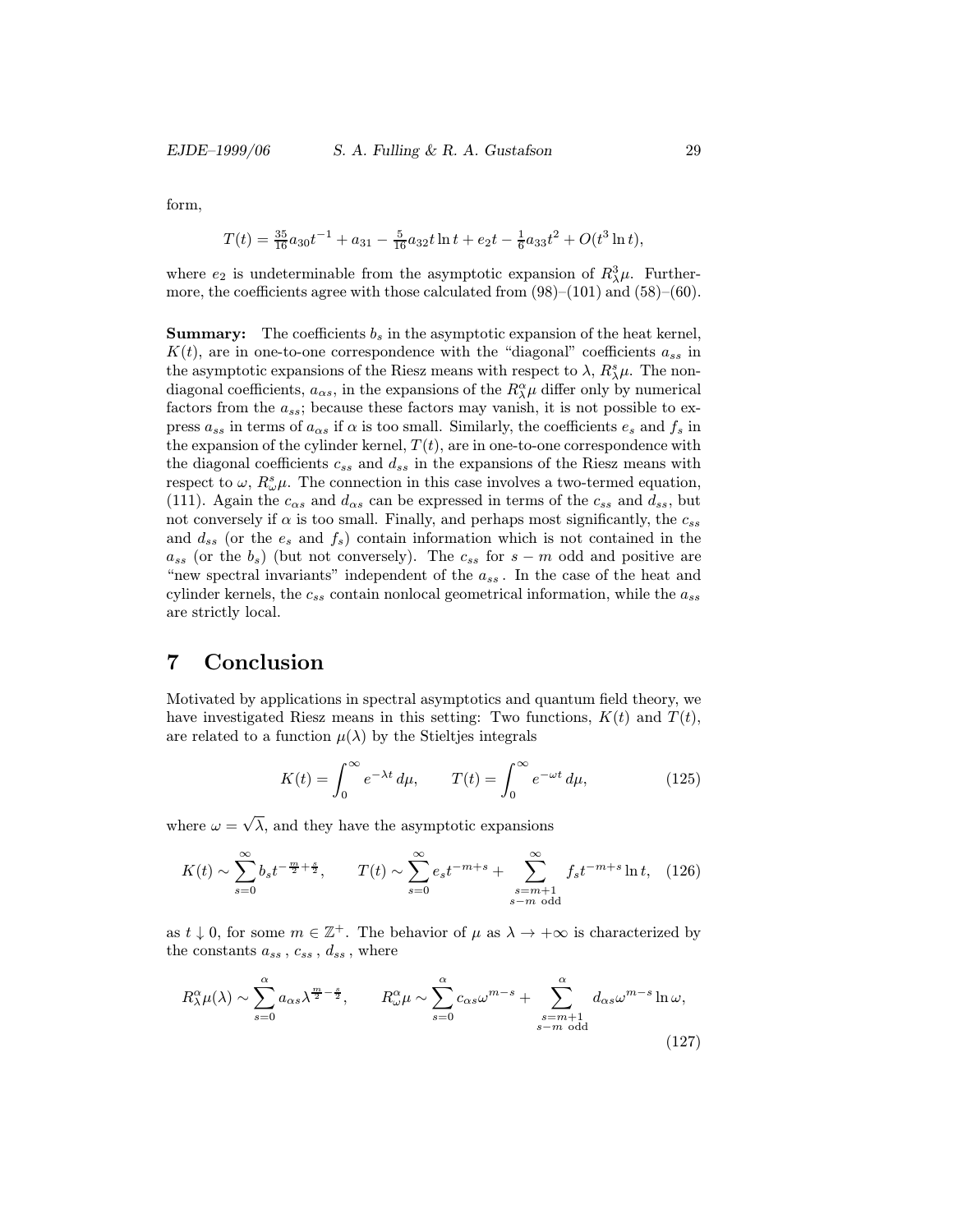$R^{\alpha}_{\lambda}\mu$  and  $R^{\alpha}_{\omega}\mu$  being the Riesz means with respect to  $\lambda$  and  $\omega$ , defined by, for example,

$$
R^{\alpha}_{\omega}\mu(\omega^2) = \int_{\tau=0}^{\omega} \left(1 - \frac{\tau}{\omega}\right)^{\alpha} d\mu(\tau^2)
$$
 (128a)

$$
= \alpha! \,\omega^{-\alpha} \int_0^{\omega} d\tau_1 \cdots \int_0^{\tau_{\alpha-1}} d\tau_\alpha \,\mu(\tau_\alpha^2). \tag{128b}
$$

We have shown that  $a_{ss}$  and  $b_s$  contain the same information, being related by (83), and that  $(c_{ss}, d_{ss})$  and  $(e_s, f_s)$  contain the same information, being related by (110)–(112). The inverses of the cited formulas are

$$
a_{ss} = \frac{\Gamma(s+1)}{\Gamma\left(\frac{m}{2} + \frac{s}{2} + 1\right)} b_s ; \tag{129}
$$

$$
d_{ss} = -\frac{\Gamma(s+1)}{\Gamma(m+1)} f_s \quad \text{if } s-m \text{ is odd and positive}; \tag{130}
$$

$$
c_{ss} = \frac{\Gamma(s+1)}{\Gamma(m+1)} [e_s + \psi(m+1)f_s] \quad \text{if } s-m \text{ is odd and positive}, \tag{131}
$$

$$
c_{ss} = \frac{\Gamma(s+1)}{\Gamma(m+1)} e_s \quad \text{if } s-m \text{ is even or negative.} \tag{132}
$$

Finally, these two collections of quantities are related to each other, but in an asymmetrical way. Specializing  $(58)–(60)$  and  $(64)–(65)$ , we have:

 $c_{ss}$  is undetermined by  $a_{ss}$  if  $s - m$  is odd and positive; (133)

$$
d_{ss} = (-1)^{m+1} \frac{1}{(s-m-1)! m!} \frac{\Gamma\left(\frac{s}{2} - \frac{m}{2}\right)}{\Gamma\left(-\frac{m}{2} - \frac{s}{2}\right)} a_{ss}
$$
  
if  $s - m$  is odd and positive; (134)

$$
c_{ss} = \left[ 2^{-s} + \sum_{\substack{j=0 \ j \text{ even}}}^{s-1} (-1)^{s-j} \frac{(m-s+j+1)^{-1}}{j!(s-1-j)!} \frac{\Gamma(\frac{j}{2} + \frac{1}{2})}{\Gamma(\frac{j}{2} + \frac{1}{2} - s)} \right] a_{ss}
$$
  
if s - m is even or negative: (1)

if 
$$
s - m
$$
 is even or negative; (135)

$$
a_{ss} = \left[ -\frac{1}{2} \sum_{j=\left[\frac{s}{2}\right]}^{s-1} (-1)^{s-j} \frac{\left(\frac{m}{2} - \frac{s}{2} + j + 1\right)^{-2}}{j!(s-1-j)!} \frac{\Gamma(2j+2)}{\Gamma(2j+2-s)} \right] d_{ss}
$$
  
if  $s-m$  is odd and positive; (136)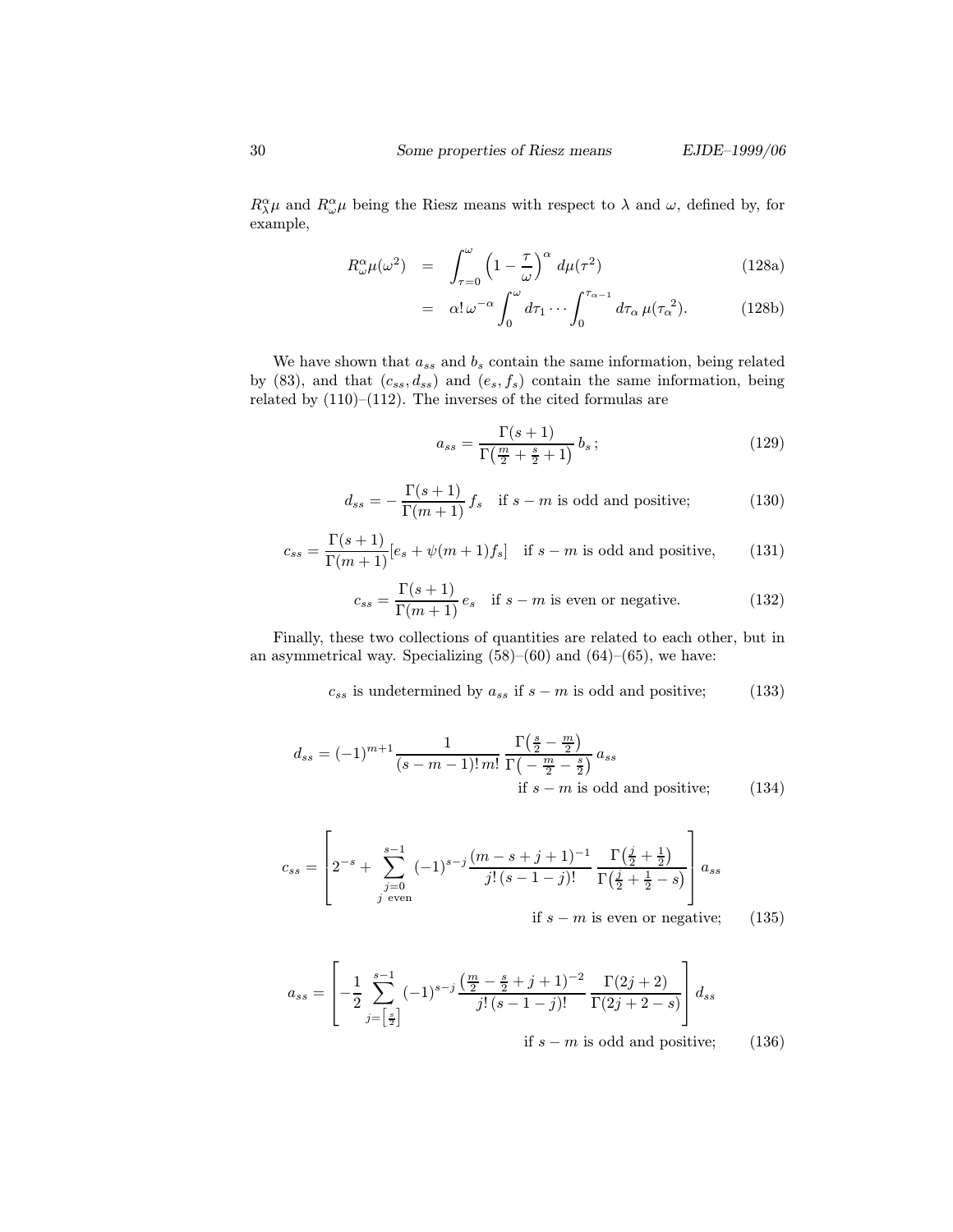$$
a_{ss} = \left[2^s + \sum_{j=\left[\frac{s}{2}\right]}^{s-1} (-1)^{s-j} \frac{\left(\frac{m}{2} - \frac{s}{2} + j + 1\right)^{-1}}{j!(s-1-j)!} \frac{\Gamma(2j+2)}{\Gamma(2j+2-s)}\right] c_{ss}
$$
  
if  $s-m$  is even or negative. (137)

These relations obviously induce similar relations between  $b_s$  and  $(e_s, f_s)$ . The quantities  $c_{ss}$  (s – m odd and positive) summarize the information contained in the asymptotics of  $T$  but not in that of  $K$ .

In the context of spectral theory of differential operators, the quantities  $b_s$ ,  $e_s$ ,  $f_s$  are more accessible to calculation, because  $K(t)$  and  $T(t)$  are Green functions or their traces, but  $a_{ss}$ ,  $c_{ss}$ ,  $d_{ss}$  are more fundamental, since  $\mu(\lambda)$ represents a spectral decomposition (the integral kernel of the spectral projections in the local case, the density of eigenvalues in the traced case). We expect that further work will bring the technically more difficult case of the Wightman function (and other Green functions of wave equations) into the same picture.

This picture clarifies and unifies results that have appeared in the literature piecemeal or imprecisely. One sees that the small- $t$  expansion of  $K$  is not related in a one-to-one way with the formal large- $\lambda$  expansion of  $\mu$  (i.e., the  $a_{0s}$ ; rather, the heat coefficients  $b_s$  can involve constants of integration from the Riesz averaging of  $\mu$  over small  $\lambda$ . This explains how the formal expansion of  $\mu$  (and the associated zeta-function poles) can be strikingly different in even and odd dimensions, while the heat-kernel expansion is notoriously dimensionindependent. (See Remark below (84).) Further constants of integration appear in the passage from  $\lambda$ -means to  $\omega$ -means; these carry nonlocal geometrical information in the spectral context. They are intimately related to the potential appearance of logarithmic terms  $(f_s, d_{ss})$ . On the other hand, the numerical relationships among the various series are independent of the spectral application; in particular, they will be universal for all (positive, elliptic) operators of a given order and dimension. (Only order 2 has been treated here.)

To conclude, we apply some of these formulas to the simple examples studied in Sec. 2 and compare the results to the known spectral densities for those cases. In these examples,  $m = 1$ .

#### Case  $\mathcal{M} = \mathbb{R}$

Formula (10) for the heat kernel states that

$$
b_s = (4\pi)^{-1/2} \delta_{s0} \quad \text{if } y = x,\tag{138a}
$$

$$
b_s = 0 \quad \text{for all } s \quad \text{ if } y \neq x. \tag{138b}
$$

From (129), then, one has for the Riesz means of the spectral function

$$
a_{ss} = \frac{1}{\pi} \delta_{s0} \quad \text{if } y = x,\tag{139a}
$$

$$
a_{ss} = 0 \quad \text{for all } s \quad \text{ if } y \neq x. \tag{139b}
$$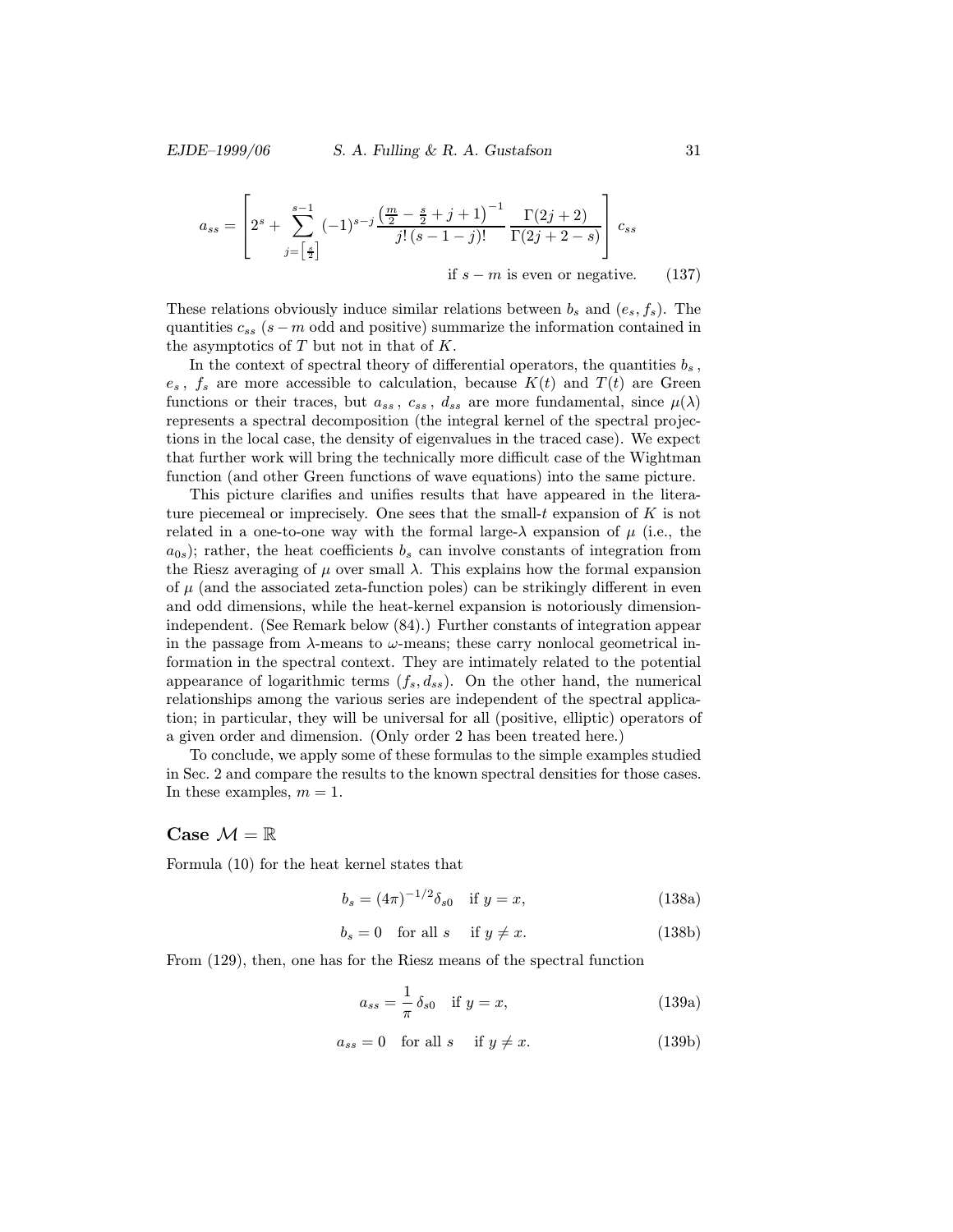The eigenfunction expansion in this case is the Fourier transform, so the exact spectral density is

$$
dE_{\lambda}(x,y) = \frac{1}{2\pi} \sum_{\text{sgn }k} e^{ik(x-y)} d|k| = \frac{1}{\pi} \cos[\omega(x-y)] d\omega \qquad (\sqrt{\lambda} = \omega = |k|). \tag{140}
$$

Thus

$$
E_{\lambda}(x,x) = \frac{\omega}{\pi} = \frac{\sqrt{\lambda}}{\pi},
$$
\n(141a)

$$
E_{\lambda}(x,y) = \frac{1}{\pi} \frac{\sin[\omega(x-y)]}{x-y} \quad \text{if } y \neq x. \tag{141b}
$$

(Constants of integration are fixed by (28).) Clearly (141a) is consistent with (139a). Equation (139b) indicates that (141b) is "distributionally small", or decays rapidly at infinity in the Cesàro sense  $[7, 4, 5]$ . To see this by elementary, classical methods, one would use (36),

$$
R_{\lambda}^{s}E_{\lambda}(x,y) = \frac{1}{\pi} \int_{0}^{\lambda} \left(1 - \frac{\sigma}{\lambda}\right)^{s} d\left\{\frac{\sin[\sqrt{\sigma}(x-y)]}{x-y}\right\},
$$
 (142)

and verify that this object is  $o(\lambda^{\frac{1-s}{2}})$  as  $\lambda \to \infty$ . This can be done by repeated integration by parts (most easily after changing variable from  $\sigma$  to  $\tau = \sqrt{\sigma}$ ).

For the less familiar cylinder kernel, (12) gives

$$
f_s = 0,\t(143)
$$

$$
e_s = \frac{1}{\pi} \delta_{s0} \quad \text{if } y = x,\tag{144a}
$$

and if  $y \neq x$ ,

$$
e_s = \begin{cases} 0 & \text{if } s = 0 \text{ or } s \text{ is odd,} \\ (-1)^{\frac{s}{2}+1} \frac{1}{\pi} \frac{1}{(x-y)^s} & \text{if } s \text{ is even and positive.} \end{cases}
$$
(144b)

From (130)–(132), this corresponds to the  $\omega$ -means

$$
d_{ss} = 0,\t\t(145)
$$

$$
c_{ss} = \frac{1}{\pi} \delta_{s0} \quad \text{if } y = x,
$$
\n
$$
(146a)
$$

and if  $y \neq x$ ,

$$
c_{ss} = \begin{cases} 0 & \text{if } s = 0 \text{ or } s \text{ is odd,} \\ (-1)^{\frac{s}{2}+1} \frac{s!}{\pi} \frac{1}{(x-y)^s} & \text{if } s \text{ is even and positive.} \end{cases}
$$
(146b)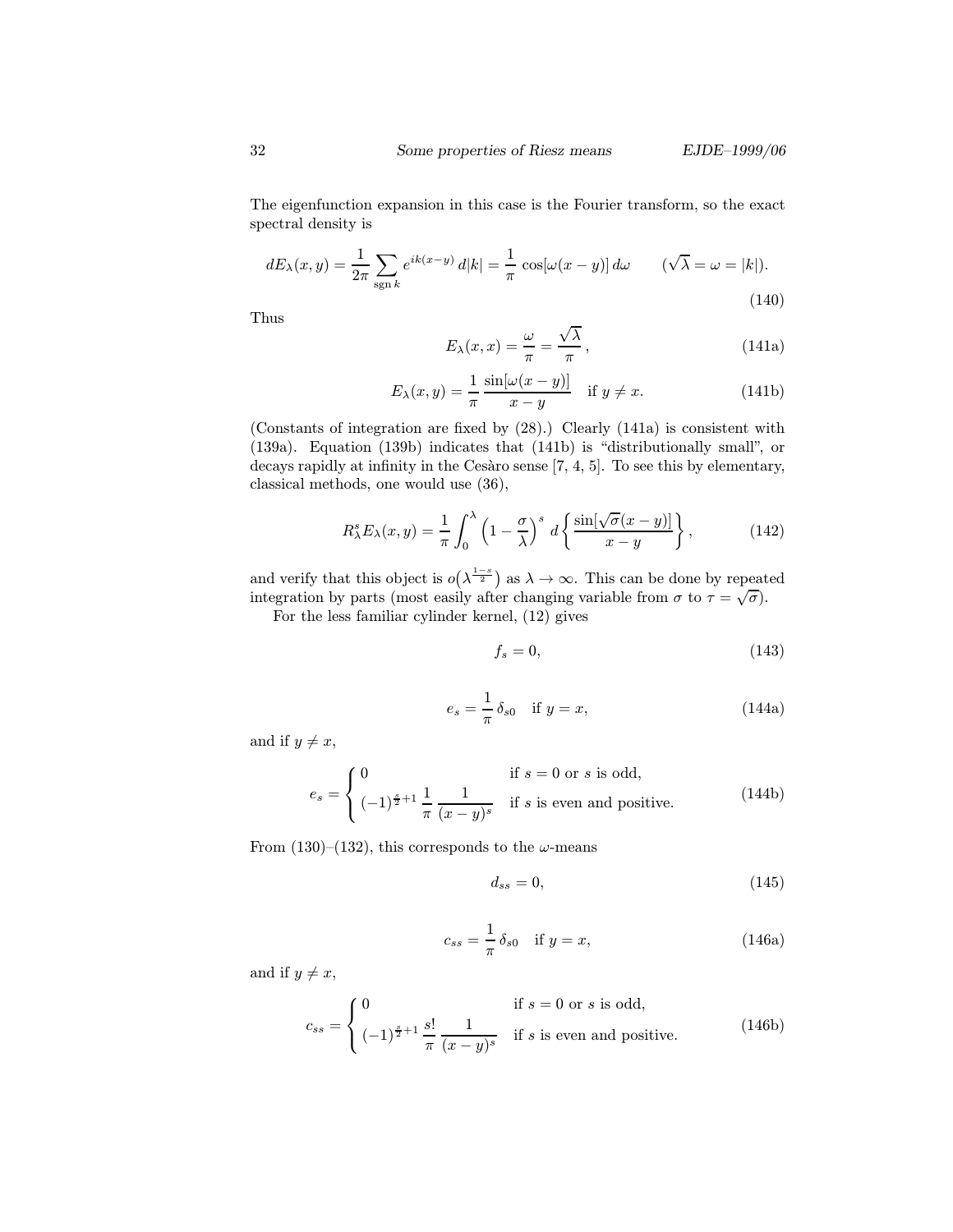One observes that (139) and (145)–(146) are related precisely as prescribed in  $(133)$ – $(137)$ . Again,  $(145)$ – $(146)$  could be established directly from  $(128a)$  and (141) by integration by parts. (The earnest student who actually attempts these tedious exercises will find that certain endpoint terms that vanished in the previous case will produce the nonvanishing  $c_{ss}$  in this case.) The present case, however, is more easily treated by (128b).

#### Case  $\mathcal{M} = \mathbb{R}^+$

Let us consider only the Dirichlet boundary condition. The heat-kernel asymptotics, and hence the  $\lambda$ -means  $a_{ss}$ , are again trivial. The effect of the boundary is seen (as dictated by (133)) only in the even-order coefficients of the cylinder kernel and the associated  $\omega$ -means: from (15), for  $s > 0$ ,

$$
e_s = \frac{(-1)^{s/2}}{\pi (2x)^s} = \frac{1}{s!} c_{ss} \quad \text{if } y = x \text{ and } s \text{ is even}, \tag{147a}
$$

$$
e_s = -\frac{(-1)^{s/2}}{\pi} \left[ \frac{1}{(x-y)^s} - \frac{1}{(x+y)^s} \right] = \frac{1}{s!} c_{ss} \quad \text{if } y \neq x \text{ and } s \text{ is even}, \tag{147b}
$$

$$
e_s = 0 = c_{ss} \quad \text{if } s \text{ is odd.} \tag{148}
$$

The eigenfunction expansion in this case is the Fourier sine transform, so

$$
dE_{\lambda}(x,y) = \frac{2}{\pi} \sin(\omega x) \sin(\omega y) d\omega.
$$
 (149)

Let us check consistency only for the diagonal values. We have

$$
E_{\lambda}(x,x) = \frac{\omega}{\pi} - \frac{\sin(2\omega x)}{2\pi x}.
$$
 (150)

The first term is the same as (141a) and need not be discussed further. The  $\lambda$ -means of the second term are shown to vanish exactly as for (142). The  $\omega$ means of the second term can be calculated by (128b) exactly as for (146b), and they reproduce (147a).

## Case  $\mathcal{M} = S^1$

The eigenfunction expansion is the full Fourier series, so

$$
dE_{\lambda}(x, y) = \frac{1}{2L} \sum_{\text{sgn }k} e^{ik(x-y)} \sum_{n=0}^{\infty} \delta\left(|k| - \frac{n\pi}{L}\right) d|k|
$$
  

$$
= \left[\frac{1}{2L} \delta(\omega) + \frac{1}{L} \cos\left[\omega(x-y)\right] \sum_{n=1}^{\infty} \delta\left(\omega - \frac{n\pi}{L}\right)\right] d\omega. \quad (151)
$$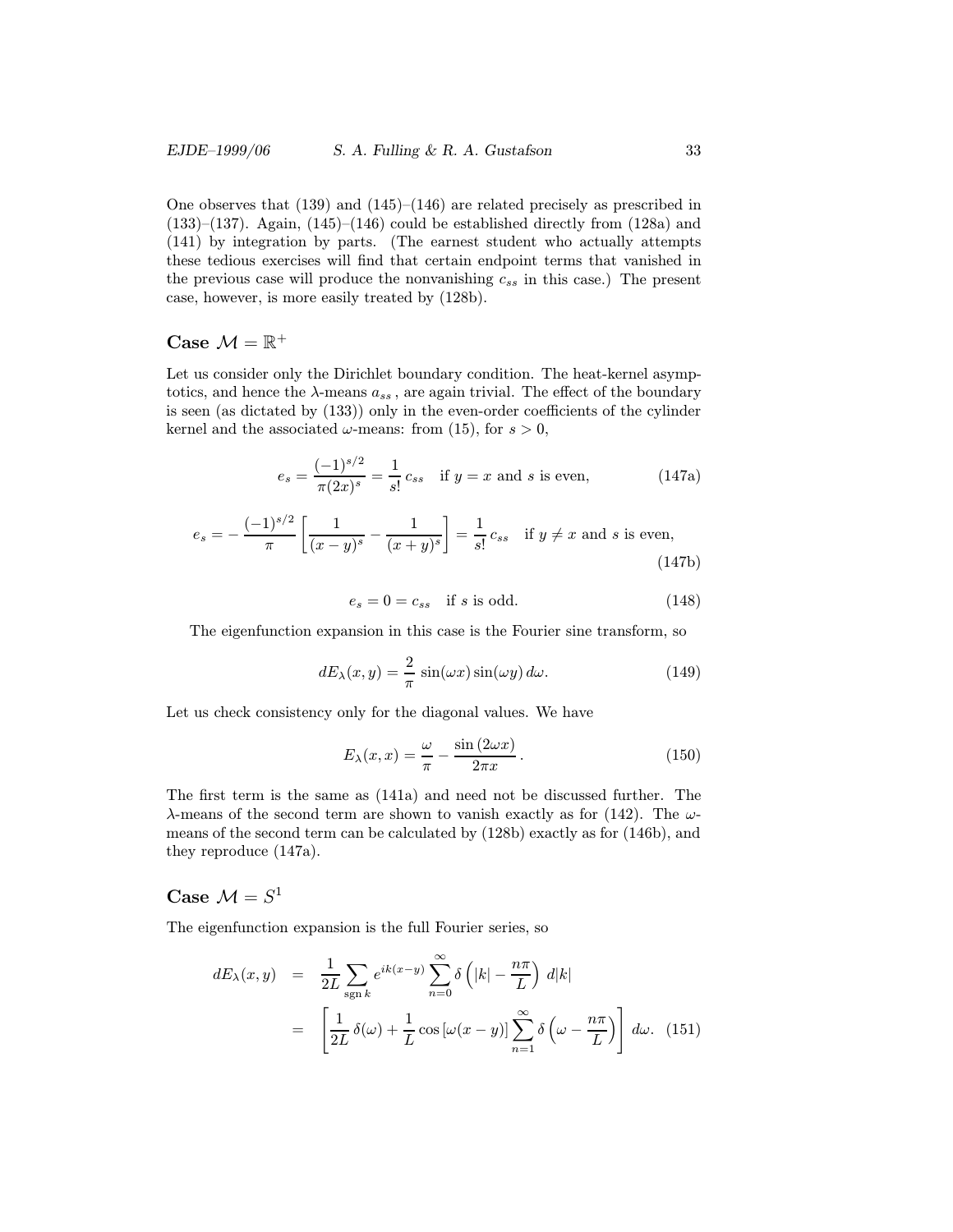The traced expansions of the Green functions correspond to the eigenvalue distribution function,

$$
dN(\lambda) = \int_{-L}^{L} dE_{\lambda}(x, x) dx = \left[ \delta(\omega) + 2 \sum_{n=1}^{\infty} \delta\left(\omega - \frac{n\pi}{L}\right) \right] d\omega.
$$
 (152)

The calculation of Riesz means leads to sums that can be seen to be trapezoidalrule approximations to integrals of the types already considered. Therefore, the new features of this case can be sought in the Euler–Maclaurin formula ([7], Sec. 1.8) for the difference between the sum and the integral. The terms in that formula involve only the odd-order derivatives of the integrand at the endpoints of the interval. In an integral such as  $(128a)$  or  $(142)$ , the derivatives of the factor such as  $(1 - \tau/\omega)^s$  to all relevant orders will vanish at the upper limit, so only the lower endpoint can contribute. In the  $\lambda$ -means (142), where this Riesz factor is  $(1 - \tau^2/\lambda)^s$ , the odd-order derivatives all vanish at 0 by virtue of factors of  $\tau$  or  $\sin[\tau(x-y)]$ . This is necessary for consistency with the trivial heat-kernel expansion, (10) and (20). For the  $\omega$ -means, we need to calculate

$$
\frac{1}{L} \left(\frac{\pi}{L}\right)^p \frac{d^p}{d\tau^p} \left[ \left(1 - \frac{\tau}{\omega}\right)^s \cos\left[\tau(x - y)\right] \right]. \tag{153}
$$

When  $y = x$ , this derivative is of order  $\omega^{-p}$ ; in fact, it equals

$$
\frac{(-1)^p \pi^p s!}{L^{p+1} \omega^p (s-p)!}.
$$
\n(154)

(In the off-diagonal case, the Euler–Maclaurin series does not yield an expansion of the desired type — at least, not without a resummation, which we shall not attempt here.) To read off  $c_{ss}$  (for  $s \geq 2$ ) we need to look at  $p = s - 1$  (see (127)) and, according to Euler–Maclaurin, multiply by  $(-1)^p B_s/s!$ , where  $B_s$  is a Bernoulli number. Thus we arrive at

$$
c_{ss} = \frac{\pi^{s-1} B_s}{L^s}, \qquad e_s = \frac{\pi^{s-1} B_s}{L^s s!}.
$$
 (155)

This is, in fact, the same as  $(17)$ – $(18)$  with  $y = x$ , because

$$
\frac{1}{2} \frac{\sinh z}{\cosh z - 1} = \coth \frac{z}{2} = \frac{1}{z} \left[ 1 + \sum_{s=2}^{\infty} \frac{B_s}{s!} z^s \right],
$$
\n(156)

$$
B_s = 0 \quad \text{if } s \text{ is odd and } s > 2. \tag{157}
$$

#### Case  $\mathcal{M} = I$

For Dirichlet boundary conditions the eigenfunction expansion is the Fourier sine series, so

$$
dE_{\lambda}(x,y) = \frac{2}{L} \sin(\omega x) \sin(\omega y) \sum_{n=1}^{\infty} \delta\left(\omega - \frac{n\pi}{L}\right) d\omega \tag{158}
$$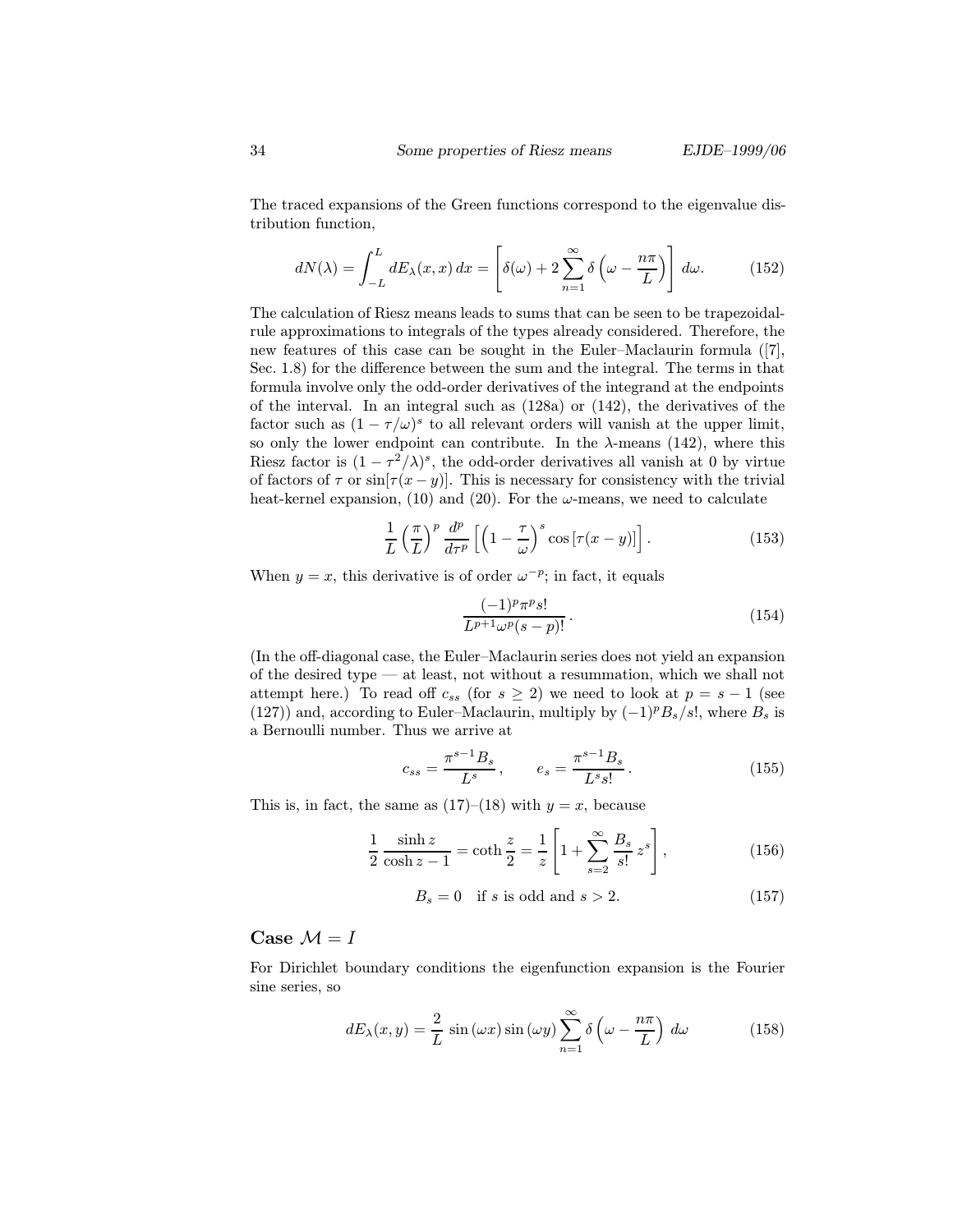and

$$
dN(\lambda) = \sum_{n=1}^{\infty} \delta\left(\omega - \frac{n\pi}{L}\right) d\omega.
$$
 (159)

The novel feature of this case is that the trace (26) of the heat kernel contains a nontrivial term, of order  $t^0$ , and a similar term appears in the trace  $(27)$  of the cylinder kernel. The corresponding Riesz means are

$$
a_{11} = b_1 = -\frac{1}{2}, \qquad c_{11} = e_1 = -\frac{1}{2}.
$$
 (160)

In an Euler–Maclaurin calculation these terms arise from the innocent fact that the initial term of the trapezoidal rule,

$$
\frac{1}{2}\delta(\omega - 0) d\omega, \tag{161}
$$

is missing from (159) and needs to be subtracted "by hand".

The reader will have noted that in most of these instances it is easier to obtain the Riesz means from the Green functions via (129)–(132) and Section 2 than to calculate the Riesz means directly, even though the spectral functions are known exactly. (Since the direct calculations are merely consistency checks for us, we have carried out some of the calculations only far enough to demonstrate the matching of the first few terms, rather than constructing complete proofs. The claims in this section are to be understood in that spirit.)

Acknowledgments Most of this paper was written during the early 1980s when I was supported by the National Science Foundation under Grant No. PHY79–15229. During the earliest stage I enjoyed the hospitality of the Institute for Theoretical Physics (University of California at Santa Barbara). At both ITP and Texas A&M University I was able to discuss the ideas in seminars and receive helpful comments from members of the audiences, including John Cardy, David Gurarie, and especially Robert Gustafson, who has supplied a direct proof of the identity (67) to which I had been led indirectly. Michael Taylor suggested that the "cylinder kernel" of a differential operator  $H$  is an object worthy of study. Above all, I am grateful to Ricardo Estrada, who reawakened my interest in this project after it lay dormant for ten years, and advanced it in a different direction in our joint paper [5]. Any integral or special-function identity cited above without a reference probably came from the indispensable [10].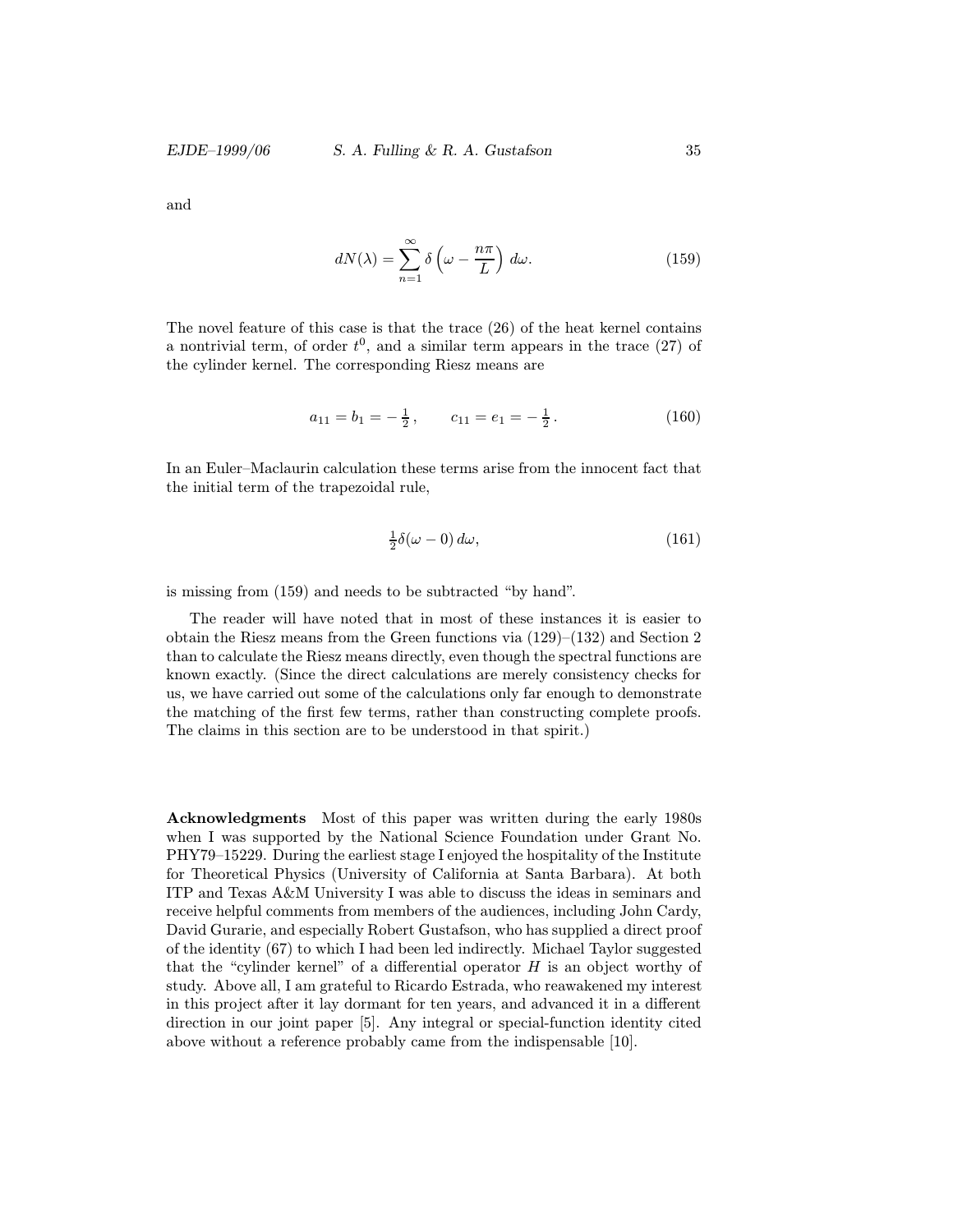# Appendix: Proof of (67) (by R. A. Gustafson)

We shall prove the following identity:

$$
1 = \left[ \sum_{j=\left[\frac{\alpha}{2}\right]}^{\infty-1} (-1)^{\alpha-j} \frac{\left(\frac{1}{2}z+j+1\right)^{-1}}{j!\left(\alpha-1-j\right)!} \frac{\Gamma(2j+2)}{\Gamma(2j+2-\alpha)} + 2^{\alpha} \right] \times \left[ \sum_{\substack{j=0 \ j \text{ even}}}^{\alpha-1} (-1)^{\alpha-j} \frac{(z+j+1)^{-1}}{j!\left(\alpha-1-j\right)!} \frac{\Gamma\left(\frac{1}{2}(j+1)\right)}{\Gamma\left(\frac{1}{2}(j+1)-\alpha\right)} + 2^{-\alpha} \right], \quad (A1)
$$

where  $\alpha \geq 1$  is an integer and  $z \in \mathbb{C}$  is not a pole of either factor. The key fact used is the  $_3F_2$  transformation formula [1],

$$
{}_{3}F_{2}\begin{pmatrix} a,b,-n \\ e,f \end{pmatrix}
$$
  
= 
$$
\frac{(e-a)_{n}(f-a)_{n}}{(e)_{n}(f)_{n}} {}_{3}F_{2}\begin{pmatrix} 1-s,a,-n \\ 1+a-f-n,1+a-e-n \end{pmatrix}
$$
 (A2)

where  $s = e + f - a - b + n$ .

First we compute the sum in the first factor of (A1). With a little work one finds

$$
\sum_{j=\left[\frac{\alpha}{2}\right]}^{\alpha-1} (-1)^{\alpha-j} \frac{\left(\frac{1}{2}z+j+1\right)^{-1}}{j!\left(\alpha-1-j\right)!} \frac{\Gamma(2j+2)}{\Gamma(2j+2-\alpha)}
$$
\n
$$
= \frac{(-1)(2\alpha-1)!}{\left(\frac{z}{2}+\alpha\right)[(\alpha-1)!]^2} {}_3F_2\left(\begin{array}{c} -\frac{z}{2}-\alpha, -\frac{\alpha}{2}+\frac{1}{2}, -\frac{\alpha}{2}+1\\ -\frac{z}{2}-\alpha+1, -\alpha+\frac{1}{2} \end{array}; 1\right). \quad (A3)
$$

Case 1:  $\alpha$  is even. In (A2) set  $a = -\frac{\alpha}{2} + \frac{1}{2}$ ,  $b = -\frac{z}{2} - \alpha$ , and  $-n = -\frac{\alpha}{2} + 1$ ; then the expression (A3) becomes

$$
\frac{(-1)(2\alpha-1)!}{(\frac{z}{2}+\alpha)[(\alpha-1)!]^2} \frac{\left(-\frac{z}{2}-\frac{\alpha}{2}+\frac{1}{2}\right)_{\alpha/2-1}\left(-\frac{\alpha}{2}\right)_{\alpha/2-1}}{\left(-\frac{z}{2}-\alpha+1\right)_{\alpha/2-1}\left(-\alpha+\frac{1}{2}\right)_{\alpha/2-1}} \times {}_3F_2 \left(\frac{1,-\frac{\alpha}{2}+\frac{1}{2},-\frac{\alpha}{2}+1}{\frac{z}{2}+\frac{3}{2},2};1\right).
$$
 (A4)

Now observe that

$$
{}_{3}F_{2}\left( \frac{1,-\frac{\alpha}{2}+\frac{1}{2},-\frac{\alpha}{2}+1}{\frac{z}{2}+\frac{3}{2},2}\right) \nonumber\\ ;1\left)
$$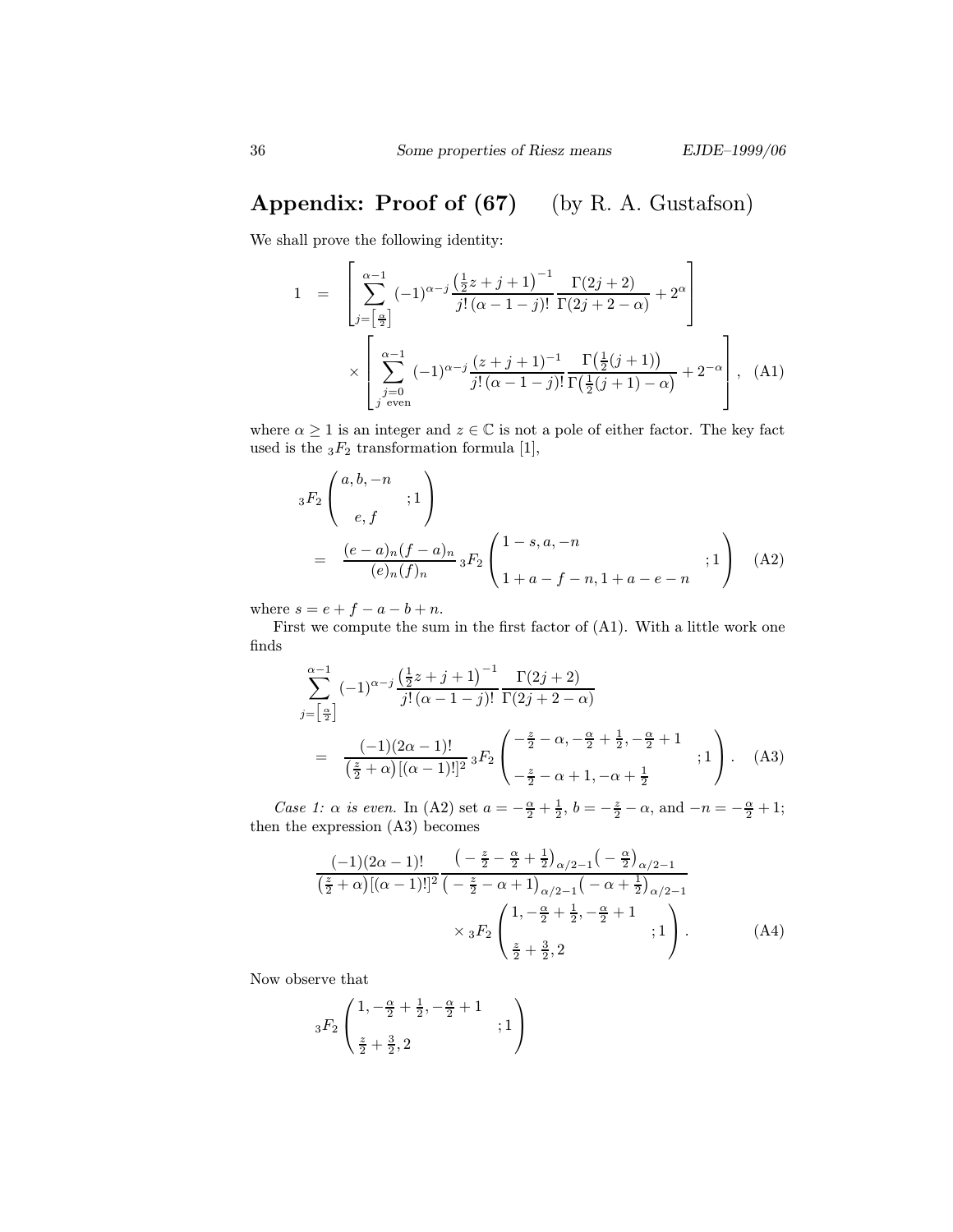$$
= \frac{\left(z+\frac{1}{2}\right)}{\left(-\frac{\alpha}{2}-\frac{1}{2}\right)\left(-\frac{\alpha}{2}\right)} \left[ {}_3F_2 \left( \begin{array}{cc} 1, -\frac{\alpha}{2}-\frac{1}{2}, -\frac{\alpha}{2} \\ \frac{z}{2}+\frac{1}{2}, 1 \end{array} ; 1 \right) - 1 \right]
$$

$$
= \frac{\left(z+\frac{1}{2}\right)}{\left(-\frac{\alpha}{2}-\frac{1}{2}\right)\left(-\frac{\alpha}{2}\right)} \left[ {}_2F_1 \left( \begin{array}{cc} -\frac{\alpha}{2}-\frac{1}{2}, -\frac{\alpha}{2} \\ \frac{z}{2}+\frac{1}{2} \end{array} ; 1 \right) - 1 \right]. \tag{A5}
$$

Hence the expression in (A3) becomes

$$
\frac{(-1)(2\alpha - 1)!}{(\frac{z}{2} + \alpha)[(\alpha - 1)!]^2} \frac{(z + \frac{1}{2})}{(-\frac{\alpha}{2} - \frac{1}{2})(-\frac{\alpha}{2})} \left[ {}_2F_1\left(\frac{-\frac{\alpha}{2} - \frac{1}{2}, -\frac{\alpha}{2}}{\frac{z}{2} + \frac{1}{2}}, 1\right) - 1\right] \times \frac{(-\frac{z}{2} - \frac{\alpha}{2} + \frac{1}{2})_{\alpha/2 - 1}(-\frac{\alpha}{2})_{\alpha/2 - 1}}{(-\frac{z}{2} - \alpha + 1)_{\alpha/2 - 1}(-\alpha + \frac{1}{2})_{\alpha/2 - 1}}.
$$
\n(A6)

By the Gauss summation theorem for  $\displaystyle _2F_1$  , this is

$$
\frac{(-1)(2\alpha-1)!\left(z+\frac{1}{2}\right)\left(-\frac{z}{2}-\frac{\alpha}{2}+\frac{1}{2}\right)_{\alpha/2-1}\left(-\frac{\alpha}{2}\right)_{\alpha/2-1}}{\left(\frac{z}{2}+\alpha\right)[(\alpha-1)!]^2\left(-\frac{\alpha}{2}-\frac{1}{2}\right)\left(-\frac{\alpha}{2}\right)\left(-\frac{z}{2}-\alpha+1\right)_{\alpha/2-1}\left(-\alpha+\frac{1}{2}\right)_{\alpha/2-1}}\times\left[\frac{\Gamma\left(\frac{z}{2}+\frac{1}{2}\right)\Gamma\left(\frac{z}{2}+\alpha+1\right)}{\Gamma\left(\frac{z}{2}+\frac{\alpha}{2}+1\right)\Gamma\left(\frac{z}{2}+\frac{\alpha}{2}+\frac{1}{2}\right)}-1\right].\tag{A7}
$$

After carrying out a long, easy calculation we obtain

$$
\sum_{j=0}^{\alpha-1} (-1)^{\alpha-j} \frac{\left(\frac{1}{2}z+j-1\right)^{-1}}{j!\left(\alpha-1-j\right)!} \frac{\Gamma(2j+2)}{\Gamma(2j+2-\alpha)} = 2^{\alpha} \frac{\left(\frac{z}{2}+\frac{1}{2}\right)_{\alpha/2}}{\left(\frac{z}{2}+\frac{\alpha}{2}+1\right)_{\alpha/2}} - 2^{\alpha}, \quad \text{(A8)}
$$

recalling that  $\alpha$  is assumed to be even.

Case 2:  $\alpha$  is odd. We use (A3), now setting  $a = -\frac{\alpha}{2} + 1$ ,  $b = -\frac{z}{2} - \alpha$  and  $-n = -\frac{\alpha}{2} + \frac{1}{2}$ . Doing a calculation very similar to the previous case, we obtain

$$
\sum_{j=0}^{\alpha-1} (-1)^{\alpha-j} \frac{\left(\frac{1}{2}z+j+1\right)^{-1} \Gamma(2j+2)}{j! \left(\alpha-1-j\right)! \Gamma(2j+2-\alpha)} = 2^{\alpha} \frac{\left(\frac{z}{2}+\frac{1}{2}\right)_{\alpha/2+\frac{1}{2}}}{\left(\frac{z}{2}+\frac{\alpha}{2}+\frac{1}{2}\right)_{\alpha/2+\frac{1}{2}}} - 2^{\alpha}.\tag{A9}
$$

We now turn to the sum in the second factor of (A1). With some work one obtains

$$
\sum_{\substack{j=0 \ j \text{ even}}}^{\alpha-1} (-1)^{\alpha-j} \frac{(z+j+1)^{-1}}{j!(\alpha-1-j)!} \frac{\Gamma(\frac{1}{2}(j+1))}{\Gamma(\frac{1}{2}(j+1)-\alpha)}
$$
\n
$$
= \frac{(-1)^{\alpha}(\frac{1}{2}-\alpha)_{\alpha}}{(z+1)(\alpha-1)!} {}_3F_2 \left( \frac{\frac{z}{2}+\frac{1}{2}, -\frac{\alpha}{2}+\frac{1}{2}, -\frac{\alpha}{2}+1}{\frac{z}{2}+\frac{3}{2}, -\alpha+\frac{1}{2}} ; 1 \right). \quad \text{(A10)}
$$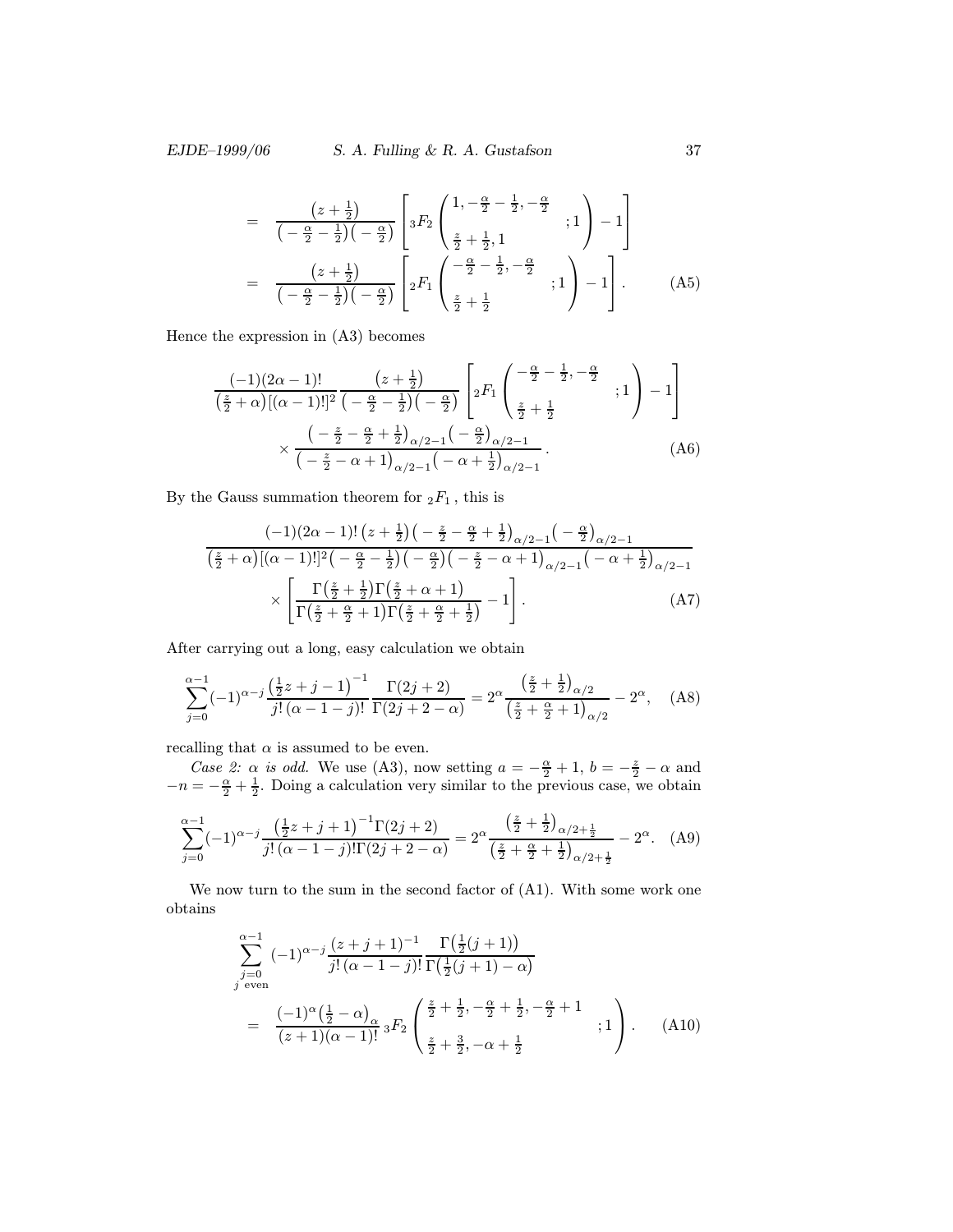Case 1:  $\alpha$  is even. Again we apply (A2), setting  $a = -\frac{\alpha}{2} + \frac{1}{2}$ ,  $b = \frac{z}{2} + \frac{1}{2}$  and  $-n = -\frac{\alpha}{2} + 1$ . After a computation quite similar to the above we obtain:

$$
\sum_{\substack{j=0 \ j \text{ even}}}^{\alpha-1} (-1)^{\alpha-j} \frac{(z+j+1)^{-1} \Gamma(\frac{1}{2}(j+1))}{j! \left(\alpha-1-j\right)! \Gamma(\frac{1}{2}(j+1)-\alpha)} = 2^{-\alpha} \frac{\left(\frac{z}{2}+\frac{\alpha}{2}+1\right)_{\alpha/2}}{\left(\frac{z}{2}+\frac{1}{2}\right)_{\alpha/2}} - 2^{-\alpha}.
$$
\n(A11)

*Case 2:*  $\alpha$  *is odd.* Set  $a = -\frac{\alpha}{2} + 1$ ,  $b = \frac{z}{2} + \frac{1}{2}$  and  $-n = -\frac{\alpha}{2} + \frac{1}{2}$  in (A2). After another computation very similar to the previous ones we find

$$
\sum_{\substack{j=0 \ j \text{ even}}}^{\alpha-1} (-1)^{\alpha-j} \frac{(z+j+1)^{-1} \Gamma(\frac{1}{2}(j+1))}{j! \left(\alpha-1-j\right)! \Gamma(\frac{1}{2}(j+1)-\alpha)} = 2^{-\alpha} \frac{\left(\frac{z}{2}+\frac{\alpha}{2}+\frac{1}{2}\right)_{\alpha/2+\frac{1}{2}}}{\left(\frac{z}{2}+\frac{1}{2}\right)_{\alpha/2+\frac{1}{2}}} - 2^{-\alpha}.
$$
\n(A12)

Substituting  $(A8)$ – $(A12)$  back into  $(A1)$  yields the desired identity.

### References

- [1] W. N. Bailey, Generalized Hypergeometric Series (Cambridge University Press, Cambridge, 1935), p. 85.
- [2] J. J. Duistermaat and V. W. Guillemin, The spectrum of positive elliptic operators and periodic bicharacteristics, Inventiones Math. 29, 39–79 (1975), Sec. 2.
- [3] H. Dym and H. P. McKean, Fourier Series and Integrals (Academic Press, New York, 1972), Secs. 1.7.5 and 1.8.3.
- [4] R. Estrada, The Cesàro behavior of distributions, Proc. Roy. Soc. London A 454, 2425–2443 (1998).
- [5] R. Estrada and S. A. Fulling, Distributional asymptotic expansions of spectral functions and of the associated Green kernels, Electron. J. Diff. Eqns., 1999 No. 7, 1–37 (1999)
- [6] R. Estrada, J. M. Gracia-Bondía, and J. C. Várilly, On summability of distributions and spectral geometry, Commun. Math. Phys. 191, 219–248 (1998).
- [7] R. Estrada and R. P. Kanwal, Asymptotic Analysis: A Distributional Approach (Birkhäuser, Boston, 1994).
- [8] S. A. Fulling, The local geometric asymptotics of continuum eigenfunction expansions. III, J. Phys. A 16, 2615–2631 (1983).
- [9] P. B. Gilkey, Recursion relations and the asymptotic behavior of the eigenvalues of the Laplacian, Compos. Math. 38, 201–240 (1979).